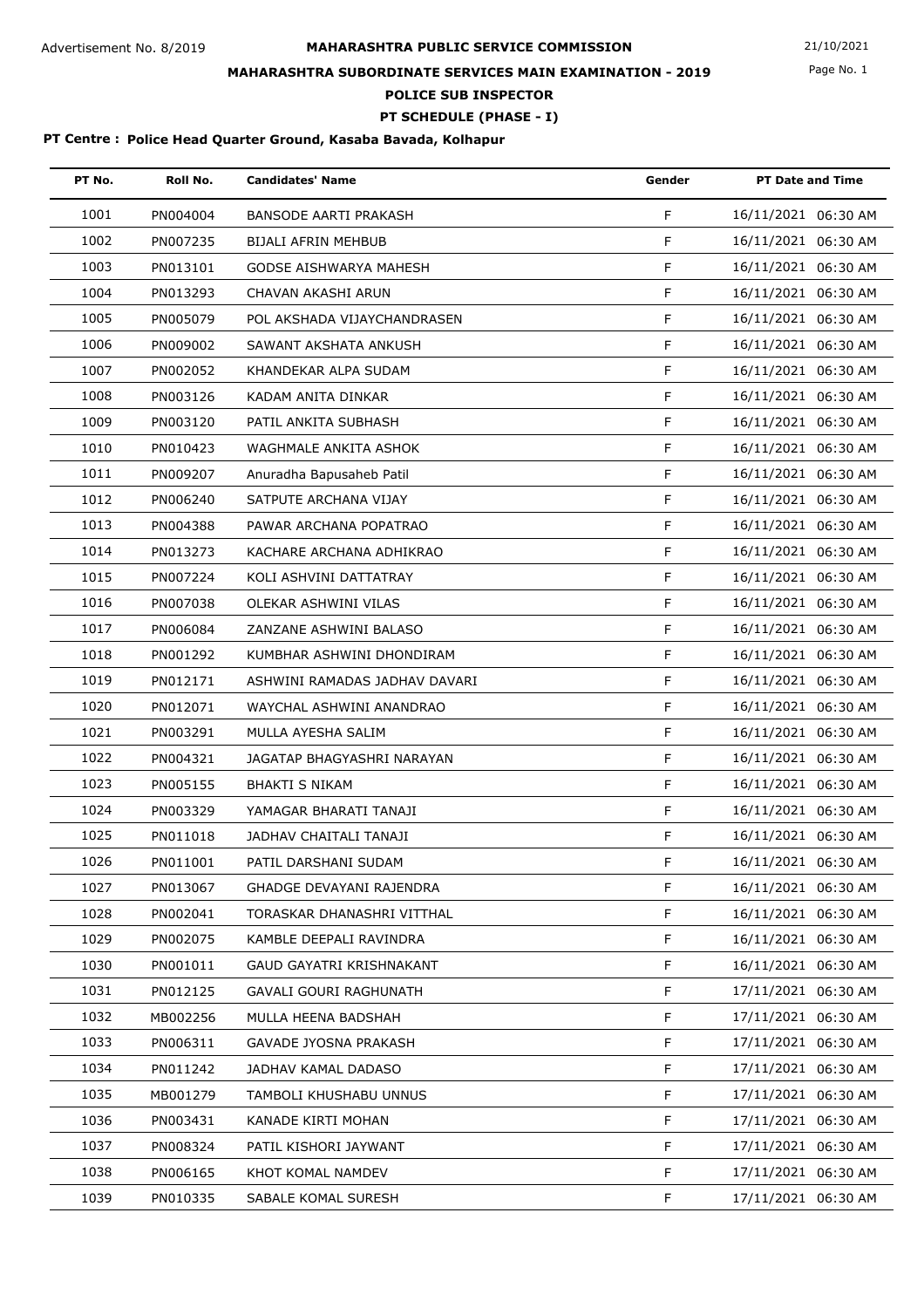Page No. 2

## **MAHARASHTRA SUBORDINATE SERVICES MAIN EXAMINATION - 2019**

**POLICE SUB INSPECTOR**

**PT SCHEDULE (PHASE - I)**

| PT No. | Roll No. | <b>Candidates' Name</b>         | Gender      | <b>PT Date and Time</b> |
|--------|----------|---------------------------------|-------------|-------------------------|
| 1040   | PN009124 | Pol Komal Rajendra              | F           | 17/11/2021 06:30 AM     |
| 1041   | PN003003 | MANE KOMAL VISHWAS              | F           | 17/11/2021 06:30 AM     |
| 1042   | PN004049 | KOLI LAXMI DHONDIRAM            | F           | 17/11/2021 06:30 AM     |
| 1043   | PN012248 | JADHAV MADHURI DASHRATH         | F           | 17/11/2021 06:30 AM     |
| 1044   | PN010186 | WAGH MANASI UTTAM               | F           | 17/11/2021 06:30 AM     |
| 1045   | PN010185 | KHANDEKAR MEGHA VASANT          | $\mathsf F$ | 17/11/2021 06:30 AM     |
| 1046   | PN011334 | NIKAM MEGHA BALIRAM             | F           | 17/11/2021 06:30 AM     |
| 1047   | PN003457 | NALE MINAKSHI ANNASAHEB         | F           | 17/11/2021 06:30 AM     |
| 1048   | PN002117 | SHINDE MOHINI DNYANADEO         | F           | 17/11/2021 06:30 AM     |
| 1049   | PN001450 | GAIKWAD MONALI TATYABA          | F           | 17/11/2021 06:30 AM     |
| 1050   | PN002076 | BHINGARDEVE NALINEE VILAS       | F           | 17/11/2021 06:30 AM     |
| 1051   | PN012008 | Kumbhar Nayana Narayan          | F           | 17/11/2021 06:30 AM     |
| 1052   | PN001474 | NAYANA NIVAS CHAVAN             | F           | 17/11/2021 06:30 AM     |
| 1053   | PN002154 | KADAM NEETA SHANKARRAO          | F           | 17/11/2021 06:30 AM     |
| 1054   | PN013193 | KHAIRE NEHA SURESH              | $\mathsf F$ | 17/11/2021 06:30 AM     |
| 1055   | PN002420 | JADHAV NILAM SHIVAJI            | F           | 17/11/2021 06:30 AM     |
| 1056   | PN004316 | PATIL NILAM DAGADU              | F           | 17/11/2021 06:30 AM     |
| 1057   | PN004423 | KONDE NILAM SHANKAR             | F           | 17/11/2021 06:30 AM     |
| 1058   | PN006300 | CHAVAN NIVEDITA NIVAS           | F           | 17/11/2021 06:30 AM     |
| 1059   | PN007228 | PATIL PALLAVI MANSINGRAO        | F           | 17/11/2021 06:30 AM     |
| 1060   | PN005124 | VANJARI POOJA ARUN              | F           | 17/11/2021 06:30 AM     |
| 1061   | PN007217 | KARALE POOJA RAVINDRA           | F           | 18/11/2021 06:30 AM     |
| 1062   | PN007087 | REDEKAR POOJA PARASHARAM        | F           | 18/11/2021 06:30 AM     |
| 1063   | PN004474 | BHORE POOJA BALASAHEB           | $\mathsf F$ | 18/11/2021 06:30 AM     |
| 1064   | PN007301 | BANSODE POOJA PRAKASH           | F           | 18/11/2021 06:30 AM     |
| 1065   | PN012298 | SHIRKE POOJA KRISHNAT           | F           | 18/11/2021 06:30 AM     |
| 1066   | PN003035 | PAWAR POONAM HANAMANT           | F           | 18/11/2021 06:30 AM     |
| 1067   | PN008123 | DONGALE POONAM CHANDRAKANT      | $\mathsf F$ | 18/11/2021 06:30 AM     |
| 1068   | PN001257 | Lohar Amrita Alias Priya Balaso | F           | 18/11/2021 06:30 AM     |
| 1069   | PN012030 | PATIL PRADNYA BHAGWAN           | F           | 18/11/2021 06:30 AM     |
| 1070   | PN013187 | KATTE PRAGATI JEEVAN            | F           | 18/11/2021 06:30 AM     |
| 1071   | PN007221 | PAWAR PRAJAKTA MAHADEV          | F           | 18/11/2021 06:30 AM     |
| 1072   | PN005039 | MORE PRAJYOTI MAHADEV           | $\mathsf F$ | 18/11/2021 06:30 AM     |
| 1073   | PN005214 | MORE PRANALI BALASAHEB          | F           | 18/11/2021 06:30 AM     |
| 1074   | PN001484 | JAGATAP PRANALI DHANAJI         | F           | 18/11/2021 06:30 AM     |
| 1075   | PN002248 | MANE PRIYANKA PRALHAD           | F           | 18/11/2021 06:30 AM     |
| 1076   | PN013025 | PANHALKAR PRIYANKA JAYSING      | F           | 18/11/2021 06:30 AM     |
| 1077   | PN003284 | CHAVAN PRIYANKA AVINASH         | F           | 18/11/2021 06:30 AM     |
| 1078   | PN004093 | Jagadale Priyanka Kundalik      | F           | 18/11/2021 06:30 AM     |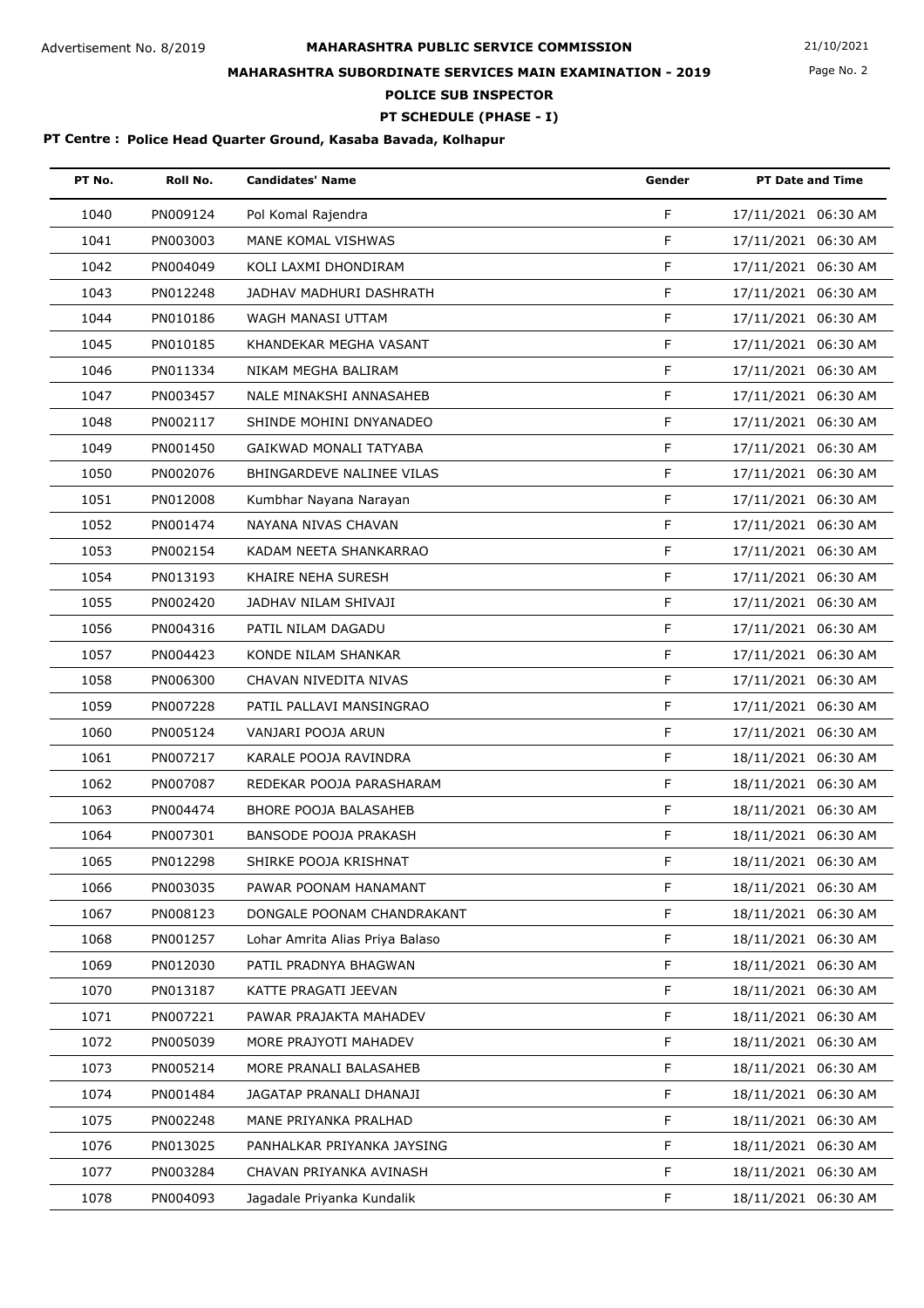Page No. 3

# **MAHARASHTRA SUBORDINATE SERVICES MAIN EXAMINATION - 2019**

**POLICE SUB INSPECTOR**

**PT SCHEDULE (PHASE - I)**

| PT No. | Roll No. | <b>Candidates' Name</b>      | Gender      | <b>PT Date and Time</b> |
|--------|----------|------------------------------|-------------|-------------------------|
| 1079   | PN007379 | KADAM PRIYANKA ASHOK         | F           | 18/11/2021 06:30 AM     |
| 1080   | PN009143 | MANE PRIYANKA SURESH         | F           | 18/11/2021 06:30 AM     |
| 1081   | PN003418 | AIWALE PUMAN BHIMRAO         | F           | 18/11/2021 06:30 AM     |
| 1082   | PN003428 | JAMBHALE PUSHPANJALI NIVAS   | F           | 18/11/2021 06:30 AM     |
| 1083   | PN012217 | HAJARE RADHIKA JAYASING      | F           | 18/11/2021 06:30 AM     |
| 1084   | PN005195 | PATIL RADHIKA MOHAN          | F           | 18/11/2021 06:30 AM     |
| 1085   | PN001176 | TORASE RANJANA GOVIND        | F           | 18/11/2021 06:30 AM     |
| 1086   | PN001080 | Pise Rasika Suresh           | F           | 18/11/2021 06:30 AM     |
| 1087   | PN011152 | MAKOTE RENUKA ANANDA         | F           | 18/11/2021 06:30 AM     |
| 1088   | PN006226 | SHINDE RESHMA CHANDRAKANT    | F           | 18/11/2021 06:30 AM     |
| 1089   | PN007018 | MULANI RUBIYA TAJUDDIN       | F           | 18/11/2021 06:30 AM     |
| 1090   | PN006075 | BAKARE RUTUJA RAJENDRA       | F           | 18/11/2021 06:30 AM     |
| 1091   | PN012118 | ADAKE SANGITA GANPAT         | F           | 19/11/2021 06:30 AM     |
| 1092   | PN010417 | YADAV SANYOGITA RAMESH       | F           | 19/11/2021 06:30 AM     |
| 1093   | PN003228 | SHETE SARIKA RAMLING         | F           | 19/11/2021 06:30 AM     |
| 1094   | PN007075 | PHARANDE SEEMA ANANDA        | F           | 19/11/2021 06:30 AM     |
| 1095   | PN005207 | LONDHE SHILPA VITTHAL        | F           | 19/11/2021 06:30 AM     |
| 1096   | PN005321 | PATIL SHITAL MADHUKAR        | F           | 19/11/2021 06:30 AM     |
| 1097   | PN001093 | SAWANT SHITAL SANTAJIRAO     | F           | 19/11/2021 06:30 AM     |
| 1098   | PN011020 | PATIL SHITAL RAJARAM         | F           | 19/11/2021 06:30 AM     |
| 1099   | PN002105 | LATTHE SHRUTIKA RAVASAHEB    | F           | 19/11/2021 06:30 AM     |
| 1100   | PN004433 | CHOUGALE SHUBHANGI PANDURANG | F           | 19/11/2021 06:30 AM     |
| 1101   | PN008090 | PATIL SMITA RAMCHANDRA       | F           | 19/11/2021 06:30 AM     |
| 1102   | PN004141 | KADAM SNEHA RAMCHANDRA       | F           | 19/11/2021 06:30 AM     |
| 1103   | PN010255 | KOLAPE SNEHAL TATYABA        | F           | 19/11/2021 06:30 AM     |
| 1104   | PN005158 | KESARE SNEHAL SHIVAJI        | F           | 19/11/2021 06:30 AM     |
| 1105   | MB001186 | GHORPADE SNEHAL SAYAJI       | F           | 19/11/2021 06:30 AM     |
| 1106   | PN005308 | MANE SNEHAL ASHOK            | $\mathsf F$ | 19/11/2021 06:30 AM     |
| 1107   | PN013066 | TAWARE SNEHAL MARUTI         | F           | 19/11/2021 06:30 AM     |
| 1108   | PN010339 | KATKAR SONAL BALKRISHNA      | F.          | 19/11/2021 06:30 AM     |
| 1109   | PN003391 | SHINDE SONAL DILIPKUMAR      | F           | 19/11/2021 06:30 AM     |
| 1110   | PN011033 | SURYAWANSHI SONAM SHIVAJI    | F           | 19/11/2021 06:30 AM     |
| 1111   | PN007237 | KADAM SRUSHTI ASHOK          | $\mathsf F$ | 19/11/2021 06:30 AM     |
| 1112   | PN013048 | DABADE SUJATA ASHOK          | F           | 19/11/2021 06:30 AM     |
| 1113   | PN013295 | RATHOD SUJATA PANDURANG      | F           | 19/11/2021 06:30 AM     |
| 1114   | PN001344 | SHIRTODE SUNANDA PRAKASH     | F           | 19/11/2021 06:30 AM     |
| 1115   | PN004034 | AIWALE SUNITA BALASAHEB      | F           | 19/11/2021 06:30 AM     |
| 1116   | PN001263 | RAVAN SUPRIYA MARUTI         | F           | 19/11/2021 06:30 AM     |
| 1117   | PN007300 | BORATE SUPRIYA SHRIRANG      | F           | 19/11/2021 06:30 AM     |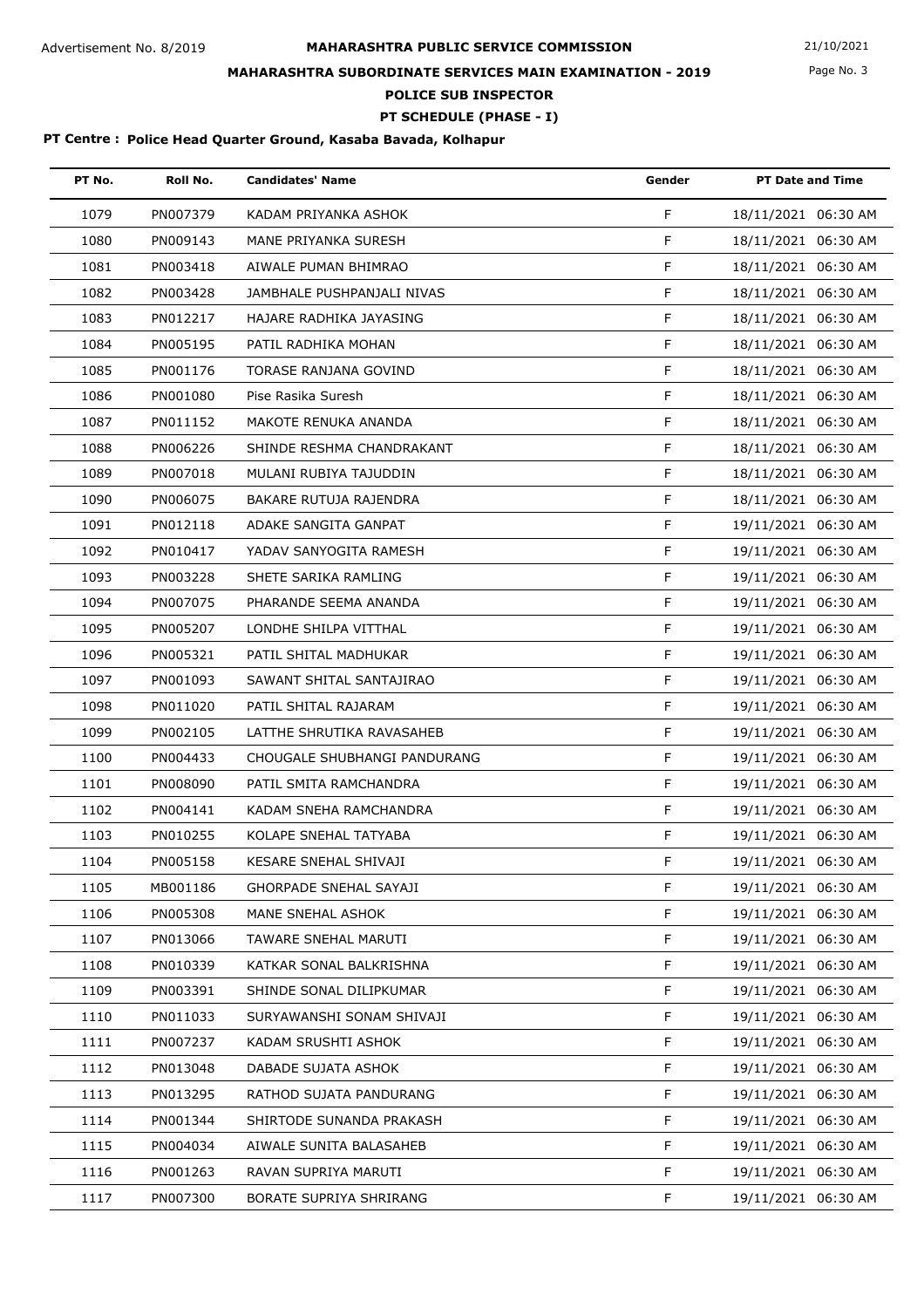Page No. 4

## **MAHARASHTRA SUBORDINATE SERVICES MAIN EXAMINATION - 2019**

**POLICE SUB INSPECTOR**

**PT SCHEDULE (PHASE - I)**

| PT No. | Roll No. | <b>Candidates' Name</b>           | Gender | <b>PT Date and Time</b> |
|--------|----------|-----------------------------------|--------|-------------------------|
| 1118   | PN011030 | NANAVARE SUPRIYA PANDURANG        | F      | 19/11/2021 06:30 AM     |
| 1119   | PN011114 | KARANDE SUPRIYA SURESH            | F      | 19/11/2021 06:30 AM     |
| 1120   | PN007051 | TELAVEKAR SUPRIYA VILAS           | F      | 19/11/2021 06:30 AM     |
| 1121   | PN013274 | GAIKWAD SUVARNA ANANDA            | F      | 22/11/2021 06:30 AM     |
| 1122   | PN010353 | <b>GADE SWATI UTTAM</b>           | F      | 22/11/2021 06:30 AM     |
| 1123   | PN005226 | LOHAR SWATI ISHWAR                | F      | 22/11/2021 06:30 AM     |
| 1124   | MB002233 | <b>GHADGE SWATI MOHAN</b>         | F      | 22/11/2021 06:30 AM     |
| 1125   | PN010409 | <b>BEG TEHSIN RIYAZ</b>           | F      | 22/11/2021 06:30 AM     |
| 1126   | PN008360 | SHINTRE TEJASHREE SURESH          | F      | 22/11/2021 06:30 AM     |
| 1127   | PN012213 | GURAV TEJASHRI JAYAWANT           | F      | 22/11/2021 06:30 AM     |
| 1128   | PN008290 | KARNICK TEJASWI MOHAN             | F      | 22/11/2021 06:30 AM     |
| 1129   | PN007396 | KAMBLE TEJASWINI RAVSO            | F      | 22/11/2021 06:30 AM     |
| 1130   | PN006119 | KAMBLE TITIKSHA AJMER             | F      | 22/11/2021 06:30 AM     |
| 1131   | PN006018 | KADAM VARSHA SAMBHAJI             | F      | 22/11/2021 06:30 AM     |
| 1132   | PN010214 | Vidhya Bhanudas Chavan            | F      | 22/11/2021 06:30 AM     |
| 1133   | PN004330 | PATIL VIDYA BASAGONDA             | F      | 22/11/2021 06:30 AM     |
| 1134   | PN013429 | PANDAV YOGITA RAMDAS              | F      | 22/11/2021 06:30 AM     |
| 1135   | PN001291 | Mali Abhay Ravaso                 | M      | 22/11/2021 06:30 AM     |
| 1136   | PN011147 | NARVEKAR ABHEESHEK AMRUT          | M      | 22/11/2021 06:30 AM     |
| 1137   | PN004323 | <b>GHORAPADE ABHIJIT SHRIKANT</b> | M      | 22/11/2021 06:30 AM     |
| 1138   | PN013004 | SALAVI ABHIJIT MAHADEV            | M      | 22/11/2021 06:30 AM     |
| 1139   | PN003214 | BHANDARE ADARSH TULSHIDAS         | м      | 22/11/2021 06:30 AM     |
| 1140   | PN003414 | LOKHANDE AJAY SHANKAR             | M      | 22/11/2021 06:30 AM     |
| 1141   | PN007303 | APAKE AJINKYA MARUTI              | M      | 22/11/2021 06:30 AM     |
| 1142   | PN002331 | KHADE AJINKYA VITTHAL             | M      | 22/11/2021 06:30 AM     |
| 1143   | PN005351 | KORE AJINKYA RAMESH               | М      | 22/11/2021 06:30 AM     |
| 1144   | PN007255 | GHORPADE AJINKYA KHASHABA         | M      | 22/11/2021 06:30 AM     |
| 1145   | PN008211 | PATIL AJIT PUNDALIK               | м      | 22/11/2021 06:30 AM     |
| 1146   | PN004438 | patil ajit keshav                 | M      | 22/11/2021 06:30 AM     |
| 1147   | PN004175 | KADAV AKASH SHANKAR               | м      | 22/11/2021 06:30 AM     |
| 1148   | PN001481 | MORE AKSHAY BHANAUDAS             | м      | 22/11/2021 06:30 AM     |
| 1149   | PN012336 | AKSHAY ARUN SASTE                 | M      | 22/11/2021 06:30 AM     |
| 1150   | PN004468 | SALUNKHE AKSHAY RAMESH            | м      | 23/11/2021 06:30 AM     |
| 1151   | PN010394 | KUMBHAR AKSHAY SHANTILAL          | M      | 23/11/2021 06:30 AM     |
| 1152   | PN002016 | <b>BHOSALE AKSHAY ANIL</b>        | м      | 23/11/2021 06:30 AM     |
| 1153   | PN004302 | PISAL AKSHAY POPAT                | м      | 23/11/2021 06:30 AM     |
| 1154   | PN005298 | SANGAR AKSHAY GAJANAN             | М      | 23/11/2021 06:30 AM     |
| 1155   | PN013057 | GALAVE AKSHAYKUMAR ATMARAM        | М      | 23/11/2021 06:30 AM     |
| 1156   | PN009208 | SALUNKHE AMAR CHANDRAKANT         | М      | 23/11/2021 06:30 AM     |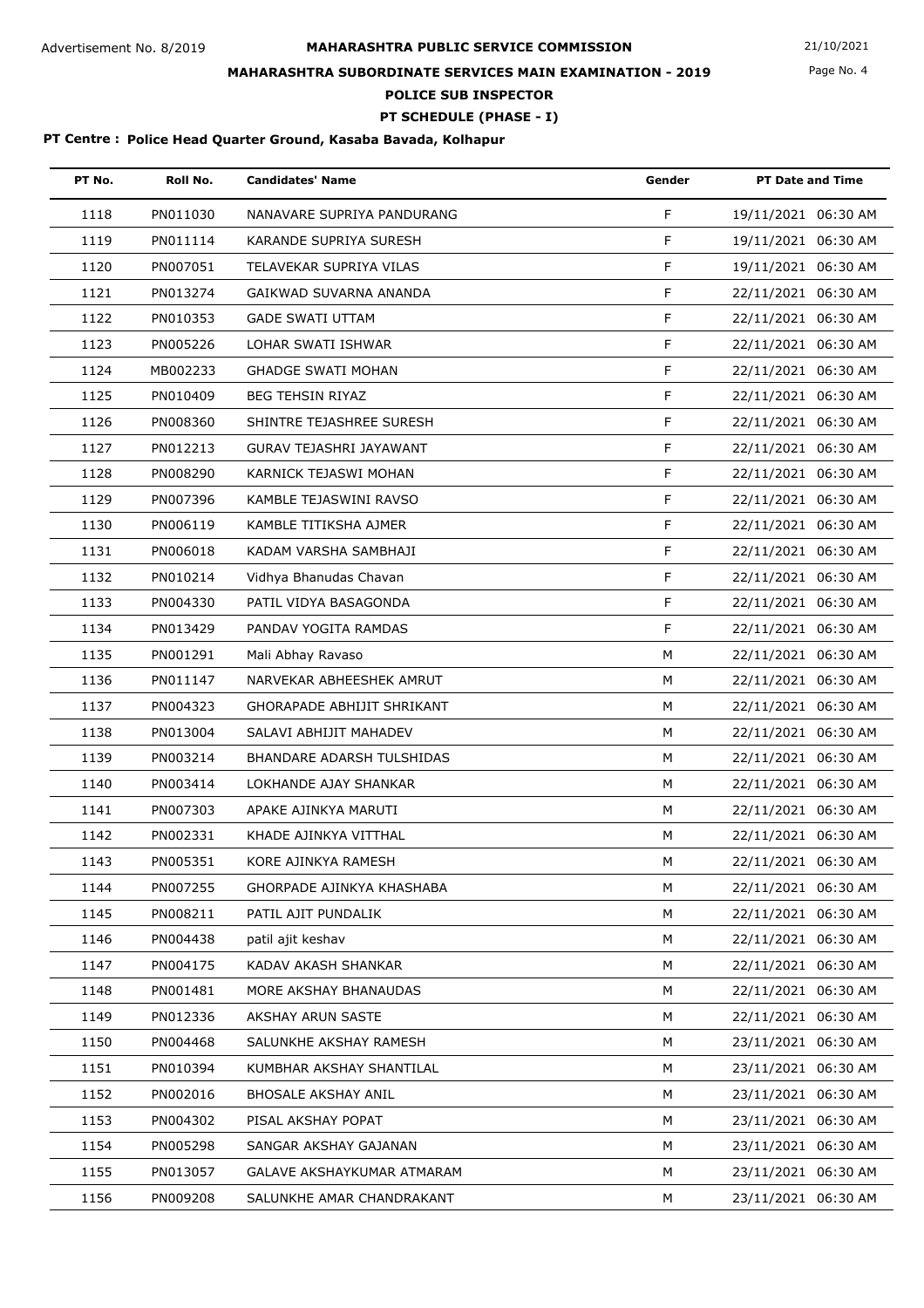Page No. 5

## **MAHARASHTRA SUBORDINATE SERVICES MAIN EXAMINATION - 2019**

**POLICE SUB INSPECTOR**

**PT SCHEDULE (PHASE - I)**

| PT No. | Roll No. | <b>Candidates' Name</b>         | Gender | <b>PT Date and Time</b> |
|--------|----------|---------------------------------|--------|-------------------------|
| 1157   | PN001229 | DAVANE AMAR APPASO              | M      | 23/11/2021 06:30 AM     |
| 1158   | PN001164 | jadhav amarsinha popat          | M      | 23/11/2021 06:30 AM     |
| 1159   | PN001090 | NADAF AMIR SARDAR               | M      | 23/11/2021 06:30 AM     |
| 1160   | PN003367 | BHOITE AMIT SHAHAJI             | М      | 23/11/2021 06:30 AM     |
| 1161   | PN005329 | KHOT AMIT RAMESH                | M      | 23/11/2021 06:30 AM     |
| 1162   | PN001041 | PAWAR AMOL VISHNU               | M      | 23/11/2021 06:30 AM     |
| 1163   | PN011195 | AMOL MAHAVEER PATIL             | M      | 23/11/2021 06:30 AM     |
| 1164   | PN011321 | YADAV AMOL VITTHAL              | M      | 23/11/2021 06:30 AM     |
| 1165   | PN006031 | Mandale Amol Jagannath          | М      | 23/11/2021 06:30 AM     |
| 1166   | MB001062 | DEVKAR AMOL VIJAY               | M      | 23/11/2021 06:30 AM     |
| 1167   | PN010063 | SHINDE ANAND BHIMRAO            | M      | 23/11/2021 06:30 AM     |
| 1168   | PN003441 | ANIL BABURAO PATIL              | М      | 23/11/2021 06:30 AM     |
| 1169   | PN013094 | CHAVAN ANMOL MARUTI             | М      | 23/11/2021 06:30 AM     |
| 1170   | PN009191 | WAGHMODE ARVIND DINKAR          | М      | 23/11/2021 06:30 AM     |
| 1171   | PN012189 | PATIL ASHISH BHAGWAN            | M      | 23/11/2021 06:30 AM     |
| 1172   | PN012133 | PATIL ASHUTOSH SUBHASH          | M      | 23/11/2021 06:30 AM     |
| 1173   | PN004135 | KALE AVDHUT VISHWAS             | М      | 23/11/2021 06:30 AM     |
| 1174   | PN001019 | KHOPKAR AVINASH BABASO          | M      | 23/11/2021 06:30 AM     |
| 1175   | PN005358 | <b>GAWADE BAPURAO BALASAHEB</b> | M      | 23/11/2021 06:30 AM     |
| 1176   | PN007022 | Chandrakant Manik Kadam         | M      | 23/11/2021 06:30 AM     |
| 1177   | PN013076 | NAIK CHETAN CHANDRAKANT         | М      | 23/11/2021 06:30 AM     |
| 1178   | PN006014 | NANGARE DATTATRAY YASHWANT      | М      | 23/11/2021 06:30 AM     |
| 1179   | PN010153 | PATIL DEVENDRA SURYAKANT        | М      | 23/11/2021 06:30 AM     |
| 1180   | PN009030 | THORAT DHANANJAY MADHAVRAO      | M      | 24/11/2021 06:30 AM     |
| 1181   | PN011044 | DHALE DHIRAJ BALASAHEB          | М      | 24/11/2021 06:30 AM     |
| 1182   | PN007179 | PATIL DIPAK CHANDRAKANT         | м      | 24/11/2021 06:30 AM     |
| 1183   | PN013159 | MAGDUM DIPAK FULAJI             | M      | 24/11/2021 06:30 AM     |
| 1184   | PN006246 | BANDAGAR GAJANAN DIGAMBAR       | М      | 24/11/2021 06:30 AM     |
| 1185   | PN012108 | PATIL GANESH KRISHNAT           | М      | 24/11/2021 06:30 AM     |
| 1186   | PN003233 | YALMAR GANESH SHANKAR           | М      | 24/11/2021 06:30 AM     |
| 1187   | PN006212 | TEKE GANESH MAHADEV             | м      | 24/11/2021 06:30 AM     |
| 1188   | PN013150 | SHINDE GAURAV SUBHASH           | М      | 24/11/2021 06:30 AM     |
| 1189   | PN002401 | HAIDAR SHOUKAT SANDE            | M      | 24/11/2021 06:30 AM     |
| 1190   | PN002308 | NAIKAWADI IMRAN SHAPHIK         | М      | 24/11/2021 06:30 AM     |
| 1191   | PN013313 | Indrajeet Arjun Pawar           | М      | 24/11/2021 06:30 AM     |
| 1192   | PN011067 | MUJAWAR ISHARAK NAJIR           | м      | 24/11/2021 06:30 AM     |
| 1193   | PN011074 | SANGAWE JAGDEESH SUNIL          | М      | 24/11/2021 06:30 AM     |
| 1194   | PN010174 | JAGDISH SHAMRAO PATIL           | м      | 24/11/2021 06:30 AM     |
| 1195   | PN005268 | MAGDUM JAYARAJ MORESHWAR        | М      | 24/11/2021 06:30 AM     |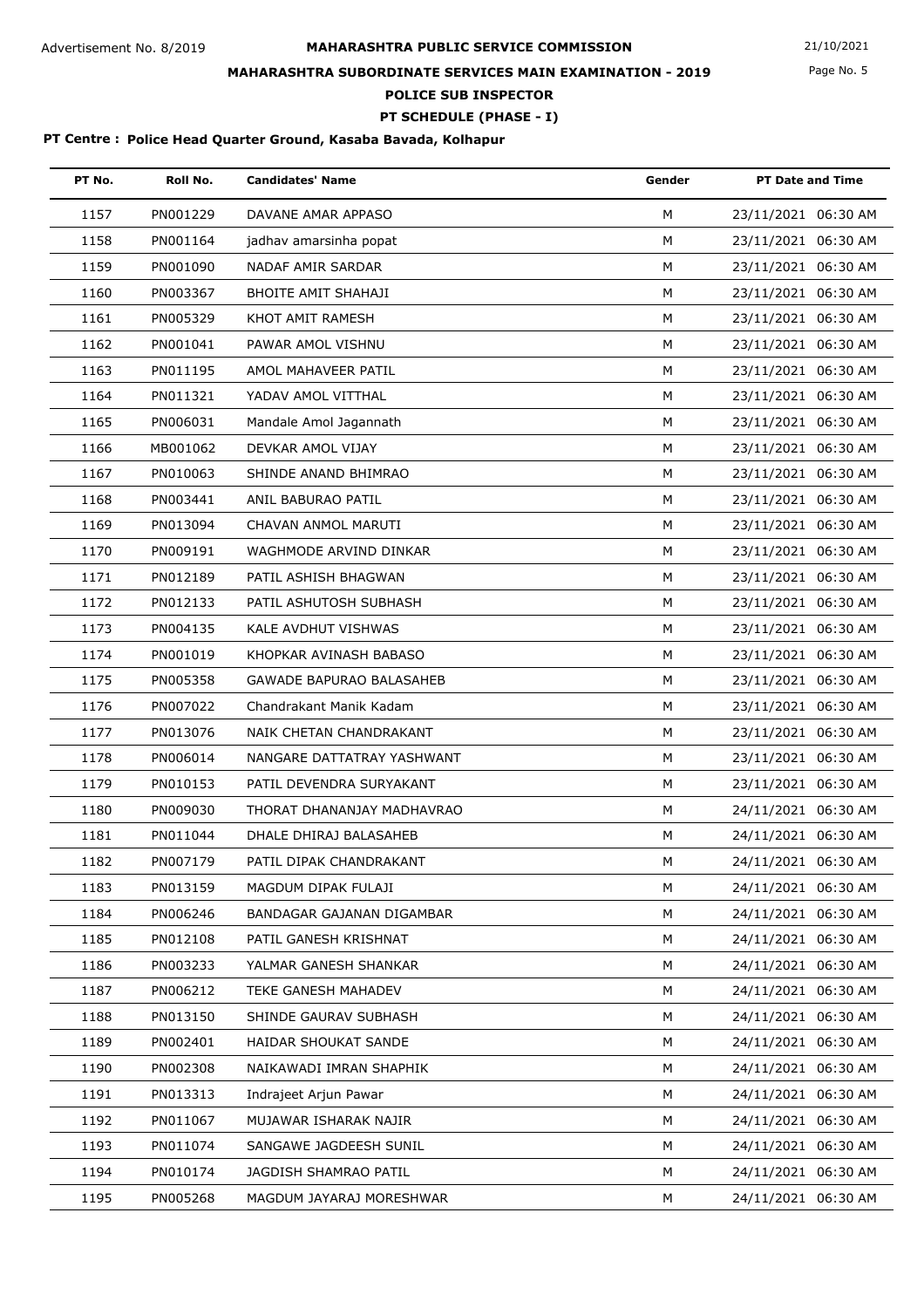Page No. 6

## **MAHARASHTRA SUBORDINATE SERVICES MAIN EXAMINATION - 2019**

**POLICE SUB INSPECTOR**

**PT SCHEDULE (PHASE - I)**

| PT No. | Roll No. | <b>Candidates' Name</b>        | Gender | <b>PT Date and Time</b> |
|--------|----------|--------------------------------|--------|-------------------------|
| 1196   | PN003438 | Dhotre kailas narayan          | M      | 24/11/2021 06:30 AM     |
| 1197   | PN008008 | KAILAS GANPAT KHASBAGE         | M      | 24/11/2021 06:30 AM     |
| 1198   | PN009211 | SARAKWAS KAYYUM AJIJ           | M      | 24/11/2021 06:30 AM     |
| 1199   | PN008465 | CHAVAN KEDAR KHANDERAO         | M      | 24/11/2021 06:30 AM     |
| 1200   | PN002178 | Wetam Keval Uddhaverao         | M      | 24/11/2021 06:30 AM     |
| 1201   | PN007026 | CHAPARE KRISHNAT KAMANNA       | M      | 24/11/2021 06:30 AM     |
| 1202   | PN013072 | HAJARE KRISHNAT GOVIND         | М      | 24/11/2021 06:30 AM     |
| 1203   | PN011247 | PATIL KSHITIJ MAHADEV          | M      | 24/11/2021 06:30 AM     |
| 1204   | PN006083 | POWAR KULDEEP SURESH           | M      | 24/11/2021 06:30 AM     |
| 1205   | PN005070 | SARGAR LAXMAN TUKARAM          | M      | 24/11/2021 06:30 AM     |
| 1206   | PN001280 | SAWANT LAXMAN BALASO           | M      | 24/11/2021 06:30 AM     |
| 1207   | PN004011 | ZORE LAXMAN BABURAO            | M      | 24/11/2021 06:30 AM     |
| 1208   | PN009108 | BHANGARE MAHENDRA NIMBA        | М      | 24/11/2021 06:30 AM     |
| 1209   | PN001360 | PAWAR MAHESH SHIVAJI           | M      | 24/11/2021 06:30 AM     |
| 1210   | PN012114 | BIRADAR MAHESH KASHINATH       | M      | 25/11/2021 06:30 AM     |
| 1211   | PN011146 | PAWAR MAHESH LAXMAN            | M      | 25/11/2021 06:30 AM     |
| 1212   | PN011109 | THORAVE MAHESH SHAMRAO         | M      | 25/11/2021 06:30 AM     |
| 1213   | PN009041 | <b>BHANAGE MANDAR MOHANRAO</b> | M      | 25/11/2021 06:30 AM     |
| 1214   | PN012335 | shirke manoj dadaso            | M      | 25/11/2021 06:30 AM     |
| 1215   | PN007095 | KADAM MANOJ RAJESH             | M      | 25/11/2021 06:30 AM     |
| 1216   | PN004250 | MANE MAYUR SURESH              | M      | 25/11/2021 06:30 AM     |
| 1217   | PN005069 | Jagatap Mayur Mohan            | M      | 25/11/2021 06:30 AM     |
| 1218   | PN008076 | MOHSIN ELIYAS NADAF            | M      | 25/11/2021 06:30 AM     |
| 1219   | PN012267 | NALAWADE NAGESH MOHAN          | M      | 25/11/2021 06:30 AM     |
| 1220   | PN007016 | NAGESHA RAMU BAMANE            | M      | 25/11/2021 06:30 AM     |
| 1221   | PN005237 | PATIL NIKHIL VYANKATRAO        | м      | 25/11/2021 06:30 AM     |
| 1222   | PN013211 | BARGE NILESH RAMCHANDRA        | м      | 25/11/2021 06:30 AM     |
| 1223   | PN008326 | KHADE NILESH PRAKASH           | м      | 25/11/2021 06:30 AM     |
| 1224   | PN004024 | KONDALKAR NILESH VITTHAL       | м      | 25/11/2021 06:30 AM     |
| 1225   | PN011192 | BABAR NITIN RAJENDRA           | м      | 25/11/2021 06:30 AM     |
| 1226   | PN007149 | KAKADE ONKAR DAYANAND          | м      | 25/11/2021 06:30 AM     |
| 1227   | PN009210 | GAIKWAD PARIKSHIT POPAT        | м      | 25/11/2021 06:30 AM     |
| 1228   | PN010054 | CHALAVADI PAVANKUMAR ISHVAR    | М      | 25/11/2021 06:30 AM     |
| 1229   | PN009056 | LOLE PAWAN EKANATH             | М      | 25/11/2021 06:30 AM     |
| 1230   | AU001139 | KHADE PRADEEP DAGADU           | м      | 25/11/2021 06:30 AM     |
| 1231   | PN003117 | BABAR PRADIP HANMANT           | М      | 25/11/2021 06:30 AM     |
| 1232   | PN001083 | SADALE PRAKASH SHAMARAO        | М      | 25/11/2021 06:30 AM     |
| 1233   | PN008096 | GORAD PRAKASH PANDURANG        | М      | 25/11/2021 06:30 AM     |
| 1234   | PN002500 | JAGTAP PRAMOD RAJARAM          | М      | 25/11/2021 06:30 AM     |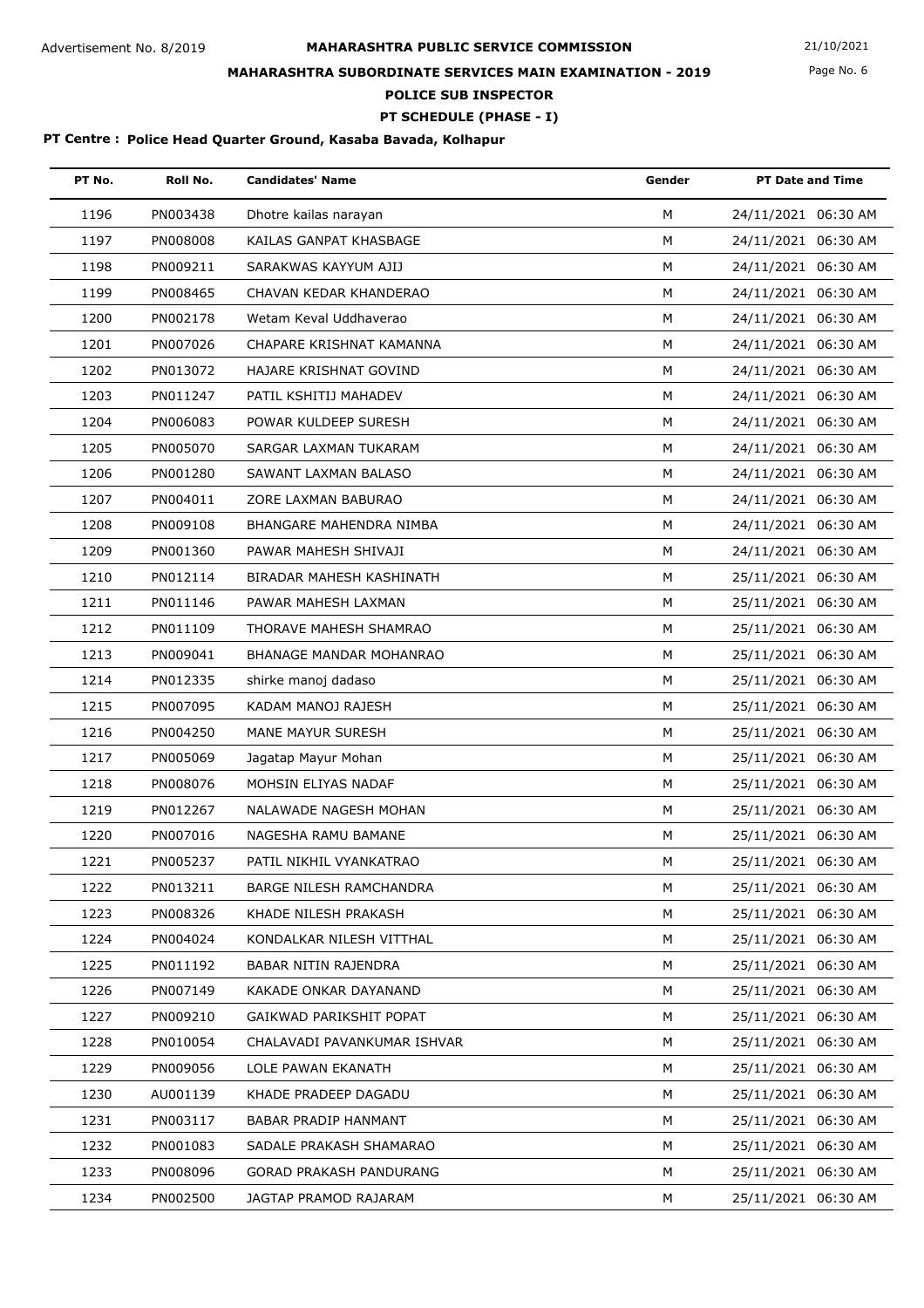Page No. 7

## **MAHARASHTRA SUBORDINATE SERVICES MAIN EXAMINATION - 2019**

**POLICE SUB INSPECTOR**

## **PT SCHEDULE (PHASE - I)**

| PT No. | Roll No. | <b>Candidates' Name</b>        | Gender | <b>PT Date and Time</b> |
|--------|----------|--------------------------------|--------|-------------------------|
| 1235   | PN006238 | SHENDAGE PRAMODKUMAR JAGANNATH | M      | 25/11/2021 06:30 AM     |
| 1236   | PN001331 | KAMBLE PRANIL MADHUKAR         | M      | 25/11/2021 06:30 AM     |
| 1237   | PN011102 | CHAVAN PRATAPSINH SURESH       | M      | 25/11/2021 06:30 AM     |
| 1238   | PN013071 | LAMBE PRATIK PRAKASH           | М      | 25/11/2021 06:30 AM     |
| 1239   | PN001486 | THORAT PRATIK CHANDRAKANT      | M      | 25/11/2021 06:30 AM     |
| 1240   | PN010284 | ADHAV PRATIK MUKESH            | M      | 29/11/2021 06:30 AM     |
| 1241   | PN003295 | HUNDURAGE PRATIK ADINATH       | M      | 29/11/2021 06:30 AM     |
| 1242   | PN007027 | SHINDE PRAVIN PARSHARAM        | M      | 29/11/2021 06:30 AM     |
| 1243   | PN008292 | PATIL PRAVINKUMAR AKARAM       | м      | 29/11/2021 06:30 AM     |
| 1244   | PN005236 | PATIL PRITHVIRAJ SATISH        | M      | 29/11/2021 06:30 AM     |
| 1245   | PN003378 | MANE PRUTHVIRAJ YASHAWANT      | M      | 29/11/2021 06:30 AM     |
| 1246   | PN010069 | RAHUL JAYASING IRALEKAR        | M      | 29/11/2021 06:30 AM     |
| 1247   | PN011097 | Hirave Rahul Tukaram           | M      | 29/11/2021 06:30 AM     |
| 1248   | PN009199 | PATIL RAHUL JAYVANTRAO         | м      | 29/11/2021 06:30 AM     |
| 1249   | PN010395 | GAVAKAR RAHUL BALKRISHNA       | M      | 29/11/2021 06:30 AM     |
| 1250   | PN007081 | SHINDE RAJENDRA DAGADU         | M      | 29/11/2021 06:30 AM     |
| 1251   | PN002051 | PATIL RAJVARDHAN DILIPRAO      | M      | 29/11/2021 06:30 AM     |
| 1252   | PN012050 | MOHITE RAMCHANDRA MARUTI       | М      | 29/11/2021 06:30 AM     |
| 1253   | PN010352 | Kumbhar Ramesh Suresh          | M      | 29/11/2021 06:30 AM     |
| 1254   | PN005449 | GONDUKUPPE RANJEET PARASHRAM   | M      | 29/11/2021 06:30 AM     |
| 1255   | PN012063 | PATIL RANJIT JAYASING          | M      | 29/11/2021 06:30 AM     |
| 1256   | PN008289 | VAGARE RANJEET SHAMRAO         | М      | 29/11/2021 06:30 AM     |
| 1257   | MB001023 | <b>BHISE RANJIT ASHOK</b>      | M      | 29/11/2021 06:30 AM     |
| 1258   | PN003253 | Ranjit Akaram kamble           | M      | 29/11/2021 06:30 AM     |
| 1259   | PN013325 | RANJIT MAHADEO KOLEKAR         | M      | 29/11/2021 06:30 AM     |
| 1260   | PN006066 | PATIL RAVIKUMAR SHIVAJI        | м      | 29/11/2021 06:30 AM     |
| 1261   | PN009044 | SATPUTE RAVINDRA RAMESH        | м      | 29/11/2021 06:30 AM     |
| 1262   | PN013022 | PANARI RITURAJ ANANDRAO        | M      | 29/11/2021 06:30 AM     |
| 1263   | PN001050 | PATIL ROHAN VASANT             | M      | 29/11/2021 06:30 AM     |
| 1264   | PN006143 | Ghatge Rohan Madhukar          | M      | 29/11/2021 06:30 AM     |
| 1265   | PN011304 | LOKHANDE ROHIT SANDESH         | М      | 29/11/2021 06:30 AM     |
| 1266   | PN003181 | PATIL ROHIT MAHAVIR            | M      | 29/11/2021 06:30 AM     |
| 1267   | PN010070 | DHEBE ROHIT CHANDRASHEKHAR     | M      | 29/11/2021 06:30 AM     |
| 1268   | PN010288 | KAMBLE ROHIT MARUTI            | M      | 29/11/2021 06:30 AM     |
| 1269   | PN013162 | JADHAV ROHIT BALASO            | M      | 29/11/2021 06:30 AM     |
| 1270   | PN005245 | NALE ROHIT SUNIL               | м      | 30/11/2021 06:30 AM     |
| 1271   | PN003314 | KOLI RUSHIKESH HINDURAO        | M      | 30/11/2021 06:30 AM     |
| 1272   | PN010365 | RUTURAJ S NIKAM                | М      | 30/11/2021 06:30 AM     |
| 1273   | PN003116 | sachin dinkar chavan           | М      | 30/11/2021 06:30 AM     |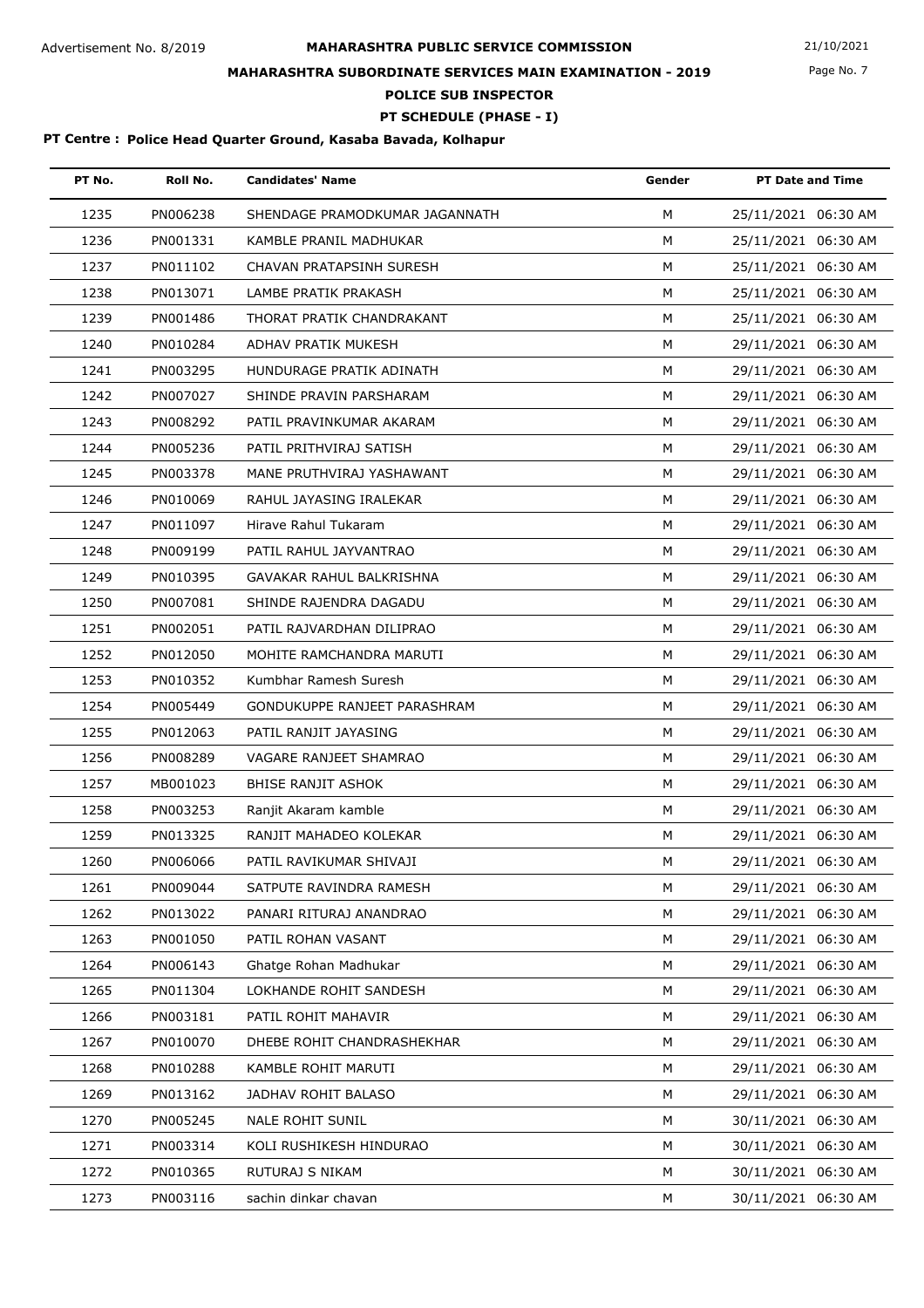Page No. 8

## **MAHARASHTRA SUBORDINATE SERVICES MAIN EXAMINATION - 2019**

**POLICE SUB INSPECTOR**

**PT SCHEDULE (PHASE - I)**

| PT No. | Roll No. | <b>Candidates' Name</b>      | Gender | <b>PT Date and Time</b> |
|--------|----------|------------------------------|--------|-------------------------|
| 1274   | PN006099 | PAWAR SACHIN ADHIKRAO        | M      | 30/11/2021 06:30 AM     |
| 1275   | PN012250 | <b>GORE SACHIN GUNDA</b>     | M      | 30/11/2021 06:30 AM     |
| 1276   | PN004161 | SAGAR JAGDISH PATIL          | M      | 30/11/2021 06:30 AM     |
| 1277   | PN006247 | <b>NALE SAGAR ASHOK</b>      | M      | 30/11/2021 06:30 AM     |
| 1278   | PN005345 | CHOUGALE RAHUL SAKHARAM      | M      | 30/11/2021 06:30 AM     |
| 1279   | PN006004 | SHIKALGAR SALIM BADSHAHA     | M      | 30/11/2021 06:30 AM     |
| 1280   | PN001416 | WADER SANDEEP BALASAHEB      | M      | 30/11/2021 06:30 AM     |
| 1281   | PN010040 | WANGANEKAR SANDESH PANDURANG | М      | 30/11/2021 06:30 AM     |
| 1282   | PN007292 | KEKALEKAR SANGRAM PRATAP     | M      | 30/11/2021 06:30 AM     |
| 1283   | PN013087 | HONMANE SANGRAM BAPUSO       | M      | 30/11/2021 06:30 AM     |
| 1284   | PN005090 | DUBAL SANGRAM UDAY           | M      | 30/11/2021 06:30 AM     |
| 1285   | PN010073 | KOLI SANTOSH SHAHAJI         | M      | 30/11/2021 06:30 AM     |
| 1286   | PN008114 | SALUNKHE SANTOSH SUBHASHRAO  | M      | 30/11/2021 06:30 AM     |
| 1287   | PN013139 | KAMBLE SARJERAO CHANDRAKANT  | M      | 30/11/2021 06:30 AM     |
| 1288   | PN002003 | PAWAR SATISH DILIP           | M      | 30/11/2021 06:30 AM     |
| 1289   | PN006045 | Sabale Satyajeet Vilas       | M      | 30/11/2021 06:30 AM     |
| 1290   | PN009232 | Patil Shambho Anandarao      | M      | 30/11/2021 06:30 AM     |
| 1291   | PN012007 | JAGTAP SHARAD BABU           | M      | 30/11/2021 06:30 AM     |
| 1292   | AU004027 | TUPE SHATRUGHNA DHANAJI      | M      | 30/11/2021 06:30 AM     |
| 1293   | PN005049 | SHIVAJI MAHADEV PAWAR        | M      | 30/11/2021 06:30 AM     |
| 1294   | PN001304 | SHIVAJI MAHADEO PATIL        | М      | 30/11/2021 06:30 AM     |
| 1295   | MB002179 | SHIVANAND ASHOK GUDODAGI     | М      | 30/11/2021 06:30 AM     |
| 1296   | PN013327 | PAWAR SHUBHAM VITTHAL        | M      | 30/11/2021 06:30 AM     |
| 1297   | PN001313 | RAUT SHUBHAM SHANKAR         | M      | 30/11/2021 06:30 AM     |
| 1298   | PN003478 | NARUTE SIDDHAKUMAR KALLU     | M      | 30/11/2021 06:30 AM     |
| 1299   | PN012360 | SHINDE SIDDHARTH SHEKHAR     | м      | 30/11/2021 06:30 AM     |
| 1300   | PN003150 | PAWAR SOMANATH ANKUSH        | M      | 01/12/2021 06:30 AM     |
| 1301   | PN008095 | SAYYED SUBHANI AMIR          | M      | 01/12/2021 06:30 AM     |
| 1302   | PN012356 | BHASME SUJIT GAJANAN         | M      | 01/12/2021 06:30 AM     |
| 1303   | PN002222 | DADAS SUKHADEV ANKUSH        | M      | 01/12/2021 06:30 AM     |
| 1304   | PN013243 | <b>BHALERAO SUNIL MANIK</b>  | м      | 01/12/2021 06:30 AM     |
| 1305   | PN008279 | HARUGADE SURAJ SHIVAJI       | M      | 01/12/2021 06:30 AM     |
| 1306   | PN008019 | BHANDIGARE SURAJ VASANT      | М      | 01/12/2021 06:30 AM     |
| 1307   | PN013176 | JADHAV SURAJ SUBHASH         | M      | 01/12/2021 06:30 AM     |
| 1308   | PN009129 | KHADE SURAJ MARUTI           | М      | 01/12/2021 06:30 AM     |
| 1309   | PN011134 | ZAMBARE SURAJ SAMPAT         | M      | 01/12/2021 06:30 AM     |
| 1310   | PN003393 | ANPAT SURAJ SUNIL            | M      | 01/12/2021 06:30 AM     |
| 1311   | PN010313 | KARANDE SUSHANT JALINDAR     | М      | 01/12/2021 06:30 AM     |
| 1312   | PN002059 | Sushant Jayasing Hajare      | М      | 01/12/2021 06:30 AM     |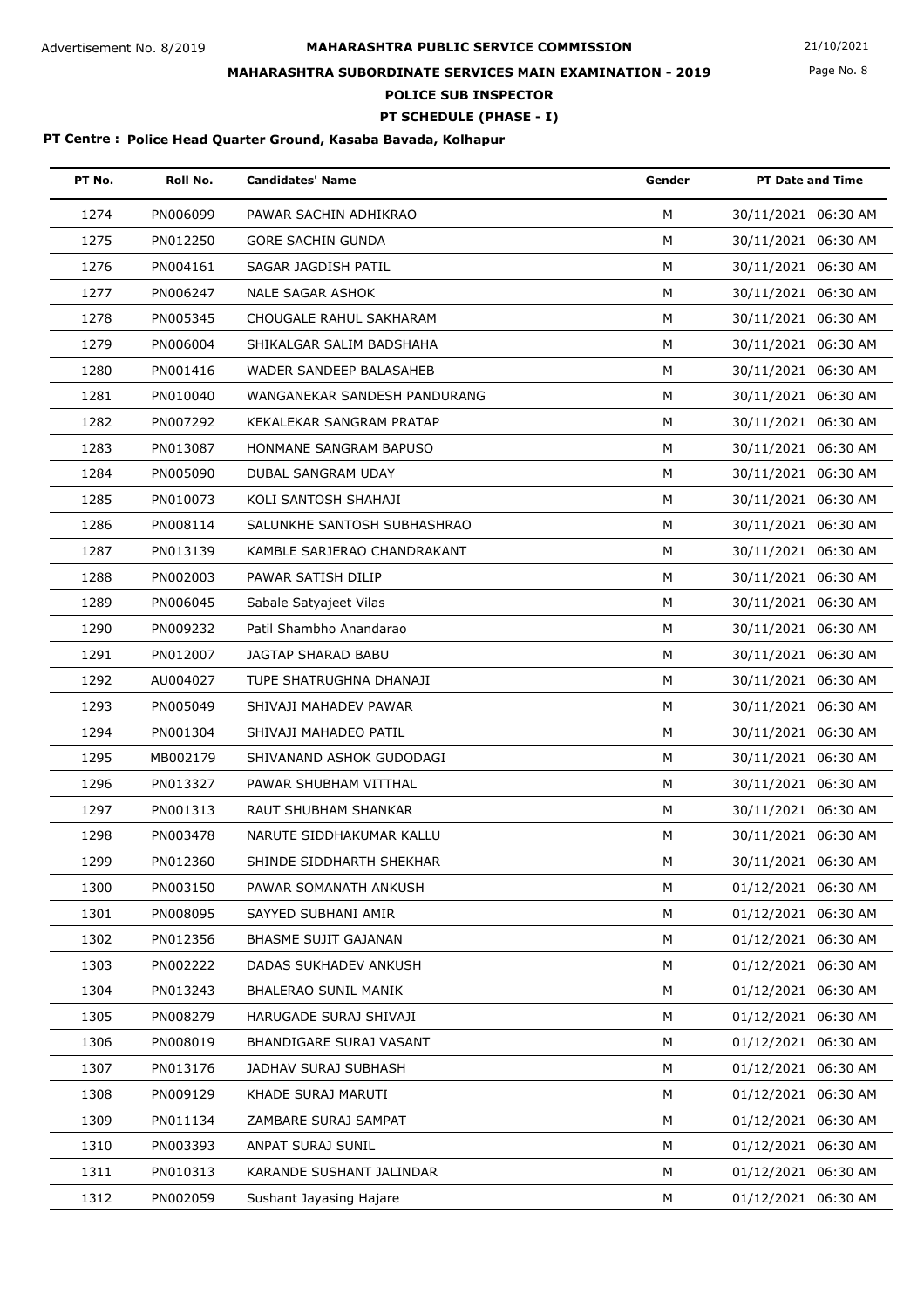Page No. 9

## **MAHARASHTRA SUBORDINATE SERVICES MAIN EXAMINATION - 2019**

**POLICE SUB INSPECTOR**

### **PT SCHEDULE (PHASE - I)**

| PT No. | Roll No. | <b>Candidates' Name</b>           | Gender | <b>PT Date and Time</b> |
|--------|----------|-----------------------------------|--------|-------------------------|
| 1313   | PN008009 | MADANE SUSHANT MANIK              | M      | 01/12/2021 06:30 AM     |
| 1314   | PN012200 | UPADHYE SUSHANT SHANKAR           | M      | 01/12/2021 06:30 AM     |
| 1315   | PN011011 | SURYAVANSHI SUSHANT MACHINDRANATH | M      | 01/12/2021 06:30 AM     |
| 1316   | PN002247 | NALAWADE SUSHILKUMAR SHASHIKANT   | M      | 01/12/2021 06:30 AM     |
| 1317   | PN009091 | <b>BHOSALE SWAPNIL ROHIDAS</b>    | M      | 01/12/2021 06:30 AM     |
| 1318   | PN003105 | Mane Swapnil Sunil                | M      | 01/12/2021 06:30 AM     |
| 1319   | PN009241 | Ghadage Swapnil Prakash           | M      | 01/12/2021 06:30 AM     |
| 1320   | PN011012 | Velhal Swapnil Deepak             | M      | 01/12/2021 06:30 AM     |
| 1321   | PN006232 | <b>GHORPADE SWAPNIL SUNIL</b>     | M      | 01/12/2021 06:30 AM     |
| 1322   | AU003217 | DUDHANE SWAPNIL BHAIRAVNATH       | М      | 01/12/2021 06:30 AM     |
| 1323   | PN002090 | Khandagale Tejas Vijay            | M      | 01/12/2021 06:30 AM     |
| 1324   | PN012229 | MADKAR TUKARAM RAKHAMAJI          | M      | 01/12/2021 06:30 AM     |
| 1325   | PN003192 | JADHAV TUSHAR TANAJI              | M      | 01/12/2021 06:30 AM     |
| 1326   | PN012228 | <b>GURAV TUSHAR UDDHAV</b>        | M      | 01/12/2021 06:30 AM     |
| 1327   | PN001282 | JADHAV TUSHAR ARVIND              | M      | 01/12/2021 06:30 AM     |
| 1328   | PN003360 | PENDHARI UMED ASLAM               | M      | 01/12/2021 06:30 AM     |
| 1329   | PN005278 | POWAR UMESH ANANDRAO              | M      | 01/12/2021 06:30 AM     |
| 1330   | PN001160 | VAIBHAV DATTATRAY GAVARE          | M      | 02/12/2021 06:30 AM     |
| 1331   | PN011350 | BHISE VAIBHAV VILAS               | М      | 02/12/2021 06:30 AM     |
| 1332   | PN010293 | WAGH VAIBHAV POPATRAO             | M      | 02/12/2021 06:30 AM     |
| 1333   | PN002490 | KADAM VIJAY ANNASAHEB             | M      | 02/12/2021 06:30 AM     |
| 1334   | PN004399 | LAD VIJAY POPAT                   | M      | 02/12/2021 06:30 AM     |
| 1335   | PN008472 | SHIRKULE VIKAS MOHAN              | M      | 02/12/2021 06:30 AM     |
| 1336   | PN007089 | KAMBLE VIKRAM GAUTAM              | M      | 02/12/2021 06:30 AM     |
| 1337   | PN013283 | KALE VIKRAM GOSAJI                | M      | 02/12/2021 06:30 AM     |
| 1338   | PN011270 | KAMBLE VIKY TANAJI                | м      | 02/12/2021 06:30 AM     |
| 1339   | PN012100 | KADAM VINAYAK MAHADEV             | м      | 02/12/2021 06:30 AM     |
| 1340   | PN012235 | BUVA VINAYAK DAGADU               | М      | 02/12/2021 06:30 AM     |
| 1341   | PN012400 | SAMDOLE VINOD RAGHUNATH           | М      | 02/12/2021 06:30 AM     |
| 1342   | PN012310 | HIRAVE VISHAL SHANKAR             | М      | 02/12/2021 06:30 AM     |
| 1343   | PN010407 | <b>JADHAV VISHAL DATTATRAY</b>    | M      | 02/12/2021 06:30 AM     |
| 1344   | PN013270 | GADAKAR VISHAL RANGARAO           | м      | 02/12/2021 06:30 AM     |
| 1345   | PN009035 | NAIK VISHVADAS SANNAPPA           | M      | 02/12/2021 06:30 AM     |
| 1346   | PN011196 | Patil Vishwajeet Vijay            | M      | 02/12/2021 06:30 AM     |
| 1347   | PN004269 | Kolekar Vitthal Appaso            | M      | 02/12/2021 06:30 AM     |
| 1348   | PN012085 | YOGESH ANKUSH JADHAV              | м      | 02/12/2021 06:30 AM     |
| 1349   | PN001374 | YOGESH SHRAVAN JADHAV             | М      | 02/12/2021 06:30 AM     |
| 1350   | PN002083 | PATIL YOGESH NANA                 | М      | 02/12/2021 06:30 AM     |
| 1351   | PN002009 | SHINDE YOGESH ADINATH             | М      | 02/12/2021 06:30 AM     |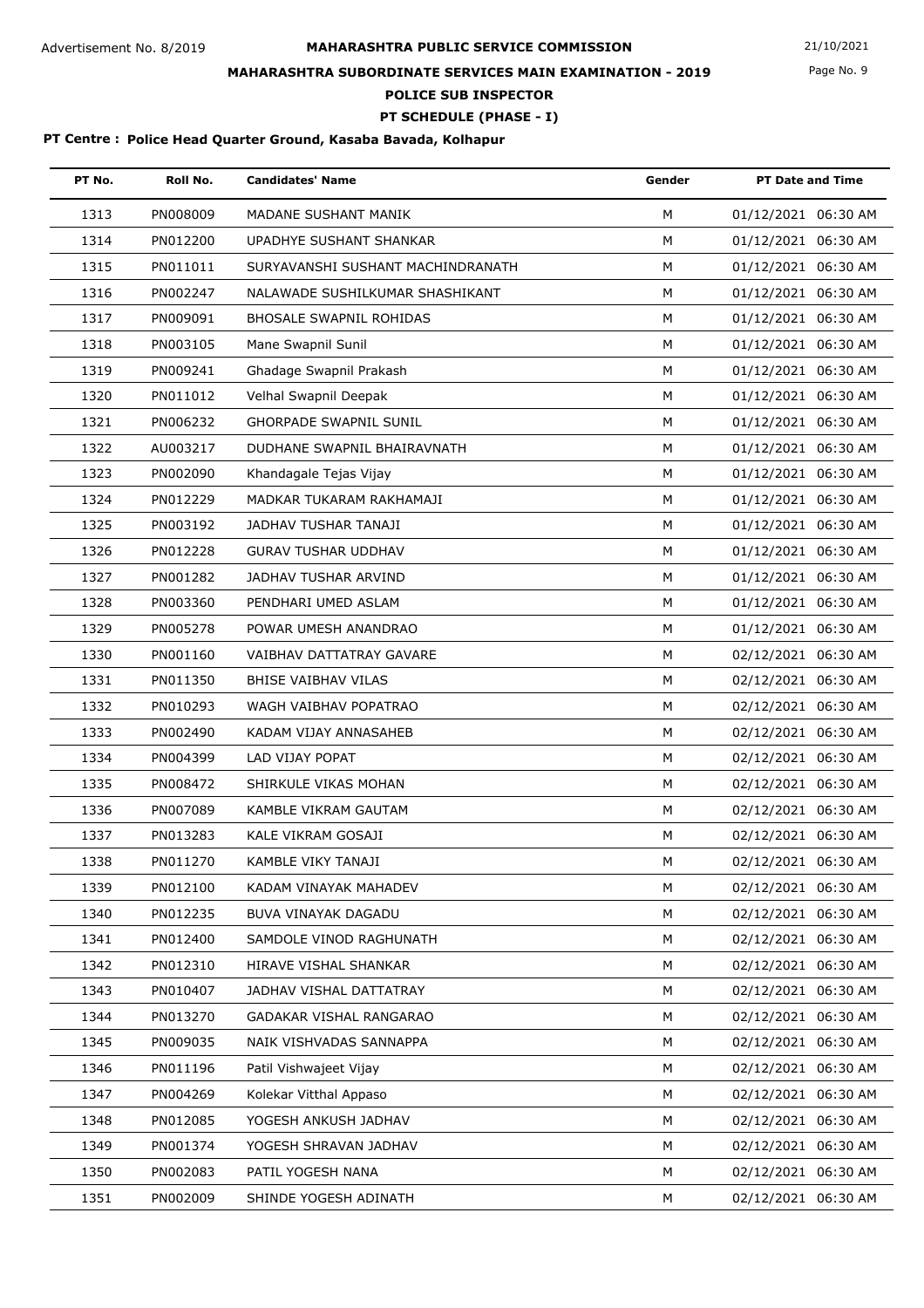Page No. 10

## **MAHARASHTRA SUBORDINATE SERVICES MAIN EXAMINATION - 2019**

**POLICE SUB INSPECTOR**

### **PT SCHEDULE (PHASE - I)**

| PT No. | Roll No. | <b>Candidates' Name</b>       | Gender | <b>PT Date and Time</b> |
|--------|----------|-------------------------------|--------|-------------------------|
| 2001   | PN002444 | SHELKANDE ADITI BALU          | F      | 16/11/2021 06:30 AM     |
| 2002   | PN011322 | AHILYADEVI DHANAPPA METKARI   | F      | 16/11/2021 06:30 AM     |
| 2003   | PN004153 | KIRHE AJANTA MARUTI           | F      | 16/11/2021 06:30 AM     |
| 2004   | PN007321 | MANE AKKATAI MACHINDRA        | F      | 16/11/2021 06:30 AM     |
| 2005   | PN008369 | CHAUDHARI AKSHADA VILAS       | F      | 16/11/2021 06:30 AM     |
| 2006   | PN008082 | DHOLE AKSHAYA VILAS           | F.     | 16/11/2021 06:30 AM     |
| 2007   | PN012119 | SHETE AMRUTA MAHADEV          | F      | 16/11/2021 06:30 AM     |
| 2008   | PN004041 | <b>GUNJAL ANITA VASANT</b>    | F      | 16/11/2021 06:30 AM     |
| 2009   | PN002148 | ANBHULE ARCHANA MADHUKAR      | F      | 16/11/2021 06:30 AM     |
| 2010   | PN006298 | Londhe Archana Abhimanyu      | F      | 16/11/2021 06:30 AM     |
| 2011   | PN001069 | AMBLE ARCHANA CHELARAM        | F      | 16/11/2021 06:30 AM     |
| 2012   | PN011068 | SASWADE ARTI SUNIL            | F      | 16/11/2021 06:30 AM     |
| 2013   | PN010213 | KADAM ASHWINI SHARAD          | F      | 16/11/2021 06:30 AM     |
| 2014   | PN010058 | SHINDE ASHWINI DATTATRAY      | F      | 16/11/2021 06:30 AM     |
| 2015   | PN010011 | SURYAWANSHI ASHWINI POPATRAO  | F      | 16/11/2021 06:30 AM     |
| 2016   | PN001158 | THOMBARE ASHWINI NAGNATH      | F      | 16/11/2021 06:30 AM     |
| 2017   | PN010356 | Kamble Ashwinee Vasant        | F      | 16/11/2021 06:30 AM     |
| 2018   | PN009121 | <b>GITE ASHWINI MARUTI</b>    | F      | 16/11/2021 06:30 AM     |
| 2019   | PN001035 | SHAHANE BHAGYASHREE NANDKUMAR | F      | 16/11/2021 06:30 AM     |
| 2020   | PN008120 | SHENDE BHAGYASHRI SANJAY      | F      | 16/11/2021 06:30 AM     |
| 2021   | PN012381 | <b>BHISE CHAITRALI AJAY</b>   | F      | 16/11/2021 06:30 AM     |
| 2022   | PN001368 | PAWAR CHAITRALI BHAGAWANTA    | F      | 16/11/2021 06:30 AM     |
| 2023   | PN001305 | KANPILE CHHAYA KIRAN          | F      | 16/11/2021 06:30 AM     |
| 2024   | PN006170 | RAYKAR DHANASHREE SHAMKANT    | F.     | 16/11/2021 06:30 AM     |
| 2025   | PN002412 | KALE DHANASHRI BABASAHEB      | F      | 16/11/2021 06:30 AM     |
| 2026   | PN008033 | DHALAPE DIPALI SHIVAJI        | F.     | 16/11/2021 06:30 AM     |
| 2027   | PN002443 | GODASE DNYANESHWARI ABASAHEB  | F.     | 16/11/2021 06:30 AM     |
| 2028   | PN010442 | Bandgar Gauri Sambhaji        | F      | 16/11/2021 06:30 AM     |
| 2029   | PN011232 | JADHAV GAURI SUBHASH          | F      | 16/11/2021 06:30 AM     |
| 2030   | PN011089 | Bhosale Harshada Uddhav       | F      | 16/11/2021 06:30 AM     |
| 2031   | PN007127 | SUTAR JAYSHREE ANANDA         | F.     | 17/11/2021 06:30 AM     |
| 2032   | PN002039 | GAIKWAD JYOTI JAISING         | F.     | 17/11/2021 06:30 AM     |
| 2033   | PN004054 | KONDHARE JYOTI GENDEV         | F      | 17/11/2021 06:30 AM     |
| 2034   | PN003207 | JAGTAP JYOTSNA NANDKUMAR      | F      | 17/11/2021 06:30 AM     |
| 2035   | PN003257 | JANRAO KAJAL RAJENDRA         | F.     | 17/11/2021 06:30 AM     |
| 2036   | PN002170 | NAGARE KAJAL BHAUSAHEB        | F.     | 17/11/2021 06:30 AM     |
| 2037   | PN003130 | JAWALE KALYANI AMBADAS        | F      | 17/11/2021 06:30 AM     |
| 2038   | PN007213 | <b>UBALE KOMAL NAVNATH</b>    | F      | 17/11/2021 06:30 AM     |
| 2039   | PN013251 | SHINDE KOMAL VITTHAL          | F.     | 17/11/2021 06:30 AM     |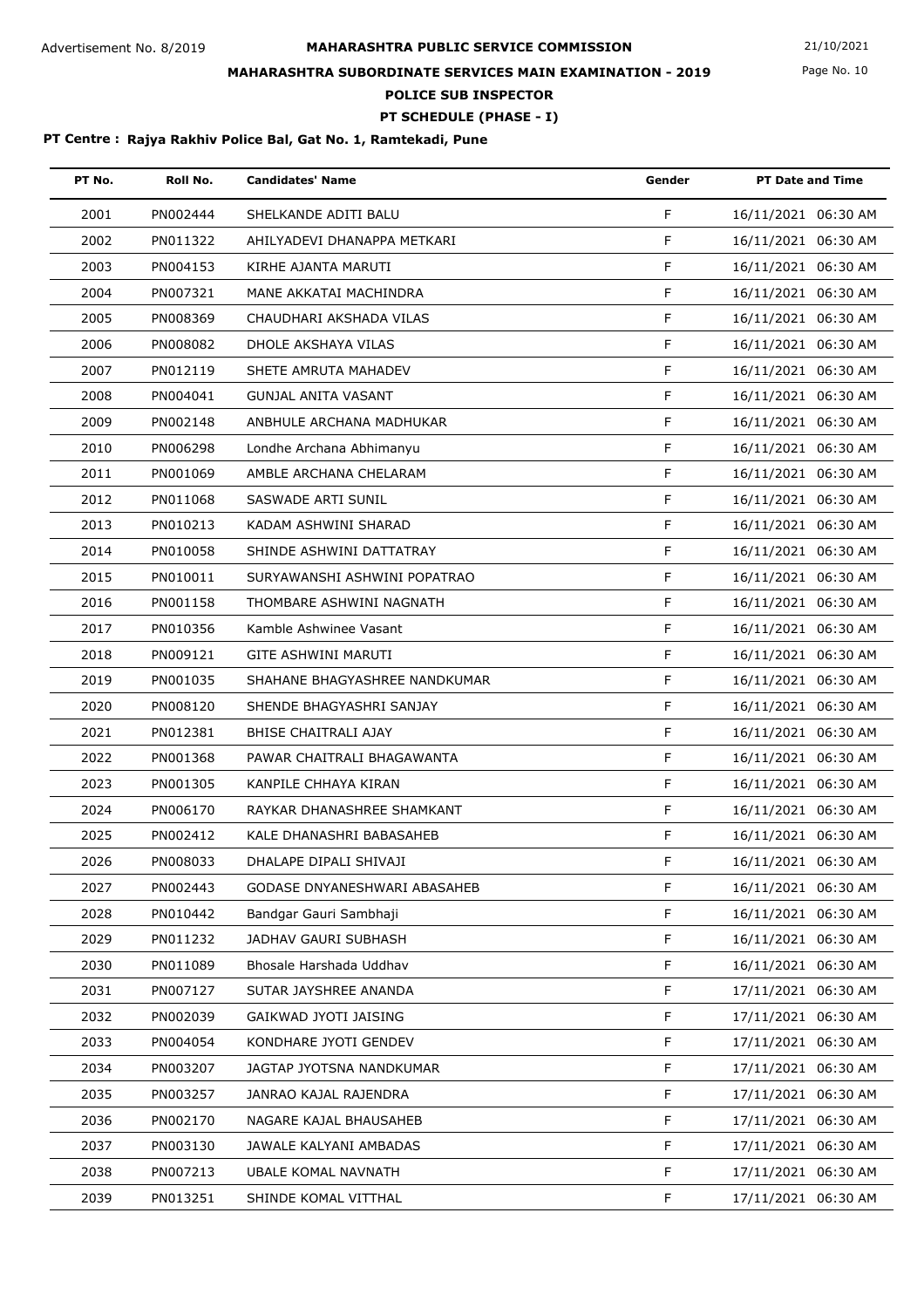Page No. 11

## **MAHARASHTRA SUBORDINATE SERVICES MAIN EXAMINATION - 2019**

**POLICE SUB INSPECTOR**

### **PT SCHEDULE (PHASE - I)**

| PT No. | Roll No. | <b>Candidates' Name</b>         | Gender      | <b>PT Date and Time</b> |
|--------|----------|---------------------------------|-------------|-------------------------|
| 2040   | PN006002 | gharge kundlini dhondiram       | F           | 17/11/2021 06:30 AM     |
| 2041   | PN013075 | KALE LAILA ATTASH               | F           | 17/11/2021 06:30 AM     |
| 2042   | PN010130 | CHAVAN LAXMI SHYAM              | F           | 17/11/2021 06:30 AM     |
| 2043   | PN002160 | RAUT MADHURI DATTATRAYA         | F           | 17/11/2021 06:30 AM     |
| 2044   | PN011381 | BINAWADE MADHURI HARISHCHANDRA  | F           | 17/11/2021 06:30 AM     |
| 2045   | PN003143 | KEDARI MADHURI ASHOK            | F           | 17/11/2021 06:30 AM     |
| 2046   | PN004395 | SHELAR MADHURI BHAGINATH        | F           | 17/11/2021 06:30 AM     |
| 2047   | PN003087 | NARSALE MANISHA SHAHAJI         | F           | 17/11/2021 06:30 AM     |
| 2048   | PN006201 | KAMBLE MEENAKSHI SHATRUGHNA     | F           | 17/11/2021 06:30 AM     |
| 2049   | PN002259 | MEHGA DAGADU BABAR              | F           | 17/11/2021 06:30 AM     |
| 2050   | PN008293 | GOSAVI MINAKSHI JALINDAR        | F           | 17/11/2021 06:30 AM     |
| 2051   | PN010273 | MALI MOHINI VITTHAL             | F           | 17/11/2021 06:30 AM     |
| 2052   | PN009003 | ADHAL MRUDULA VITTHAL           | F           | 17/11/2021 06:30 AM     |
| 2053   | PN007049 | CHOUDHAR NILAM RATILAL          | F           | 17/11/2021 06:30 AM     |
| 2054   | PN002355 | CHORMALE NIRMALA BALASAHEB      | $\mathsf F$ | 17/11/2021 06:30 AM     |
| 2055   | PN005180 | <b>GOSAVI PALLAVI ANKUSH</b>    | F           | 17/11/2021 06:30 AM     |
| 2056   | PN008396 | <b>GAVHANE POOJA PRADHAN</b>    | F           | 17/11/2021 06:30 AM     |
| 2057   | PN012111 | KACHARE POOJA BAPURAO           | F           | 17/11/2021 06:30 AM     |
| 2058   | PN008105 | PAWAR POOJA VITTHAL             | F           | 17/11/2021 06:30 AM     |
| 2059   | PN005280 | BARAVKAR POOJA GAJANAN          | F           | 17/11/2021 06:30 AM     |
| 2060   | PN002226 | POOJA SHRIKANT BAGADE           | F           | 17/11/2021 06:30 AM     |
| 2061   | PN010269 | KHUTAL POONAM RAJENDRA          | F           | 18/11/2021 06:30 AM     |
| 2062   | PN008245 | BHADANGE POONAM SHIVAJI         | F           | 18/11/2021 06:30 AM     |
| 2063   | PN003296 | KHILARE POONAM ARUN             | F           | 18/11/2021 06:30 AM     |
| 2064   | PN007053 | DEKHANE PRACHI SHARAD           | F           | 18/11/2021 06:30 AM     |
| 2065   | PN005256 | GAIKWAD PRADNYA JANARDAN        | F           | 18/11/2021 06:30 AM     |
| 2066   | PN003255 | <b>BHOSALE PRAJAKTA PRAKASH</b> | F           | 18/11/2021 06:30 AM     |
| 2067   | PN010446 | PANSARE PRAJAKTA NAMDEO         | $\mathsf F$ | 18/11/2021 06:30 AM     |
| 2068   | PN004342 | <b>GHULE PRAJAKTA ARJUN</b>     | F           | 18/11/2021 06:30 AM     |
| 2069   | PN007452 | ADSUL PRANALI PRAKASH           | F           | 18/11/2021 06:30 AM     |
| 2070   | PN010178 | KULKARNI PRANJALI PRAMOD        | F           | 18/11/2021 06:30 AM     |
| 2071   | PN008270 | DHAYGUDE PRASIDDHA KISAN        | F           | 18/11/2021 06:30 AM     |
| 2072   | PN003322 | WANAVE PRATIKSHA GYANDEO        | $\mathsf F$ | 18/11/2021 06:30 AM     |
| 2073   | PN003303 | BABAR PRATIKSHA BALASO          | F           | 18/11/2021 06:30 AM     |
| 2074   | PN005372 | NIMGIRE PRATIKSHA DADASAHEB     | F           | 18/11/2021 06:30 AM     |
| 2075   | PN010030 | WAGHMARE PREMLATA VANKETRAO     | F           | 18/11/2021 06:30 AM     |
| 2076   | PN007156 | PARDHI PRERANA VINANDKUMAR      | $\mathsf F$ | 18/11/2021 06:30 AM     |
| 2077   | PN006248 | BANKAR PRERANA RAJARAM          | F           | 18/11/2021 06:30 AM     |
| 2078   | PN004469 | JAMDADE PRERANA NAYAN           | F           | 18/11/2021 06:30 AM     |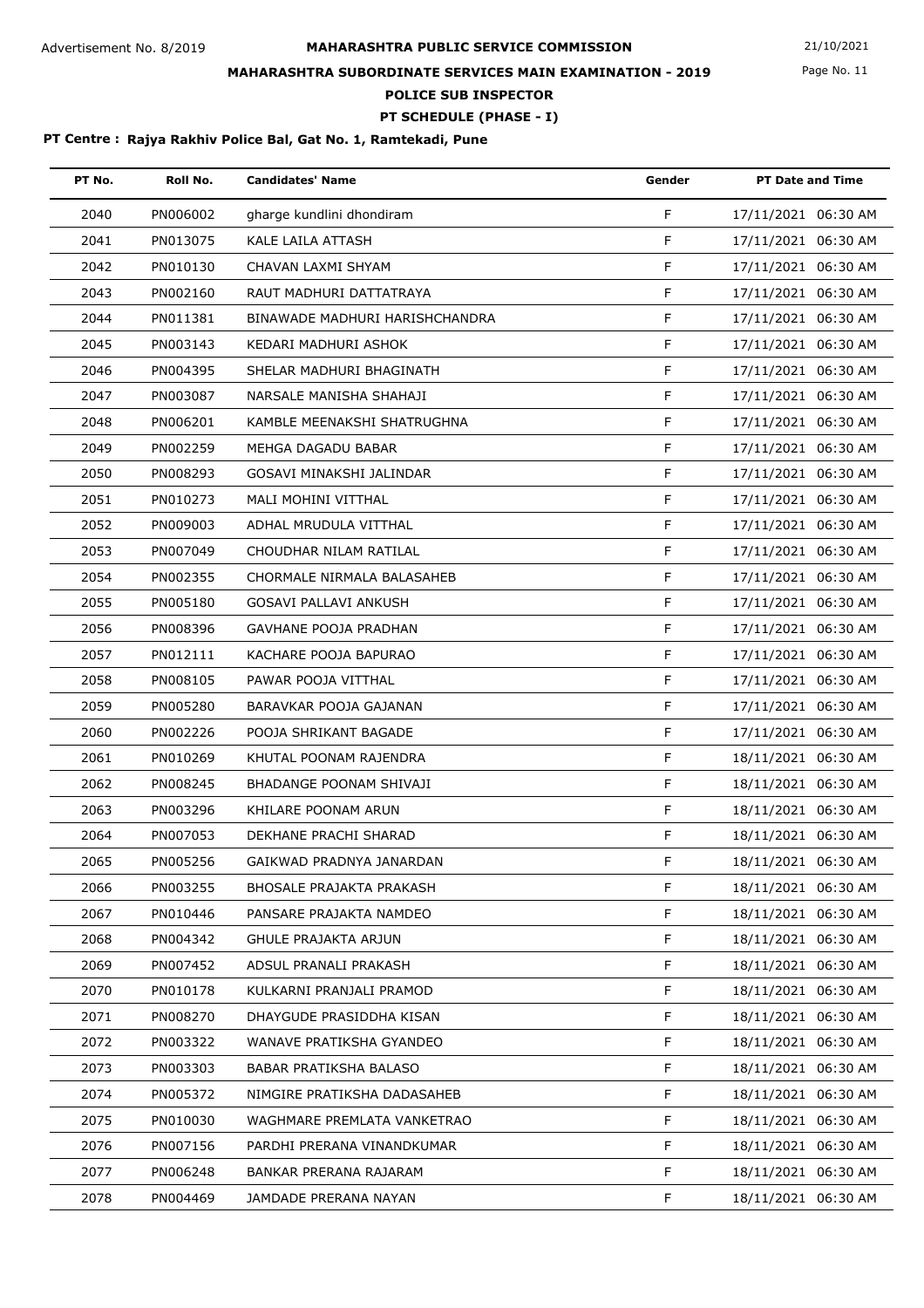Page No. 12

## **MAHARASHTRA SUBORDINATE SERVICES MAIN EXAMINATION - 2019**

**POLICE SUB INSPECTOR**

### **PT SCHEDULE (PHASE - I)**

| PT No. | Roll No. | <b>Candidates' Name</b>      | Gender       | <b>PT Date and Time</b> |
|--------|----------|------------------------------|--------------|-------------------------|
| 2079   | PN011180 | LANDE PRITI DATTATRAY        | F            | 18/11/2021 06:30 AM     |
| 2080   | PN010326 | PRIYANKA VASANTRAO PANSARE   | F            | 18/11/2021 06:30 AM     |
| 2081   | PN005196 | TALPE PRIYANKA PANDURANG     | F            | 18/11/2021 06:30 AM     |
| 2082   | PN007059 | JANRAO PRIYANKA BHALCHANDRA  | F            | 18/11/2021 06:30 AM     |
| 2083   | PN011285 | WAYKULE PUSHPAWATI UDHAV     | F            | 18/11/2021 06:30 AM     |
| 2084   | PN005314 | BHASME RADHIKA SHASHIRAJ     | F            | 18/11/2021 06:30 AM     |
| 2085   | PN011376 | THORAT RAMABAI MAYAPPA       | F            | 18/11/2021 06:30 AM     |
| 2086   | PN001380 | <b>GODASE RANI ASHOK</b>     | F            | 18/11/2021 06:30 AM     |
| 2087   | PN012391 | SARGAR RESHMA BALU           | F            | 18/11/2021 06:30 AM     |
| 2088   | PN001429 | Kokare Reshma Ganpat         | F            | 18/11/2021 06:30 AM     |
| 2089   | PN005092 | <b>BHOSALE REVATI BALASO</b> | $\mathsf{F}$ | 18/11/2021 06:30 AM     |
| 2090   | PN008187 | TEMKAR ROHINI EKNATH         | F            | 18/11/2021 06:30 AM     |
| 2091   | PN005203 | PHADKE RUPALI ASHOK          | F            | 19/11/2021 06:30 AM     |
| 2092   | PN008282 | MUJAWAR SAJIDA IQBAL         | F            | 19/11/2021 06:30 AM     |
| 2093   | PN010385 | KHATIK SANA FARUK            | F            | 19/11/2021 06:30 AM     |
| 2094   | PN010274 | MARKAD SARIKA NARAYAN        | F            | 19/11/2021 06:30 AM     |
| 2095   | PN013190 | DEVKAR SAVITA BAPU           | F            | 19/11/2021 06:30 AM     |
| 2096   | PN003317 | Holkar Sayali Mugutrao       | F            | 19/11/2021 06:30 AM     |
| 2097   | MB002026 | POWAR SAYALI VIJAY           | F            | 19/11/2021 06:30 AM     |
| 2098   | PN002297 | SOLANKE SAYLI ASHOK          | F            | 19/11/2021 06:30 AM     |
| 2099   | PN010317 | ZANJE SEEMA VISHNU           | F            | 19/11/2021 06:30 AM     |
| 2100   | PN006126 | SHAMAL RAMESH BHANDWALKAR    | F            | 19/11/2021 06:30 AM     |
| 2101   | PN012401 | more shilpa dadaso           | F            | 19/11/2021 06:30 AM     |
| 2102   | PN003088 | ZAGADE SHITAL DILIP          | F            | 19/11/2021 06:30 AM     |
| 2103   | PN009065 | MATE SHITAL APPA             | F            | 19/11/2021 06:30 AM     |
| 2104   | PN001073 | SUTAR SHUBHADA SURESH        | F            | 19/11/2021 06:30 AM     |
| 2105   | PN002221 | NAGANE SHWETA BHIMARAO       | F.           | 19/11/2021 06:30 AM     |
| 2106   | PN004338 | DALVI SNEHAL ANIL            | F.           | 19/11/2021 06:30 AM     |
| 2107   | PN002314 | NIGADE SNEHAL RAJENDRA       | F.           | 19/11/2021 06:30 AM     |
| 2108   | PN005421 | SAWANT SNEHAL VIJAY          | F            | 19/11/2021 06:30 AM     |
| 2109   | PN010308 | KHANDAVE SONAL BHAGUJI       | F.           | 19/11/2021 06:30 AM     |
| 2110   | PN010261 | SONALI ARUN ANANTKAWLAS      | F.           | 19/11/2021 06:30 AM     |
| 2111   | PN004065 | BACHOLKAR SONALI BALIRAM     | F.           | 19/11/2021 06:30 AM     |
| 2112   | PN003387 | SHETE SONALI JAYSING         | F.           | 19/11/2021 06:30 AM     |
| 2113   | PN008235 | KARANJE SONALI SHRIRAM       | F.           | 19/11/2021 06:30 AM     |
| 2114   | PN013441 | DEVKAR SUJATA BAPU           | F.           | 19/11/2021 06:30 AM     |
| 2115   | MB002268 | S B sundari                  | F.           | 19/11/2021 06:30 AM     |
| 2116   | PN007066 | PATIL SUPRIYA JANARDAN       | F            | 19/11/2021 06:30 AM     |
| 2117   | PN004253 | JADHAV SUPRIYA HARIDAS       | F            | 19/11/2021 06:30 AM     |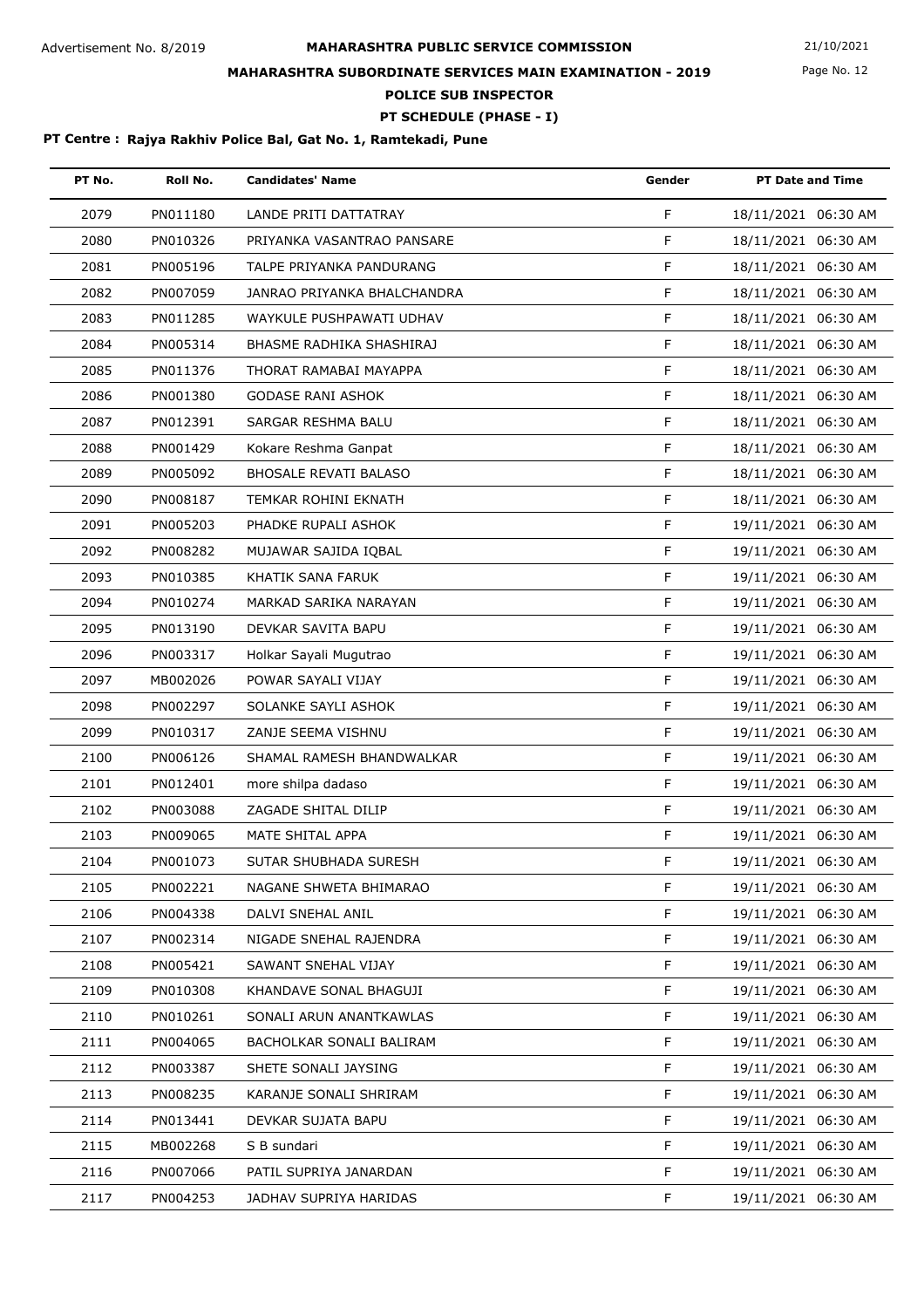Page No. 13

## **MAHARASHTRA SUBORDINATE SERVICES MAIN EXAMINATION - 2019**

**POLICE SUB INSPECTOR**

**PT SCHEDULE (PHASE - I)**

| PT No. | Roll No. | <b>Candidates' Name</b>          | Gender | <b>PT Date and Time</b> |
|--------|----------|----------------------------------|--------|-------------------------|
| 2118   | PN009164 | SUPRIYA VITTHAL RAJGURU          | F      | 19/11/2021 06:30 AM     |
| 2119   | PN003068 | CHAVAN SUPRIYA DILIP             | F      | 19/11/2021 06:30 AM     |
| 2120   | PN001065 | MALI SUREKHA DHANAJI             | F      | 19/11/2021 06:30 AM     |
| 2121   | PN007068 | <b>GARAD SUSHAMA VINAYAK</b>     | F      | 22/11/2021 06:30 AM     |
| 2122   | PN004370 | SATHE SWATI ASHRU                | F      | 22/11/2021 06:30 AM     |
| 2123   | PN006211 | BHALERAO TEJAL SANJEEV           | F      | 22/11/2021 06:30 AM     |
| 2124   | PN003302 | tejal anil raut                  | F      | 22/11/2021 06:30 AM     |
| 2125   | PN006105 | <b>GAWARI TEJASHREE RAOSAHEB</b> | F      | 22/11/2021 06:30 AM     |
| 2126   | PN012279 | JARE VAISHALI NARAYAN            | F      | 22/11/2021 06:30 AM     |
| 2127   | PN005253 | GAVALI VAISHALI NAGNATH          | F      | 22/11/2021 06:30 AM     |
| 2128   | PN011120 | KARADE VARSHA RAJENDRA           | F      | 22/11/2021 06:30 AM     |
| 2129   | PN006081 | THULE VARSHA BHAGWAN             | F      | 22/11/2021 06:30 AM     |
| 2130   | PN005188 | VARSHA JANARDAN SABALE           | F      | 22/11/2021 06:30 AM     |
| 2131   | PN007186 | SUTAR VARSHARANI MARUTI          | F      | 22/11/2021 06:30 AM     |
| 2132   | PN001108 | NARAYANKAR VIDYA RAMKRISHNA      | F      | 22/11/2021 06:30 AM     |
| 2133   | PN011217 | vrushali diliprao nikade         | F      | 22/11/2021 06:30 AM     |
| 2134   | PN002061 | Bhamare Vrutuja Vilasrao         | F      | 22/11/2021 06:30 AM     |
| 2135   | PN005028 | PAWAR AADESH JAYWANT             | М      | 23/11/2021 06:30 AM     |
| 2136   | PN004248 | KALE ABHIJEET BHARAT             | М      | 23/11/2021 06:30 AM     |
| 2137   | PN005453 | pore abhijit tatyaram            | M      | 23/11/2021 06:30 AM     |
| 2138   | PN002007 | PAYGHAN ABHIJIT TRIMBAK          | M      | 23/11/2021 06:30 AM     |
| 2139   | PN012019 | THIGALE ABHISHEK AVADHUT         | м      | 23/11/2021 06:30 AM     |
| 2140   | PN006256 | SHELAR ABHISHEK CHANDRAKANT      | м      | 23/11/2021 06:30 AM     |
| 2141   | PN007188 | <b>BHALERAO AJAY RANGNATH</b>    | М      | 23/11/2021 06:30 AM     |
| 2142   | PN009055 | DHOPE AJIT GANPAT                | М      | 23/11/2021 06:30 AM     |
| 2143   | PN007298 | BANGAR AKASH NARAYAN             | М      | 23/11/2021 06:30 AM     |
| 2144   | PN013017 | ADSUL AKASH GANPAT               | м      | 23/11/2021 06:30 AM     |
| 2145   | PN001346 | NAIKWADI AKASH BALIRAM           | М      | 23/11/2021 06:30 AM     |
| 2146   | PN013122 | AKASH NARAYAN KASHIKEDAR         | M      | 23/11/2021 06:30 AM     |
| 2147   | PN009240 | PAGAR AKSHAY SANJAY              | М      | 23/11/2021 06:30 AM     |
| 2148   | PN001047 | CHANNAWAR AKSHAY SOPANRAO        | м      | 23/11/2021 06:30 AM     |
| 2149   | PN007061 | Mhetre Akshay Shrikant           | м      | 23/11/2021 06:30 AM     |
| 2150   | PN002385 | KHOPADE AKSHAY ANNASO            | м      | 23/11/2021 06:30 AM     |
| 2151   | PN013339 | SHINDE AKSHAY LAKSHMAN           | М      | 23/11/2021 06:30 AM     |
| 2152   | PN008260 | WALASE AKSHAY SAMPAT             | М      | 23/11/2021 06:30 AM     |
| 2153   | PN001434 | SALGAR AKSHAYKUMAR MACHHINDRA    | М      | 23/11/2021 06:30 AM     |
| 2154   | PN008381 | PATHAN ALTAF RASUL               | M      | 23/11/2021 06:30 AM     |
| 2155   | PN005319 | WAYKAR AMIT DNYANESHWAR          | М      | 23/11/2021 06:30 AM     |
| 2156   | PN001400 | SHILIMKAR AMIT SUBHASH           | М      | 23/11/2021 06:30 AM     |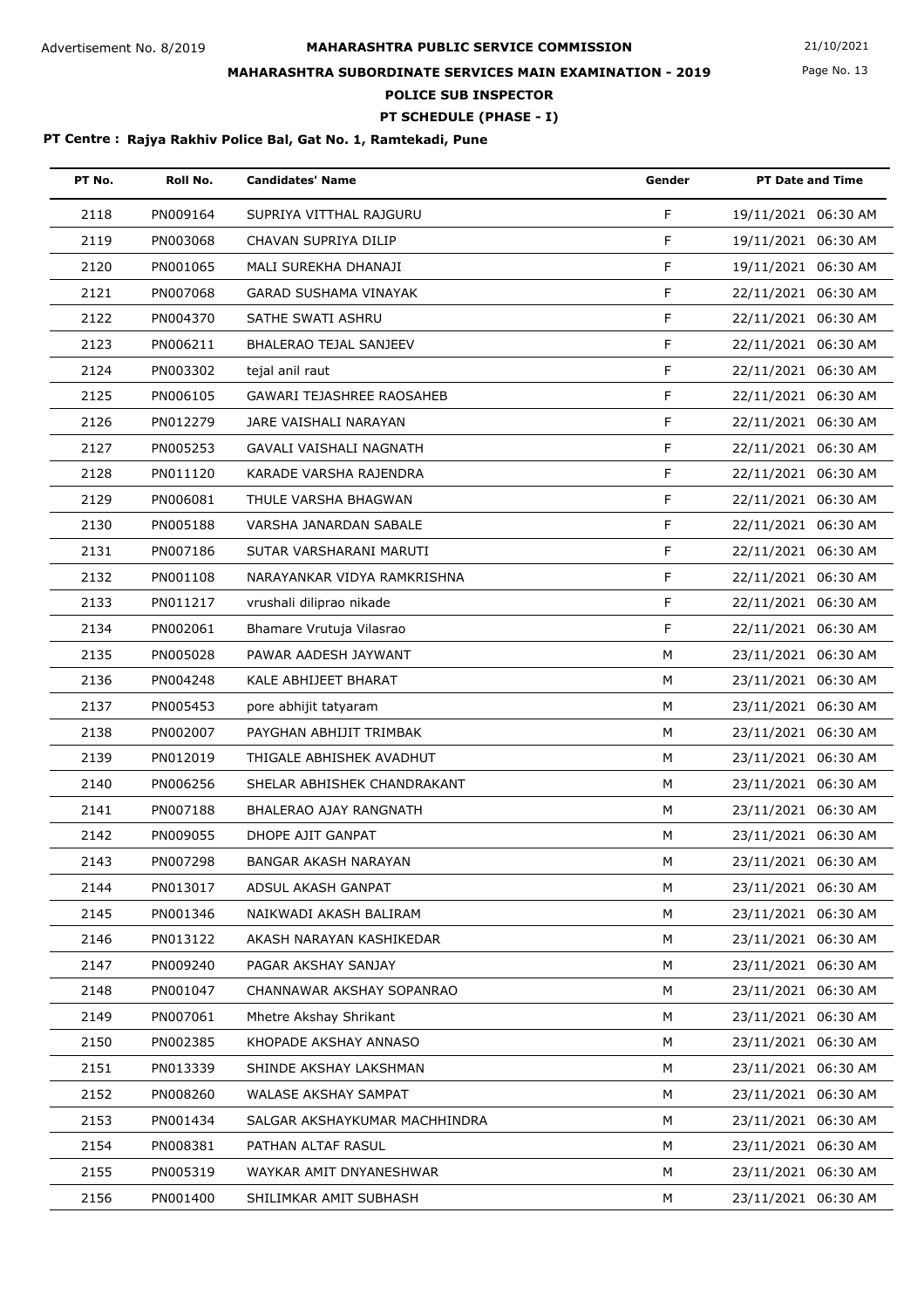Page No. 14

## **MAHARASHTRA SUBORDINATE SERVICES MAIN EXAMINATION - 2019**

**POLICE SUB INSPECTOR**

### **PT SCHEDULE (PHASE - I)**

| PT No. | Roll No. | <b>Candidates' Name</b>            | Gender | <b>PT Date and Time</b> |
|--------|----------|------------------------------------|--------|-------------------------|
| 2157   | PN003347 | Dhumal Amit Shahajirao             | M      | 23/11/2021 06:30 AM     |
| 2158   | PN012305 | TAMSE AMIT GOVARDHANRAO            | M      | 23/11/2021 06:30 AM     |
| 2159   | PN009202 | <b>BHOSALE AMOL DNYANESHWAR</b>    | М      | 23/11/2021 06:30 AM     |
| 2160   | PN004240 | SOLANKAR AMOL MAHADEO              | м      | 23/11/2021 06:30 AM     |
| 2161   | PN006129 | KAMBALE AMOL LAHU                  | M      | 23/11/2021 06:30 AM     |
| 2162   | PN008255 | WAGHMODE AMOL ANANDRAO             | M      | 23/11/2021 06:30 AM     |
| 2163   | PN009117 | SASANE AMOL SHRAVAN                | M      | 23/11/2021 06:30 AM     |
| 2164   | PN006133 | DESHMUKH AMOL SAMPAT               | M      | 23/11/2021 06:30 AM     |
| 2165   | PN006069 | AMOL TANAJI LANDE                  | M      | 24/11/2021 06:30 AM     |
| 2166   | PN008197 | AMOL RAMDAS LOHAR                  | M      | 24/11/2021 06:30 AM     |
| 2167   | PN012227 | <b>BHOSALE AMOL MAHADEV</b>        | M      | 24/11/2021 06:30 AM     |
| 2168   | PN002169 | RATHOD AMOL INDAL                  | М      | 24/11/2021 06:30 AM     |
| 2169   | PN010280 | Theurkar Anand Subhash             | M      | 24/11/2021 06:30 AM     |
| 2170   | PN010131 | AWARE ANAND MAHADEV                | M      | 24/11/2021 06:30 AM     |
| 2171   | PN007170 | ANIKET TUKARAM WAGH                | M      | 24/11/2021 06:30 AM     |
| 2172   | PN001198 | DONGARWAR ANIL VELHAL              | M      | 24/11/2021 06:30 AM     |
| 2173   | PN004215 | MANE ANIRUDDHA SUNIL               | М      | 24/11/2021 06:30 AM     |
| 2174   | PN004282 | PUNDGE ARVIND BHUJANGA             | M      | 24/11/2021 06:30 AM     |
| 2175   | PN008460 | MASKE ASHISH HANUMANT              | M      | 24/11/2021 06:30 AM     |
| 2176   | PN002088 | NARUTE ASHOK BALASAHEB             | M      | 24/11/2021 06:30 AM     |
| 2177   | PN013357 | <b>VIRNAK ASHOK GOVIND</b>         | М      | 24/11/2021 06:30 AM     |
| 2178   | PN008273 | <b>GORE ASHOK KACHARU</b>          | М      | 24/11/2021 06:30 AM     |
| 2179   | PN004226 | Tarale Atul Arun                   | M      | 24/11/2021 06:30 AM     |
| 2180   | PN001309 | Alabate Atul Mohan                 | M      | 24/11/2021 06:30 AM     |
| 2181   | PN004146 | PATIL ATUL LAXMAN                  | М      | 24/11/2021 06:30 AM     |
| 2182   | PN005362 | WAGHOLE ATUL BHAUSAHEB             | М      | 24/11/2021 06:30 AM     |
| 2183   | AU003063 | KARWANDE ATUL SURESH               | м      | 24/11/2021 06:30 AM     |
| 2184   | PN005043 | PANDHARE AVADHUT VILAS             | М      | 24/11/2021 06:30 AM     |
| 2185   | PN011202 | MAHADIK AVICHAL MARUTI             | M      | 24/11/2021 06:30 AM     |
| 2186   | PN009086 | AVINASH APPASO KHARAT              | м      | 24/11/2021 06:30 AM     |
| 2187   | PN006140 | PATIL AVINASH SHIVRAJ              | м      | 24/11/2021 06:30 AM     |
| 2188   | PN013403 | DEDAGE AVINASH MOHAN               | М      | 24/11/2021 06:30 AM     |
| 2189   | PN008267 | INAMDAR MULANI AYYAJ JABBAR        | М      | 24/11/2021 06:30 AM     |
| 2190   | PN008368 | BALAJI ANANDA SURNE                | м      | 24/11/2021 06:30 AM     |
| 2191   | PN013426 | JAGTAP BALAJI MARUTI               | м      | 24/11/2021 06:30 AM     |
| 2192   | PN011101 | TAMBOSKAR BALKRISHNA LADOBA        | М      | 24/11/2021 06:30 AM     |
| 2193   | PN010314 | HARDIKAR BASAVARAJ GUNDAPPA        | М      | 24/11/2021 06:30 AM     |
| 2194   | PN005262 | SHINDE BHAGWAT SANDIPAN            | М      | 24/11/2021 06:30 AM     |
| 2195   | PN009234 | <b>GHAWATE CHAITANYA DATTATRAY</b> | м      | 25/11/2021 06:30 AM     |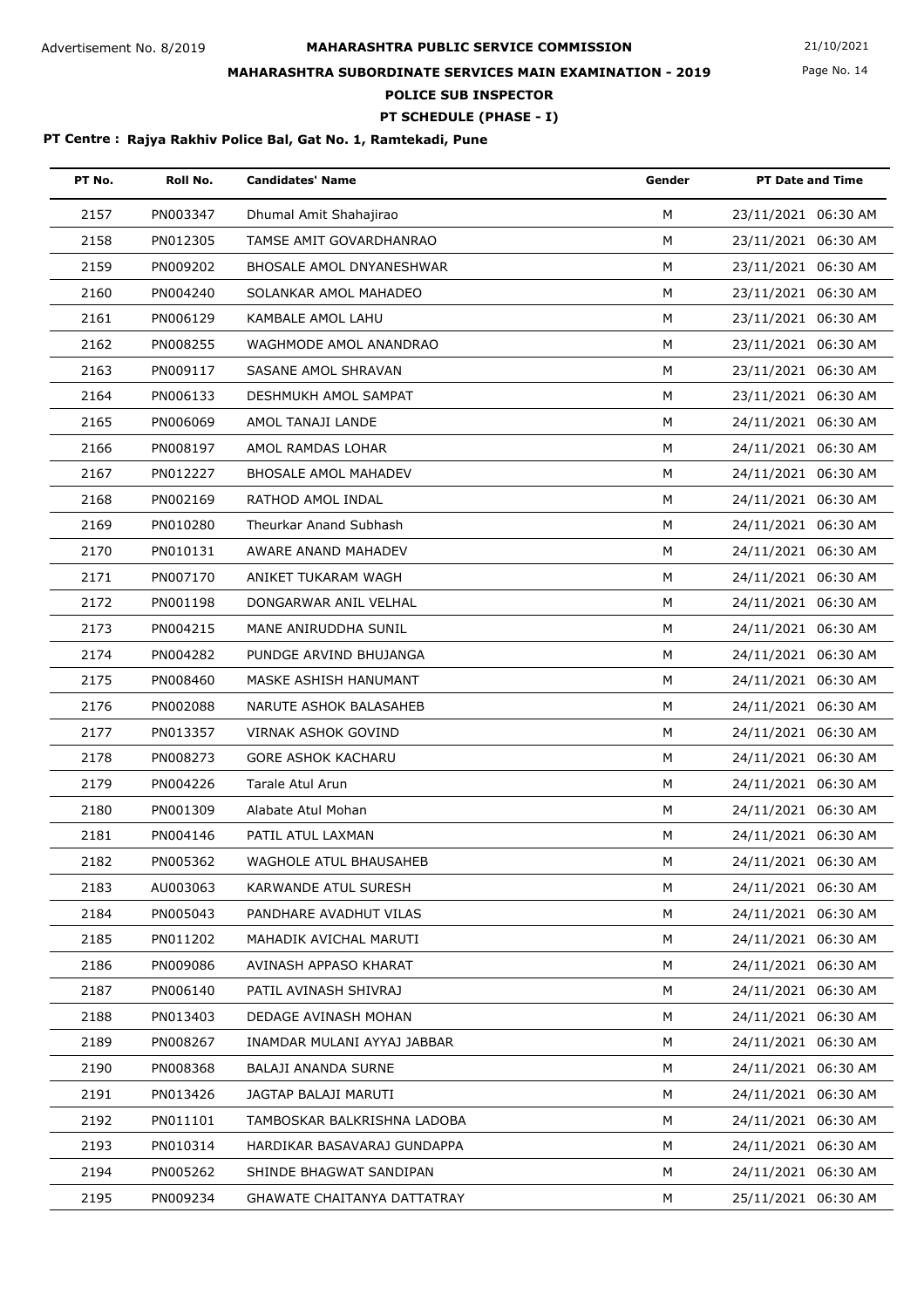Page No. 15

## **MAHARASHTRA SUBORDINATE SERVICES MAIN EXAMINATION - 2019**

**POLICE SUB INSPECTOR**

### **PT SCHEDULE (PHASE - I)**

| PT No. | Roll No. | <b>Candidates' Name</b>        | Gender | <b>PT Date and Time</b> |
|--------|----------|--------------------------------|--------|-------------------------|
| 2196   | PN005128 | SALWADE CHANDRAKANT BHUJANG    | M      | 25/11/2021 06:30 AM     |
| 2197   | PN002458 | DHAWARE CHETAN ANIL            | M      | 25/11/2021 06:30 AM     |
| 2198   | PN013305 | LONDHE CHETAN UDDHAV           | M      | 25/11/2021 06:30 AM     |
| 2199   | PN010428 | <b>GAWALI CHETAN PANDURANG</b> | M      | 25/11/2021 06:30 AM     |
| 2200   | PN007086 | <b>GAIKWAD CHIRAG VILAS</b>    | M      | 25/11/2021 06:30 AM     |
| 2201   | PN005293 | MISAL DATTATRAY EKNATH         | M      | 25/11/2021 06:30 AM     |
| 2202   | PN010032 | Dattatray Sahebrao Bhosale     | M      | 25/11/2021 06:30 AM     |
| 2203   | PN004147 | Naikare Dattatray Trimbak      | M      | 25/11/2021 06:30 AM     |
| 2204   | PN008015 | KALE DATTATRAY RAMCHANDRA      | M      | 25/11/2021 06:30 AM     |
| 2205   | PN003343 | SHINDE DAYANAND NARAYAN        | M      | 25/11/2021 06:30 AM     |
| 2206   | PN007373 | Deepak Chandrakant Patil       | M      | 25/11/2021 06:30 AM     |
| 2207   | PN001233 | THOMBARE DEVENDRA BALASAHEB    | M      | 25/11/2021 06:30 AM     |
| 2208   | PN012364 | GAVALI DHAIRYASHIL SUDHIR      | M      | 25/11/2021 06:30 AM     |
| 2209   | PN009231 | INGOLE DHAMMANAND VIJAY        | M      | 25/11/2021 06:30 AM     |
| 2210   | PN004067 | PISE DHANAJI BHIMARAO          | M      | 25/11/2021 06:30 AM     |
| 2211   | PN003412 | SINNARKAR DHANANJAY NAMDEV     | M      | 25/11/2021 06:30 AM     |
| 2212   | PN005038 | MANJARATKAR DHANANJAY MOHAN    | M      | 25/11/2021 06:30 AM     |
| 2213   | PN001246 | CHAUDHARI DHANANJAY RAMESH     | M      | 25/11/2021 06:30 AM     |
| 2214   | PN012115 | PAWAR DHARMARAJ VISHWANATH     | м      | 25/11/2021 06:30 AM     |
| 2215   | PN011226 | RAUT DINESH PARMESHWAR         | M      | 25/11/2021 06:30 AM     |
| 2216   | PN008213 | PARBHANE DINESH PANDURANG      | M      | 25/11/2021 06:30 AM     |
| 2217   | PN008425 | KSHIRSAGAR DINKAR ANKUSH       | M      | 25/11/2021 06:30 AM     |
| 2218   | PN007442 | Sakhare Dipak Tryambak         | M      | 25/11/2021 06:30 AM     |
| 2219   | PN005456 | BADE DNYANDEV KALIDAS          | M      | 25/11/2021 06:30 AM     |
| 2220   | PN004294 | More Dnyaneshwar Baban         | M      | 25/11/2021 06:30 AM     |
| 2221   | PN010448 | PURKAR DNYANESHWAR DHANANJAY   | М      | 25/11/2021 06:30 AM     |
| 2222   | PN012252 | <b>GHUGE ESHAWAR BABANRAO</b>  | м      | 25/11/2021 06:30 AM     |
| 2223   | PN002332 | KADAM ESHWAR NAVNATH           | м      | 25/11/2021 06:30 AM     |
| 2224   | PN004013 | KOMPALE GAJANAN VASANT         | M      | 25/11/2021 06:30 AM     |
| 2225   | PN011013 | HOLGE GAJANAN MADHAVRAO        | M      | 29/11/2021 06:30 AM     |
| 2226   | PN003199 | <b>BANGAR GANESH BALU</b>      | M      | 29/11/2021 06:30 AM     |
| 2227   | PN011062 | DHUKATE GANESH REVAN           | M      | 29/11/2021 06:30 AM     |
| 2228   | PN008219 | thorat ganesh yuvraj           | м      | 29/11/2021 06:30 AM     |
| 2229   | PN013136 | <b>GOPHANE GANESH NAMDEV</b>   | M      | 29/11/2021 06:30 AM     |
| 2230   | PN007017 | KASABE GANESH BHIMRAO          | M      | 29/11/2021 06:30 AM     |
| 2231   | PN012104 | ganesh kerappa bhosale         | M      | 29/11/2021 06:30 AM     |
| 2232   | PN012241 | DESHMUKH GANESH PRABHAKAR      | M      | 29/11/2021 06:30 AM     |
| 2233   | PN007021 | INGLE GANESH SHIVAJI           | M      | 29/11/2021 06:30 AM     |
| 2234   | PN006307 | Jangde Gaurav Ashok            | М      | 29/11/2021 06:30 AM     |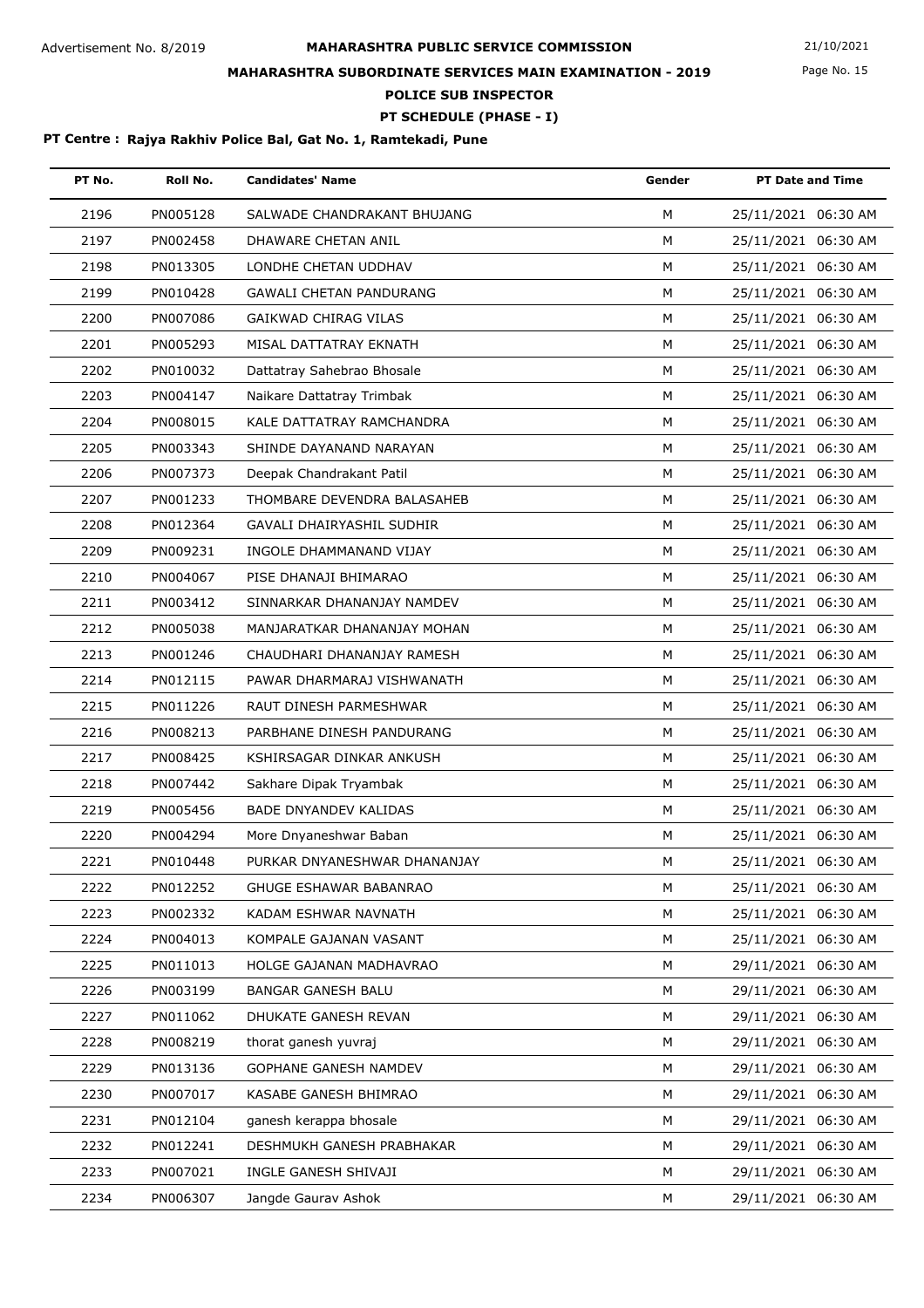Page No. 16

## **MAHARASHTRA SUBORDINATE SERVICES MAIN EXAMINATION - 2019**

**POLICE SUB INSPECTOR**

### **PT SCHEDULE (PHASE - I)**

| PT No. | Roll No. | <b>Candidates' Name</b>          | Gender | <b>PT Date and Time</b> |
|--------|----------|----------------------------------|--------|-------------------------|
| 2235   | PN005296 | Rayate gaurav shantaram          | M      | 29/11/2021 06:30 AM     |
| 2236   | PN001167 | PATIL GIRISHKUMAR RAMDAS         | M      | 29/11/2021 06:30 AM     |
| 2237   | PN007322 | <b>UPASE GOPAL ANNASO</b>        | M      | 29/11/2021 06:30 AM     |
| 2238   | PN011065 | LOKHANDE GOPICHAND YASHAVANT     | М      | 29/11/2021 06:30 AM     |
| 2239   | PN006286 | Wayal Gorakshanath Vilas         | M      | 29/11/2021 06:30 AM     |
| 2240   | PN007115 | ALAND GOUSEAZAM JAHANGIR         | M      | 29/11/2021 06:30 AM     |
| 2241   | PN012079 | MORE HANUMANT SUDAM              | M      | 29/11/2021 06:30 AM     |
| 2242   | PN009189 | NAKATE HANUMANT NAVANATH         | M      | 29/11/2021 06:30 AM     |
| 2243   | PN012385 | HANUMANT BALU RANADIVE           | M      | 29/11/2021 06:30 AM     |
| 2244   | PN005337 | MELGAVE HARSH KISHANRAO          | M      | 29/11/2021 06:30 AM     |
| 2245   | PN012151 | MORE HARSHAVARDHAN JAYAVANT      | M      | 29/11/2021 06:30 AM     |
| 2246   | PN006028 | THOMBARE HIMALAYA GOVIND         | M      | 29/11/2021 06:30 AM     |
| 2247   | PN008366 | DALAVI JAGDISH VISHNU            | M      | 29/11/2021 06:30 AM     |
| 2248   | PN010150 | JAWARE JANAK BALURAM             | М      | 29/11/2021 06:30 AM     |
| 2249   | PN003025 | JADHAV JAYANT MALHARI            | M      | 29/11/2021 06:30 AM     |
| 2250   | PN006255 | MALI JAYDEEP NAGNATH             | M      | 29/11/2021 06:30 AM     |
| 2251   | PN005151 | KHANDEKAR JIVAN RAVINDRA         | M      | 29/11/2021 06:30 AM     |
| 2252   | PN013175 | WALKE KAILAS POPAT               | M      | 29/11/2021 06:30 AM     |
| 2253   | PN007432 | SURGUDE KAILAS DOMODAR           | M      | 29/11/2021 06:30 AM     |
| 2254   | PN001492 | RUPANWAR KETAN SUBHASH           | M      | 29/11/2021 06:30 AM     |
| 2255   | PN004113 | PATIL KIRAN SHAMRAO              | M      | 30/11/2021 06:30 AM     |
| 2256   | PN009221 | UKIRDE KIRAN RAJARAM             | M      | 30/11/2021 06:30 AM     |
| 2257   | PN010105 | KAPSE KIRAN SHIVAJI              | M      | 30/11/2021 06:30 AM     |
| 2258   | PN011178 | kale kunal nihabapu              | M      | 30/11/2021 06:30 AM     |
| 2259   | PN011338 | SHINDE LAXMAN KRISHNA            | М      | 30/11/2021 06:30 AM     |
| 2260   | PN002373 | DESHMUKH NARENDRA MADHUKAR       | М      | 30/11/2021 06:30 AM     |
| 2261   | PN001208 | Kute Mahesh Arjun                | M      | 30/11/2021 06:30 AM     |
| 2262   | PN003054 | Ghadge Mahesh Sanjay             | М      | 30/11/2021 06:30 AM     |
| 2263   | PN002397 | JADHAV MAHESH HARISHCHANDRA      | M      | 30/11/2021 06:30 AM     |
| 2264   | PN008352 | <b>BHOSALE MAHESH RAMRAO</b>     | M      | 30/11/2021 06:30 AM     |
| 2265   | PN008118 | Choure Mahesh Ashok              | M      | 30/11/2021 06:30 AM     |
| 2266   | PN011091 | DESHMUKH MAHESH RAJENDRA         | М      | 30/11/2021 06:30 AM     |
| 2267   | PN003048 | KOTHAWALE MANGESH BALU           | M      | 30/11/2021 06:30 AM     |
| 2268   | PN001440 | MANMIT SATISH BANKAR             | M      | 30/11/2021 06:30 AM     |
| 2269   | PN003476 | BANDICHHODE MANOJ SHIVSHANKAR    | М      | 30/11/2021 06:30 AM     |
| 2270   | PN009140 | MULUK MANOJ BALASAHEB            | М      | 30/11/2021 06:30 AM     |
| 2271   | PN004059 | LANDE MAYUR DATTATRAY            | М      | 30/11/2021 06:30 AM     |
| 2272   | PN007047 | PATIL MEGHARAJ TATYASAHEB        | М      | 30/11/2021 06:30 AM     |
| 2273   | PN010441 | BODHANKAR MOHANKUMAR VISHWAKARMA | М      | 30/11/2021 06:30 AM     |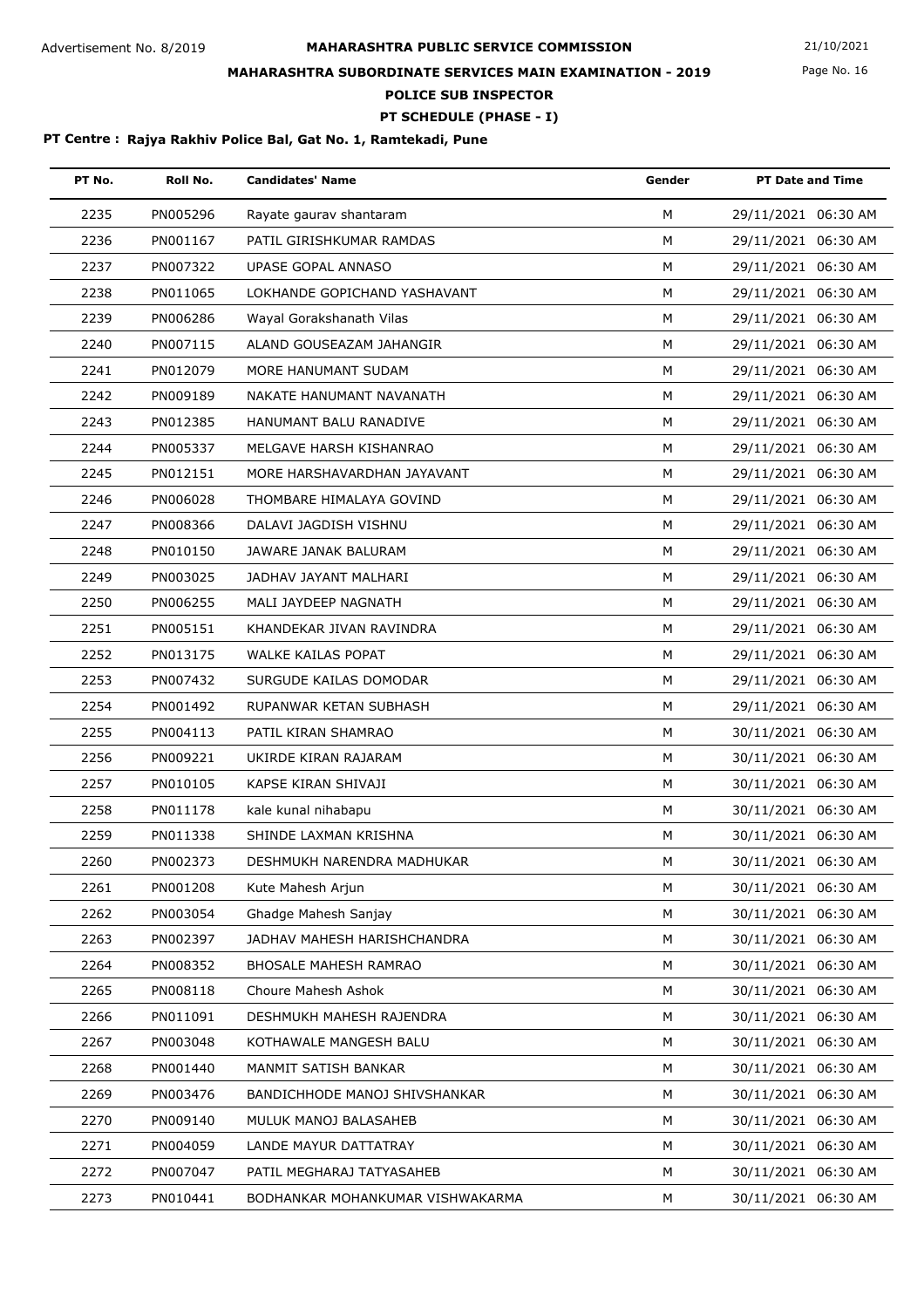Page No. 17

## **MAHARASHTRA SUBORDINATE SERVICES MAIN EXAMINATION - 2019**

**POLICE SUB INSPECTOR**

### **PT SCHEDULE (PHASE - I)**

| PT No. | Roll No. | <b>Candidates' Name</b>      | Gender | <b>PT Date and Time</b> |
|--------|----------|------------------------------|--------|-------------------------|
| 2274   | PN005419 | SARGAR NAGESH SUKADEO        | M      | 30/11/2021 06:30 AM     |
| 2275   | PN004099 | INGALE NAGESH HARIDAS        | M      | 30/11/2021 06:30 AM     |
| 2276   | PN005310 | PISAL NAGESH SANJAY          | M      | 30/11/2021 06:30 AM     |
| 2277   | PN008456 | JADHAV NAGESH YUVRAJ         | М      | 30/11/2021 06:30 AM     |
| 2278   | PN001142 | JADHAV NAGESH GAUTAM         | м      | 30/11/2021 06:30 AM     |
| 2279   | PN007178 | BEMBDE NAMDEV VISHNU         | M      | 30/11/2021 06:30 AM     |
| 2280   | PN011168 | NANASO SHIVAJI SUL           | M      | 30/11/2021 06:30 AM     |
| 2281   | PN008274 | DAREKAR NANDKISHOR BALASAHEB | M      | 30/11/2021 06:30 AM     |
| 2282   | PN011344 | JOSHI NARENDRA MANOHARRAO    | М      | 30/11/2021 06:30 AM     |
| 2283   | PN007327 | NATHOBA ANKUSH NILAKH        | м      | 30/11/2021 06:30 AM     |
| 2284   | PN003324 | KAVITAKE NETAJI SAMBHAJI     | M      | 30/11/2021 06:30 AM     |
| 2285   | PN010435 | WAGHOLE NIKHIL VIJAY         | M      | 01/12/2021 06:30 AM     |
| 2286   | PN001025 | PHARATE NIKHIL LAXMAN        | м      | 01/12/2021 06:30 AM     |
| 2287   | PN005330 | nilesh balkrushna shendker   | м      | 01/12/2021 06:30 AM     |
| 2288   | PN009188 | NILESH PANDIT KALE           | M      | 01/12/2021 06:30 AM     |
| 2289   | PN001059 | barve nilesh vilas           | M      | 01/12/2021 06:30 AM     |
| 2290   | PN004083 | TEMGIRE NILESH PARSHURAM     | M      | 01/12/2021 06:30 AM     |
| 2291   | PN002147 | <b>NILESH</b>                | M      | 01/12/2021 06:30 AM     |
| 2292   | PN007140 | Nilesh Shrikant Kulkarni     | М      | 01/12/2021 06:30 AM     |
| 2293   | PN001222 | NILESH BALASAHEB POMANE      | M      | 01/12/2021 06:30 AM     |
| 2294   | PN008307 | ATOLE NISHANT BALASAHEB      | M      | 01/12/2021 06:30 AM     |
| 2295   | PN004331 | NITIN SUGRIV KAMBLE          | м      | 01/12/2021 06:30 AM     |
| 2296   | PN005219 | MATKAR NITIN HARIDAS         | M      | 01/12/2021 06:30 AM     |
| 2297   | PN001372 | Nitin Ramchandra Devale      | M      | 01/12/2021 06:30 AM     |
| 2298   | PN004356 | Deshmukh Nitin Dilip         | м      | 01/12/2021 06:30 AM     |
| 2299   | PN012086 | NITIN MOTIRAM BAAD           | м      | 01/12/2021 06:30 AM     |
| 2300   | PN012136 | WAYSE OMKAR SURESH           | м      | 01/12/2021 06:30 AM     |
| 2301   | PN003272 | PINGALE OMKAR DATTATRAY      | M      | 01/12/2021 06:30 AM     |
| 2302   | PN013439 | MIRAGANE ONKAR RAGHUNATH     | M      | 01/12/2021 06:30 AM     |
| 2303   | PN008404 | MOTE PANDURANG SHRIRANG      | M      | 01/12/2021 06:30 AM     |
| 2304   | PN007218 | AMBLE PANKAJ DATTATRAY       | м      | 01/12/2021 06:30 AM     |
| 2305   | PN004119 | GODASE PARAMESHWAR BHIMARAO  | М      | 01/12/2021 06:30 AM     |
| 2306   | PN001445 | PARAVEJ SHABBIR NADAF        | м      | 01/12/2021 06:30 AM     |
| 2307   | PN003018 | Gargade Paresh Dattatray     | M      | 01/12/2021 06:30 AM     |
| 2308   | PN003062 | SONUNE PAVAN SUGADEV         | M      | 01/12/2021 06:30 AM     |
| 2309   | PN013402 | PISAL PRADEEP PARAMESHWAR    | м      | 01/12/2021 06:30 AM     |
| 2310   | PN009024 | GORAD PRADIP DURYODHAN       | M      | 01/12/2021 06:30 AM     |
| 2311   | PN008407 | JAGTAP PRADIP DATTATRAY      | м      | 01/12/2021 06:30 AM     |
| 2312   | PN012065 | KHAKE PRAJAK PRABHAKAR       | М      | 01/12/2021 06:30 AM     |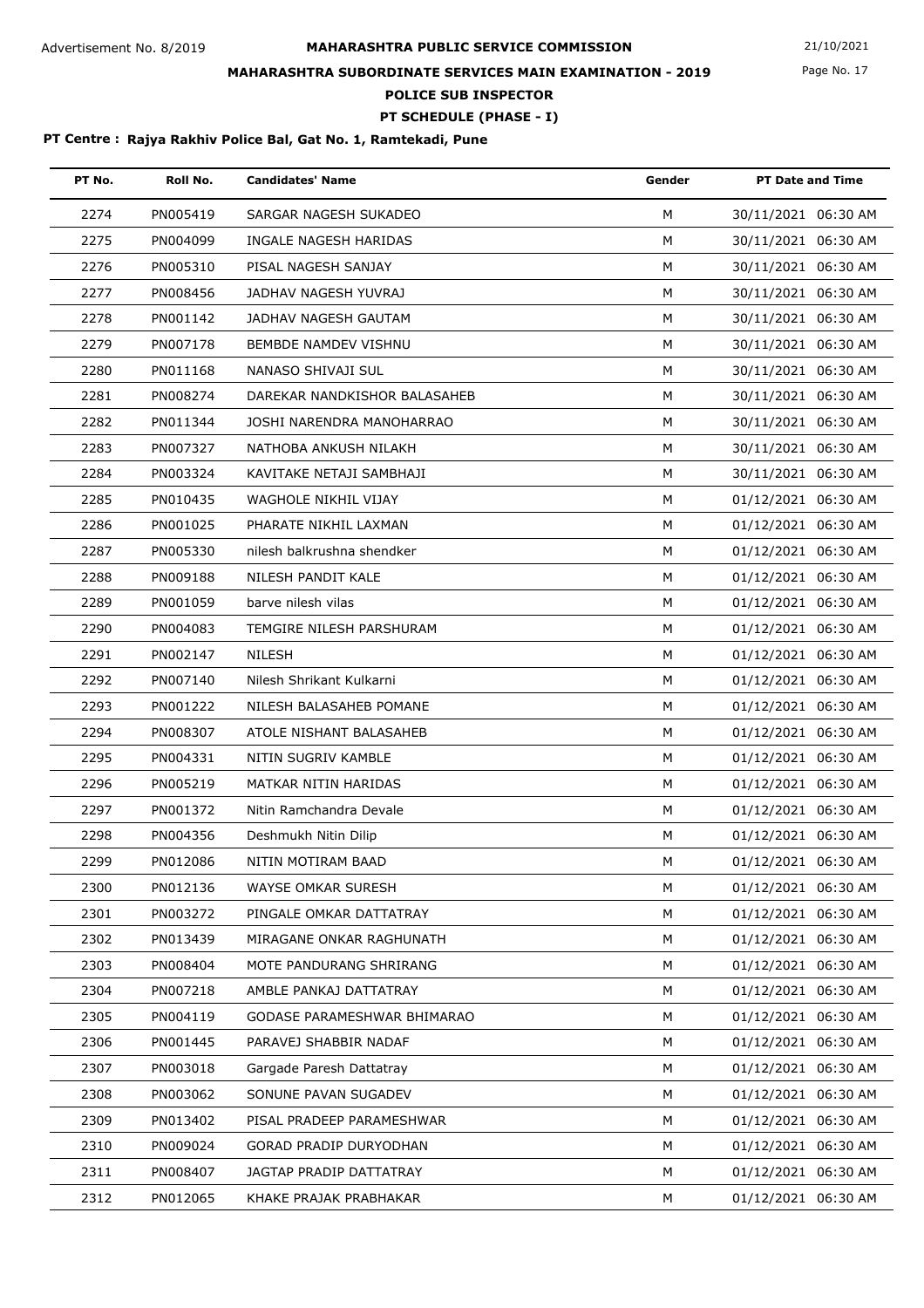Page No. 18

## **MAHARASHTRA SUBORDINATE SERVICES MAIN EXAMINATION - 2019**

**POLICE SUB INSPECTOR**

### **PT SCHEDULE (PHASE - I)**

| PT No. | Roll No. | <b>Candidates' Name</b>       | Gender | <b>PT Date and Time</b> |
|--------|----------|-------------------------------|--------|-------------------------|
| 2313   | PN002468 | SAKORE PRAKASH DADABHAU       | M      | 01/12/2021 06:30 AM     |
| 2314   | PN004167 | MORE PRAKASH SHRIMANT         | M      | 01/12/2021 06:30 AM     |
| 2315   | PN006227 | JADHAV PRAMOD BAPURAO         | M      | 02/12/2021 06:30 AM     |
| 2316   | PN011066 | PAWAR PRASAD KESHAV           | M      | 02/12/2021 06:30 AM     |
| 2317   | PN012096 | SHITOLE PRASAD ANIL           | M      | 02/12/2021 06:30 AM     |
| 2318   | PN010026 | SHINDE PRASAD NAMDEO          | M      | 02/12/2021 06:30 AM     |
| 2319   | PN005363 | MILAKHE PRASHANT THAKAJEE     | M      | 02/12/2021 06:30 AM     |
| 2320   | PN006113 | PRASHANT PRALHAD GOSAVI       | M      | 02/12/2021 06:30 AM     |
| 2321   | PN008458 | NALAVADE PRASHANT LAHU        | M      | 02/12/2021 06:30 AM     |
| 2322   | PN006251 | GAIKWAD PRASHANT SOPANRAO     | M      | 02/12/2021 06:30 AM     |
| 2323   | PN011336 | Prashant Sonawane             | M      | 02/12/2021 06:30 AM     |
| 2324   | PN013197 | KOLI PRATAP KISHOR            | M      | 02/12/2021 06:30 AM     |
| 2325   | PN007433 | JAGTAP PRATHAMESH BALASO      | M      | 02/12/2021 06:30 AM     |
| 2326   | PN004422 | KADU PRATIK NANDKUMAR         | M      | 02/12/2021 06:30 AM     |
| 2327   | PN005371 | RANDIVE PRAVIN UMAKANT        | M      | 02/12/2021 06:30 AM     |
| 2328   | PN009109 | KARANDE PRAVIN TANAJI         | M      | 02/12/2021 06:30 AM     |
| 2329   | PN008108 | sasane pravin subhash         | M      | 02/12/2021 06:30 AM     |
| 2330   | PN003371 | DHERE PRAVIN UDDHAV           | M      | 02/12/2021 06:30 AM     |
| 2331   | PN010382 | <b>BUDHAWANT PRAVIN ASHOK</b> | M      | 02/12/2021 06:30 AM     |
| 2332   | PN013214 | DHAPATE PURUSHOTTAM PRAKASH   | M      | 02/12/2021 06:30 AM     |
| 2333   | PN007003 | SHAIKH RABBESALAM BASHIR      | М      | 02/12/2021 06:30 AM     |
| 2334   | PN001244 | RAHUL SUDAM CHANDANSHIV       | М      | 02/12/2021 06:30 AM     |
| 2335   | PN013436 | JADHAV RAHUL RAJENDRA         | M      | 02/12/2021 06:30 AM     |
| 2336   | PN002429 | THITE RAHUL MACHHINDRA        | M      | 02/12/2021 06:30 AM     |
| 2337   | PN013082 | DARADE RAJENDRA KUNDLIK       | M      | 02/12/2021 06:30 AM     |
| 2338   | PN001460 | RAJESH DNYANESHWAR INDORE     | м      | 02/12/2021 06:30 AM     |
| 2339   | PN008310 | SABLE RAJIV RAVINDRA          | м      | 02/12/2021 06:30 AM     |
| 2340   | PN002389 | KAMBLE RAJKUMAR HANMANT       | М      | 02/12/2021 06:30 AM     |
| 2341   | PN013236 | KIRAVE RAJU DUNDA             | M      | 02/12/2021 06:30 AM     |
| 2342   | PN004035 | KAMBLE RAMCHANDRA BANDA       | М      | 02/12/2021 06:30 AM     |
| 2343   | PN010292 | KOLI RAMESH OGYAPPA           | м      | 02/12/2021 06:30 AM     |
| 2344   | PN003164 | MASKE RANAJIT BIBHISHAN       | м      | 02/12/2021 06:30 AM     |
| 2345   | PN002167 | SURWASE RASHTRAPAL SHANKARRAO | М      | 06/12/2021 06:30 AM     |
| 2346   | PN009137 | DORAGE RAVIKANT BALASAHEB     | М      | 06/12/2021 06:30 AM     |
| 2347   | PN002483 | KAKDE RAVINDRA BABASAHEB      | М      | 06/12/2021 06:30 AM     |
| 2348   | PN008204 | CHAVHAN RAVINDRA SHIVAJI      | M      | 06/12/2021 06:30 AM     |
| 2349   | PN001096 | JADHAV RAVIRAJ DIGAMBAR       | М      | 06/12/2021 06:30 AM     |
| 2350   | PN003275 | RAWSAHEB BHIMRAO SUL          | М      | 06/12/2021 06:30 AM     |
| 2351   | PN011353 | BALGUDE ROHAN DIGAMBAR        | М      | 06/12/2021 06:30 AM     |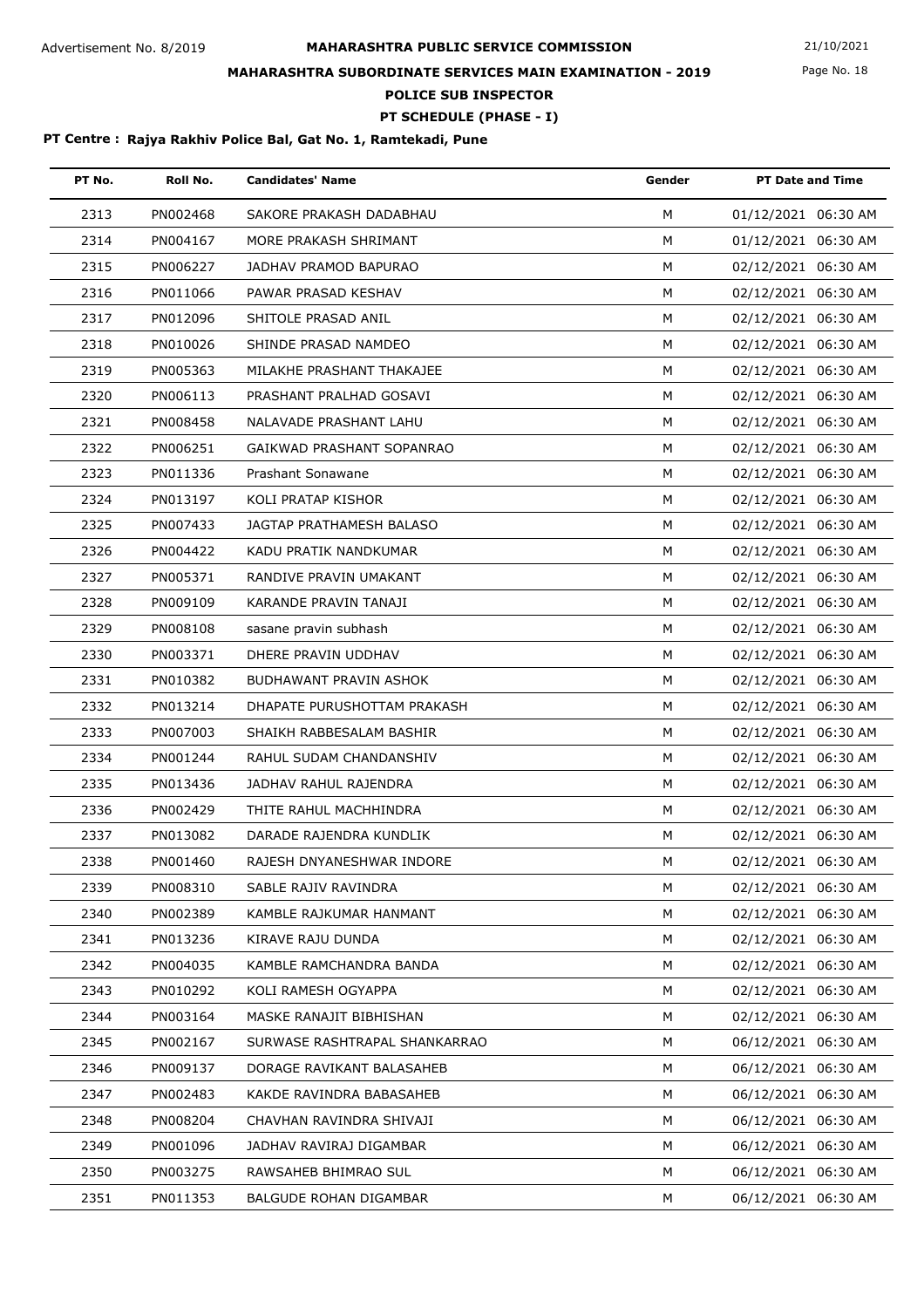Page No. 19

## **MAHARASHTRA SUBORDINATE SERVICES MAIN EXAMINATION - 2019**

**POLICE SUB INSPECTOR**

### **PT SCHEDULE (PHASE - I)**

| PT No. | Roll No. | <b>Candidates' Name</b>        | Gender | <b>PT Date and Time</b> |
|--------|----------|--------------------------------|--------|-------------------------|
| 2352   | PN013275 | DEDGE ROHIT MOHAN              | M      | 06/12/2021 06:30 AM     |
| 2353   | PN012039 | SHINDE ROHIT BALASAHEB         | M      | 06/12/2021 06:30 AM     |
| 2354   | PN007276 | <b>GAWADE RUSHIKESH TANAJI</b> | М      | 06/12/2021 06:30 AM     |
| 2355   | PN008209 | Rushikesh Dhanyakumar Gavasane | М      | 06/12/2021 06:30 AM     |
| 2356   | PN002491 | DHAGE SACHIN NAMDEV            | M      | 06/12/2021 06:30 AM     |
| 2357   | PN013040 | SAVADEKAR SACHIN KAMLAKAR      | M      | 06/12/2021 06:30 AM     |
| 2358   | PN012244 | Tekawade Sachin Ramchandra     | M      | 06/12/2021 06:30 AM     |
| 2359   | PN003327 | shinde sachin tukaram          | M      | 06/12/2021 06:30 AM     |
| 2360   | PN012026 | SALUNKE SADASHIV MURLIDHAR     | M      | 06/12/2021 06:30 AM     |
| 2361   | PN006198 | THOMBARE SAGAR SAHEBRAO        | M      | 06/12/2021 06:30 AM     |
| 2362   | PN008333 | CHAVAN SAGAR SUBHASH           | M      | 06/12/2021 06:30 AM     |
| 2363   | PN002099 | TALE SAGAR TUKARAM             | M      | 06/12/2021 06:30 AM     |
| 2364   | PN004344 | GAIKWAD SAGAR DATTATRAY        | M      | 06/12/2021 06:30 AM     |
| 2365   | PN003309 | SAGAR YUVARAJ SARODE           | М      | 06/12/2021 06:30 AM     |
| 2366   | PN010055 | KADAM SAGAR YASHWANT           | M      | 06/12/2021 06:30 AM     |
| 2367   | PN009106 | WAGHAMARE SAGAR ANIRUDDHA      | M      | 06/12/2021 06:30 AM     |
| 2368   | PN011026 | WAGASKAR SAGAR RAMESH          | M      | 06/12/2021 06:30 AM     |
| 2369   | PN003243 | KAKADE SAGAR ASHOK             | M      | 06/12/2021 06:30 AM     |
| 2370   | PN003398 | <b>GAVHANE SAINATH BABURAO</b> | M      | 06/12/2021 06:30 AM     |
| 2371   | PN007071 | MANERI SALIM ALLAUDDIN         | M      | 06/12/2021 06:30 AM     |
| 2372   | PN002499 | SANGITRAO SANDEEP SURYAKANT    | M      | 06/12/2021 06:30 AM     |
| 2373   | PN005044 | PAWAR SANDIP KALYAN            | M      | 06/12/2021 06:30 AM     |
| 2374   | PN005033 | LAGAS SANDIP HANUMANT          | M      | 06/12/2021 06:30 AM     |
| 2375   | PN009209 | DHORKE SANDIP VILAS            | M      | 07/12/2021 06:30 AM     |
| 2376   | PN010429 | YADAV SANDIP MANIK             | М      | 07/12/2021 06:30 AM     |
| 2377   | PN005234 | KOKARE SANJAY TATYABA          | М      | 07/12/2021 06:30 AM     |
| 2378   | PN002318 | JADHAV SANJAY DEEPAK           | M      | 07/12/2021 06:30 AM     |
| 2379   | PN010095 | THAKUR SANJAY VINAYAK          | М      | 07/12/2021 06:30 AM     |
| 2380   | PN004259 | CHAVAN SANTOSH HANMANT         | M      | 07/12/2021 06:30 AM     |
| 2381   | PN009010 | JAGTAP SANTOSH HIRAMAN         | M      | 07/12/2021 06:30 AM     |
| 2382   | PN004462 | ANDHALE SANTOSH VILAS          | M      | 07/12/2021 06:30 AM     |
| 2383   | PN010334 | sande sarapharaj shaukat       | M      | 07/12/2021 06:30 AM     |
| 2384   | PN007344 | Bade Satish Ajinath            | M      | 07/12/2021 06:30 AM     |
| 2385   | PN007443 | GHADGE SATYAJEET DATTATRAYA    | M      | 07/12/2021 06:30 AM     |
| 2386   | PN007125 | SATYAJIT RAMCHANDRA MISAL      | М      | 07/12/2021 06:30 AM     |
| 2387   | PN008026 | Satyanarayan Namdev Dhakne     | М      | 07/12/2021 06:30 AM     |
| 2388   | PN011346 | SATYASHIL JAYWANT PATIL        | М      | 07/12/2021 06:30 AM     |
| 2389   | PN005197 | JADHAVAR SHAHIR DATTATRAYA     | М      | 07/12/2021 06:30 AM     |
| 2390   | PN007008 | MORE SHAILESH DEVRAO           | М      | 07/12/2021 06:30 AM     |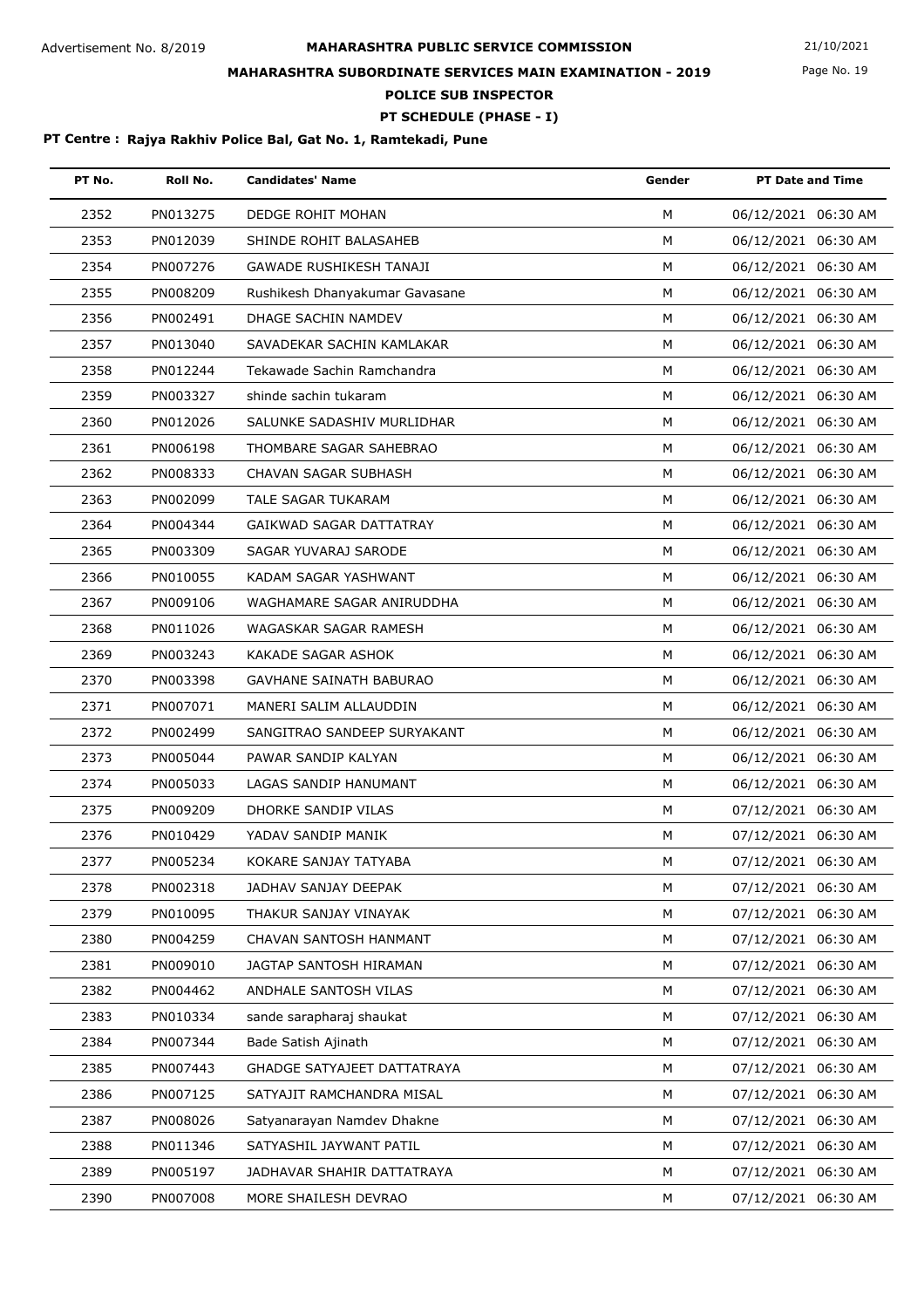Page No. 20

## **MAHARASHTRA SUBORDINATE SERVICES MAIN EXAMINATION - 2019**

**POLICE SUB INSPECTOR**

### **PT SCHEDULE (PHASE - I)**

| PT No. | Roll No. | <b>Candidates' Name</b>             | Gender | <b>PT Date and Time</b> |
|--------|----------|-------------------------------------|--------|-------------------------|
| 2391   | PN012035 | DESHMUKH SHAILESH NAGNATH           | M      | 07/12/2021 06:30 AM     |
| 2392   | PN008457 | PATIL SHANKAR CHANGDEV              | M      | 07/12/2021 06:30 AM     |
| 2393   | PN011362 | JADHAV SHASHANK SHIVAJIRAO          | M      | 07/12/2021 06:30 AM     |
| 2394   | PN009020 | PANAGE SHIVAJI AJINATH              | M      | 07/12/2021 06:30 AM     |
| 2395   | PN008156 | SHINDE SHIVAJI BUVASAHEB            | M      | 07/12/2021 06:30 AM     |
| 2396   | PN010002 | SHRIRAM SUBHASH MORAGE              | M      | 07/12/2021 06:30 AM     |
| 2397   | PN003119 | SHRIRANG SHIVAJI GAYKAR             | M      | 07/12/2021 06:30 AM     |
| 2398   | PN003107 | MANJARE SHUBHAM NAMDEV              | M      | 07/12/2021 06:30 AM     |
| 2399   | PN004127 | SHINDE SHUBHAM MILIND               | M      | 07/12/2021 06:30 AM     |
| 2400   | PN001031 | PHALLE SHUBHAM BALASAHEB            | M      | 07/12/2021 06:30 AM     |
| 2401   | PN007307 | SIDDHESHWAR SATISH AWACHAR          | M      | 07/12/2021 06:30 AM     |
| 2402   | PN005428 | <b>BANASODE SOMANATH RAMCHANDRA</b> | M      | 07/12/2021 06:30 AM     |
| 2403   | PN010357 | LOKHANDE SOUDAGAR BHASKAR           | M      | 07/12/2021 06:30 AM     |
| 2404   | PN013420 | THORVE SOURABH LAXMAN               | M      | 07/12/2021 06:30 AM     |
| 2405   | PN012280 | Patil Suhas Anand                   | M      | 08/12/2021 06:30 AM     |
| 2406   | PN005402 | <b>GHOLAP SUJIT BAPURAO</b>         | M      | 08/12/2021 06:30 AM     |
| 2407   | PN003453 | YADAV SUJIT SURESH                  | M      | 08/12/2021 06:30 AM     |
| 2408   | PN005309 | BOBADE SUJITKUMAR DAGADU            | M      | 08/12/2021 06:30 AM     |
| 2409   | PN002163 | BENDGUDE SUMIT BABURAO              | M      | 08/12/2021 06:30 AM     |
| 2410   | PN003060 | DEOKAR SURAJ RAMESH                 | M      | 08/12/2021 06:30 AM     |
| 2411   | PN011107 | KAWALE SURAJ KALYAN                 | M      | 08/12/2021 06:30 AM     |
| 2412   | PN010294 | MORE SURESH SUBHASH                 | М      | 08/12/2021 06:30 AM     |
| 2413   | PN013043 | LONDHE SWAPNIL NISHIKANT            | M      | 08/12/2021 06:30 AM     |
| 2414   | PN009144 | JOSHI SWAPNIL SAHADU                | M      | 08/12/2021 06:30 AM     |
| 2415   | PN005391 | SAWANT SWAPNIL BHARAT               | M      | 08/12/2021 06:30 AM     |
| 2416   | PN012284 | chavan swapnil pandurang            | м      | 08/12/2021 06:30 AM     |
| 2417   | PN007128 | KONDE TEJAS VIJAY                   | м      | 08/12/2021 06:30 AM     |
| 2418   | PN004104 | YEWALE TEJAS SANJAY                 | М      | 08/12/2021 06:30 AM     |
| 2419   | PN002149 | TUSHAR HANUMANT MORE                | M      | 08/12/2021 06:30 AM     |
| 2420   | PN009237 | MAGHADE TUSHAR MARUTI               | М      | 08/12/2021 06:30 AM     |
| 2421   | PN006204 | PAWAR UMESH RAGHUNATH               | м      | 08/12/2021 06:30 AM     |
| 2422   | PN008092 | shinde vaibhav bhaurao              | м      | 08/12/2021 06:30 AM     |
| 2423   | PN002307 | KORDE VAIJANATH HANUMAN             | М      | 08/12/2021 06:30 AM     |
| 2424   | PN008339 | DAMSE VIJAY KISAN                   | М      | 08/12/2021 06:30 AM     |
| 2425   | PN008430 | TOPE VIJAY GORAKH                   | М      | 08/12/2021 06:30 AM     |
| 2426   | PN004116 | MAROD VIJAY MAHAVEERSING            | M      | 08/12/2021 06:30 AM     |
| 2427   | PN012041 | JADHAV VIJAY DATTATRAY              | M      | 08/12/2021 06:30 AM     |
| 2428   | PN013213 | KALE VIJAY ASHOK                    | М      | 08/12/2021 06:30 AM     |
| 2429   | PN005072 | HONMANE VIKAS TANAJI                | М      | 08/12/2021 06:30 AM     |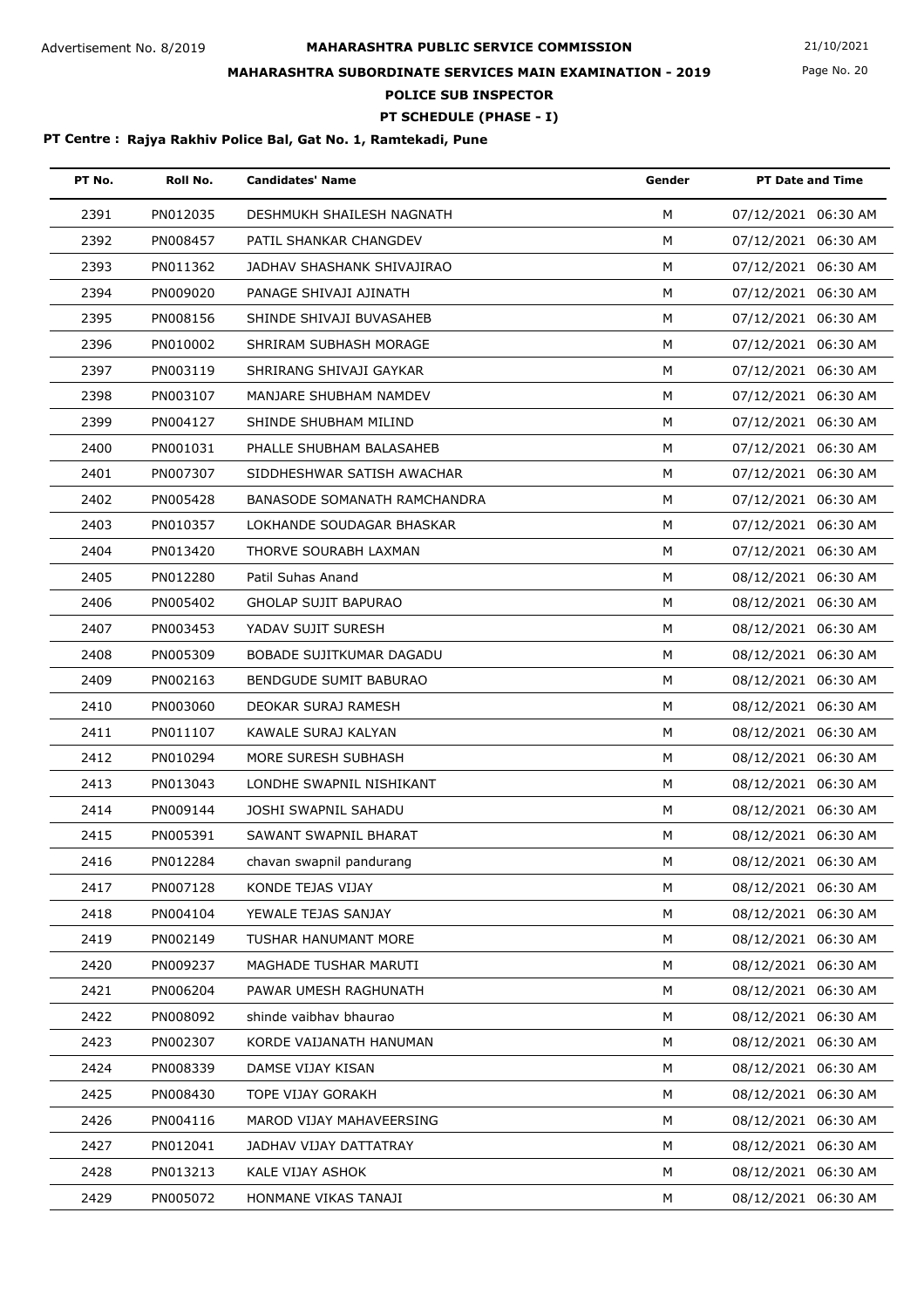Page No. 21

## **MAHARASHTRA SUBORDINATE SERVICES MAIN EXAMINATION - 2019**

**POLICE SUB INSPECTOR**

### **PT SCHEDULE (PHASE - I)**

| PT No. | Roll No. | <b>Candidates' Name</b>       | Gender | <b>PT Date and Time</b> |
|--------|----------|-------------------------------|--------|-------------------------|
| 2430   | PN005254 | KARVE VIKAS BABAN             | M      | 08/12/2021 06:30 AM     |
| 2431   | PN012138 | NIMBALKAR VIKRAM NAGESHWAR    | M      | 08/12/2021 06:30 AM     |
| 2432   | PN005225 | KARTAKAR VIKRANT DEEPAK       | M      | 08/12/2021 06:30 AM     |
| 2433   | PN007266 | KOLEKAR VILAS SHIVAJI         | M      | 08/12/2021 06:30 AM     |
| 2434   | PN012243 | Todakari Vinayak Nagannath    | M      | 08/12/2021 06:30 AM     |
| 2435   | PN001317 | RATHOD VINAYAK NAMDEO         | M      | 09/12/2021 06:30 AM     |
| 2436   | PN010107 | MATHAPATI VINAYAK SHANKARAYYA | м      | 09/12/2021 06:30 AM     |
| 2437   | PN001061 | JADHAV VINOD PARAMESHWAR      | M      | 09/12/2021 06:30 AM     |
| 2438   | PN009201 | JADHAV VINOD VISHNU           | M      | 09/12/2021 06:30 AM     |
| 2439   | PN010305 | GAIKWAD VIPUL KADU            | M      | 09/12/2021 06:30 AM     |
| 2440   | PN012061 | HULAWALE VIPUL NIVRUTTI       | M      | 09/12/2021 06:30 AM     |
| 2441   | PN005218 | <b>TONDALE VISHAL ASHOK</b>   | M      | 09/12/2021 06:30 AM     |
| 2442   | PN003440 | YADAV VISHAL MAHADEV          | M      | 09/12/2021 06:30 AM     |
| 2443   | PN010027 | Mule Vishal Shamrao           | M      | 09/12/2021 06:30 AM     |
| 2444   | NG001153 | <b>BANKAR VISHAL POPAT</b>    | M      | 09/12/2021 06:30 AM     |
| 2445   | PN004309 | GAIKWAD VISHVJEET KALURAM     | M      | 09/12/2021 06:30 AM     |
| 2446   | PN012350 | AUCHARE VIVEK SAMPAT          | M      | 09/12/2021 06:30 AM     |
| 2447   | PN001038 | DHONE YOGESH MADHUKAR         | M      | 09/12/2021 06:30 AM     |
| 2448   | PN008061 | DESHPANDE YOGESH SANJAY       | M      | 09/12/2021 06:30 AM     |
| 2449   | PN010084 | SONAWANE YOGESH BALSHIRAM     | M      | 09/12/2021 06:30 AM     |
| 2450   | PN008104 | PAWAR YOGESH MADHUKAR         | M      | 09/12/2021 06:30 AM     |
| 2451   | PN007042 | RANJANKAR YOGESH CHANDRAKANT  | M      | 09/12/2021 06:30 AM     |
| 2452   | PN002134 | MANE YOGESH BHARAT            | M      | 09/12/2021 06:30 AM     |
| 2453   | PN009158 | yuvaraj shrirang sonavane     | M      | 09/12/2021 06:30 AM     |
| 2454   | PN008081 | JAGTAP YUVRAJ JAGANNATH       | M      | 09/12/2021 06:30 AM     |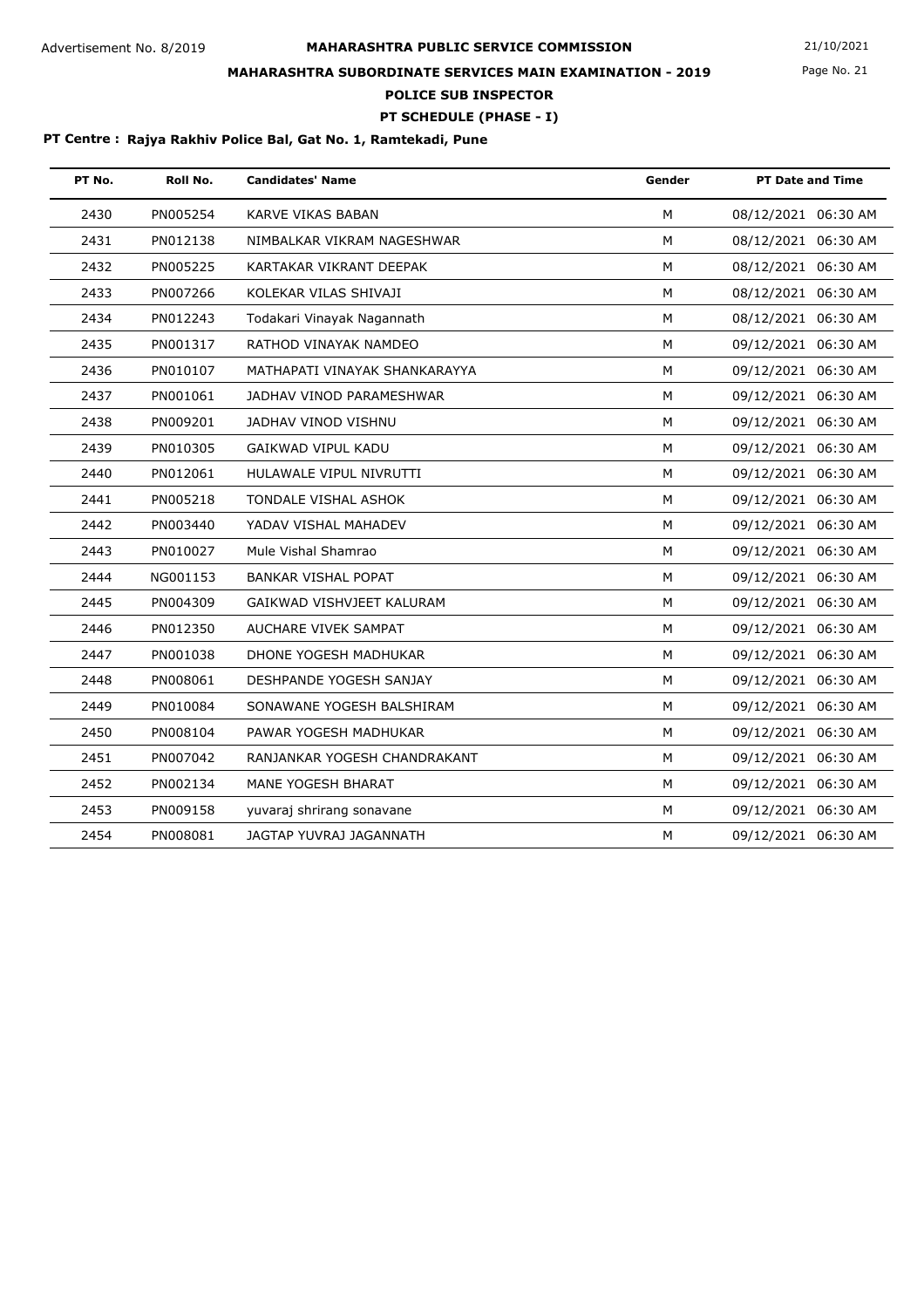Page No. 22

## **MAHARASHTRA SUBORDINATE SERVICES MAIN EXAMINATION - 2019**

**POLICE SUB INSPECTOR**

### **PT SCHEDULE (PHASE - I)**

| PT No. | Roll No. | <b>Candidates' Name</b>        | Gender | <b>PT Date and Time</b> |
|--------|----------|--------------------------------|--------|-------------------------|
| 3001   | PN012004 | THAKARE AARTI RATNAKAR         | F      | 16/11/2021 06:30 AM     |
| 3002   | AU002219 | SHAIKH AFRIN SALLAUDDIN        | F      | 16/11/2021 06:30 AM     |
| 3003   | PN010240 | GORE AISHWARYA CHANDRASHEKHAR  | F      | 16/11/2021 06:30 AM     |
| 3004   | PN002074 | SHINDE AISHWARYA BALASAHEB     | F      | 16/11/2021 06:30 AM     |
| 3005   | PN003227 | KALE AKANKSHA BHAUSAHEB        | F      | 16/11/2021 06:30 AM     |
| 3006   | PN011360 | INGALE AKSHADA SUNDARBHAN      | F      | 16/11/2021 06:30 AM     |
| 3007   | PN010126 | WAGH AMRUTA SAHEBRAO           | F      | 16/11/2021 06:30 AM     |
| 3008   | AU001283 | PARADHI AMRUTA BHAUSAHEB       | F      | 16/11/2021 06:30 AM     |
| 3009   | PN001117 | MORANKAR AMRUTA BALKRUSHANA    | F      | 16/11/2021 06:30 AM     |
| 3010   | PN002086 | VALLI ANKITA ARUN              | F      | 16/11/2021 06:30 AM     |
| 3011   | PN003113 | PATIL ANKITA KISHOR            | F.     | 16/11/2021 06:30 AM     |
| 3012   | PN005134 | WAGAJ ARCHANA VISHNU           | F      | 16/11/2021 06:30 AM     |
| 3013   | PN002271 | JADHAV ARCHANA GANPAT          | F      | 16/11/2021 06:30 AM     |
| 3014   | PN011380 | BHAGAT ARCHANA SADASHIV        | F      | 16/11/2021 06:30 AM     |
| 3015   | PN012337 | SALVE ARCHANA LAHANU           | F      | 16/11/2021 06:30 AM     |
| 3016   | MB001121 | ARUNA KONDIBA SANAP            | F      | 16/11/2021 06:30 AM     |
| 3017   | PN011215 | GHULE ASHA DADABHAU            | F      | 16/11/2021 06:30 AM     |
| 3018   | PN010064 | GARJE ASHVINI NARAYAN          | F      | 16/11/2021 06:30 AM     |
| 3019   | AU002236 | PATIL ASHWINI RAJENDRA         | F      | 16/11/2021 06:30 AM     |
| 3020   | AU003370 | PARDESHI BHAGYASHREE ANNASAHEB | F      | 16/11/2021 06:30 AM     |
| 3021   | PN010045 | BHINGARDIVE BHAVANA VIJAY      | F      | 16/11/2021 06:30 AM     |
| 3022   | PN003346 | PAWAR CHANCHAL HEMANT          | F      | 16/11/2021 06:30 AM     |
| 3023   | PN011258 | DAGALE CHANDRAKALA MADHAV      | F      | 16/11/2021 06:30 AM     |
| 3024   | PN002474 | JADHAV CHARUSHILA VIJAY        | F      | 16/11/2021 06:30 AM     |
| 3025   | MB002300 | NIKAM CHHAYA SURESH            | F      | 16/11/2021 06:30 AM     |
| 3026   | PN003446 | NIKAM DEVAYANI DAULATRAO       | F      | 16/11/2021 06:30 AM     |
| 3027   | AU002367 | PATIL DIPALI SANJAY            | F      | 16/11/2021 06:30 AM     |
| 3028   | PN007306 | SAWASE DIPALI ANKUSH           | F      | 16/11/2021 06:30 AM     |
| 3029   | NG002186 | SALUNKE DIPALI UDESING         | F      | 16/11/2021 06:30 AM     |
| 3030   | PN008327 | KHAIRNAR GAYATRI SANJIV        | F      | 16/11/2021 06:30 AM     |
| 3031   | PN004319 | TARDE GAYATRI BHASKAR          | F      | 17/11/2021 06:30 AM     |
| 3032   | PN002071 | MULE GEETA KAKASAHEB           | F      | 17/11/2021 06:30 AM     |
| 3033   | PN011160 | KACHARE HINA NANDA             | F      | 17/11/2021 06:30 AM     |
| 3034   | AU001211 | londhe jayshri subhash         | F      | 17/11/2021 06:30 AM     |
| 3035   | PN011144 | SABALE JOTSNA RAMESH           | F      | 17/11/2021 06:30 AM     |
| 3036   | PN008278 | RAKSHE JYOTI BALASAHEB         | F      | 17/11/2021 06:30 AM     |
| 3037   | PN008321 | NEHE JYOTI KAILAS              | F      | 17/11/2021 06:30 AM     |
| 3038   | PN006052 | DOKE JYOTI MACCHINDRA          | F      | 17/11/2021 06:30 AM     |
| 3039   | PN010391 | PANSARE KAJAL VIKAS            | F      | 17/11/2021 06:30 AM     |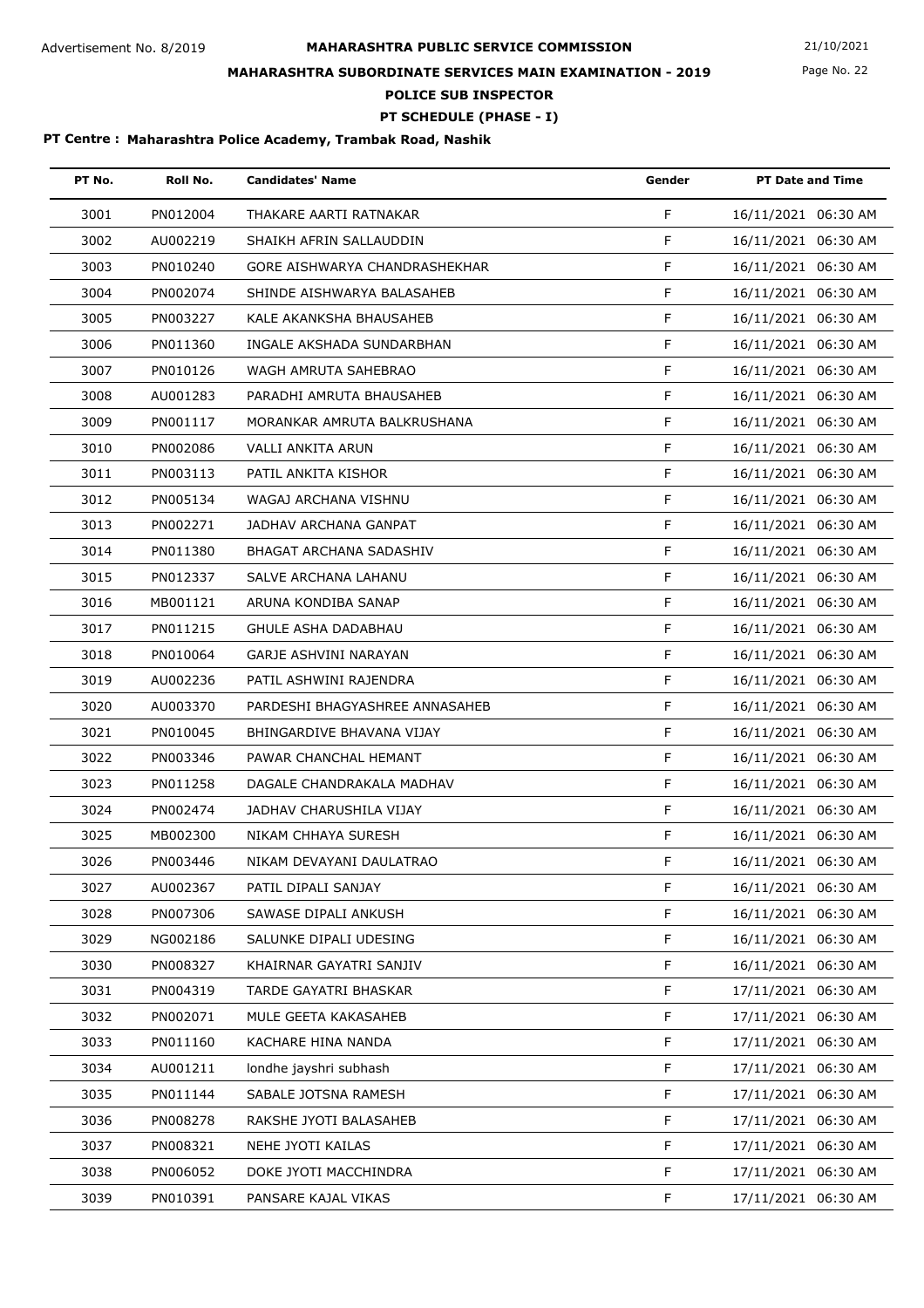Page No. 23

## **MAHARASHTRA SUBORDINATE SERVICES MAIN EXAMINATION - 2019**

**POLICE SUB INSPECTOR**

### **PT SCHEDULE (PHASE - I)**

| PT No. | Roll No. | <b>Candidates' Name</b>       | Gender      | <b>PT Date and Time</b> |
|--------|----------|-------------------------------|-------------|-------------------------|
| 3040   | PN001355 | PATIL KAJAL CHUDAMAN          | F           | 17/11/2021 06:30 AM     |
| 3041   | PN005012 | MAHANUBHAV KANCHAN BHAUSAHEB  | F           | 17/11/2021 06:30 AM     |
| 3042   | PN007441 | SONAWANE KARISHMA BABAJI      | F           | 17/11/2021 06:30 AM     |
| 3043   | PN007192 | KHARDE KAVITA MADHUKAR        | F           | 17/11/2021 06:30 AM     |
| 3044   | AU001041 | DEORE KAVITA RAJENDRA         | F           | 17/11/2021 06:30 AM     |
| 3045   | PN010112 | BHUSARE KIRAN NIVRUTTI        | F           | 17/11/2021 06:30 AM     |
| 3046   | PN003356 | NIMBALKAR KOMAL ASHOK         | F           | 17/11/2021 06:30 AM     |
| 3047   | PN006176 | KHATAKE MADHUREE NILKANTH     | F           | 17/11/2021 06:30 AM     |
| 3048   | PN013425 | KHEDKAR MANISHA ANNASAHEB     | F           | 17/11/2021 06:30 AM     |
| 3049   | PN007126 | WAGHMARE MANISHA SURESH       | F           | 17/11/2021 06:30 AM     |
| 3050   | AU003307 | PATIL MANISHA SHANTARAM       | F           | 17/11/2021 06:30 AM     |
| 3051   | AU001046 | PATIL MAYA SUBHASH            | F           | 17/11/2021 06:30 AM     |
| 3052   | PN003499 | AGIWALE MAYURI DHONDIRAM      | F           | 17/11/2021 06:30 AM     |
| 3053   | PN006288 | SAWANT MAYURI ARUN            | F           | 17/11/2021 06:30 AM     |
| 3054   | PN002316 | KORADE MEENA BABASAHEB        | F           | 17/11/2021 06:30 AM     |
| 3055   | PN012064 | SHETE MONAL BHANUDAS          | F           | 17/11/2021 06:30 AM     |
| 3056   | PN004110 | <b>BRAHMANE NAYANA SURESH</b> | F           | 17/11/2021 06:30 AM     |
| 3057   | PN007278 | Neha Rajesh Chavan            | F           | 17/11/2021 06:30 AM     |
| 3058   | PN010238 | PAWAR NIKITA MACHHINDRA       | F           | 17/11/2021 06:30 AM     |
| 3059   | PN011311 | LUNAWAT NILAM MAHAVIRCHAND    | F           | 17/11/2021 06:30 AM     |
| 3060   | PN003197 | PATIL NISHA RAJENDRA          | F           | 17/11/2021 06:30 AM     |
| 3061   | MB002059 | Vyapari Pallavi Gorakh        | F           | 18/11/2021 06:30 AM     |
| 3062   | PN008102 | DALVI PALLAVI DATTATRAYA      | F           | 18/11/2021 06:30 AM     |
| 3063   | MB001049 | SWAPNALI PANJABRAO THAKUR     | F           | 18/11/2021 06:30 AM     |
| 3064   | AU003404 | BHANDARI PIYUSHA POPATRAO     | F           | 18/11/2021 06:30 AM     |
| 3065   | PN004457 | GAGRE POOJA HAUSHIRAM         | F.          | 18/11/2021 06:30 AM     |
| 3066   | PN010134 | ANDHALE POOJA BHIMASHANKAR    | F           | 18/11/2021 06:30 AM     |
| 3067   | PN004156 | SURPATNE POOJA BHASKAR        | F           | 18/11/2021 06:30 AM     |
| 3068   | MB002086 | JADHAV POOJA SURESH           | F.          | 18/11/2021 06:30 AM     |
| 3069   | PN001054 | PAWAR POOJA BHAUSAHEB         | F           | 18/11/2021 06:30 AM     |
| 3070   | PN009223 | SHINDE POONAM SANJAY          | F           | 18/11/2021 06:30 AM     |
| 3071   | PN010114 | POURNIMA PRATAPRAO KADU       | F           | 18/11/2021 06:30 AM     |
| 3072   | PN005095 | PATIL PRACHI KAILAS           | F.          | 18/11/2021 06:30 AM     |
| 3073   | PN011255 | SARKATE PRADNYA AMBADAS       | F           | 18/11/2021 06:30 AM     |
| 3074   | PN009031 | SATPUTE PRADNYA BHAGCHAND     | F           | 18/11/2021 06:30 AM     |
| 3075   | AU003187 | THAKUR PRATIBHA BHIMRAO       | F           | 18/11/2021 06:30 AM     |
| 3076   | PN013350 | KALE PRERANA RAJENDRA         | F.          | 18/11/2021 06:30 AM     |
| 3077   | PN001411 | GARJE PRIYANKA BABSAHEB       | F           | 18/11/2021 06:30 AM     |
| 3078   | PN004196 | CHAVAN PRIYANKA SUBHASH       | $\mathsf F$ | 18/11/2021 06:30 AM     |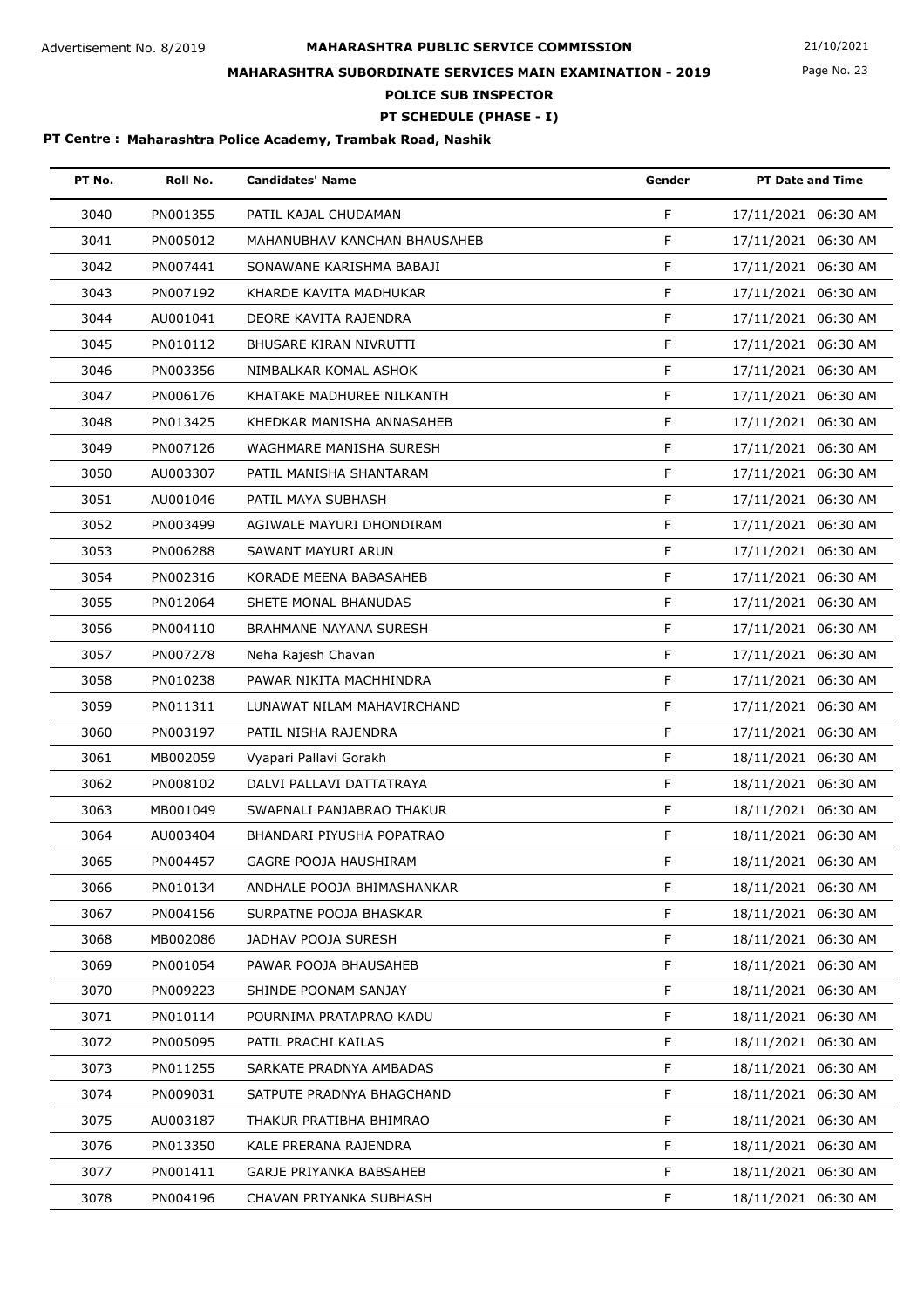Page No. 24

## **MAHARASHTRA SUBORDINATE SERVICES MAIN EXAMINATION - 2019**

**POLICE SUB INSPECTOR**

**PT SCHEDULE (PHASE - I)**

| PT No. | Roll No. | <b>Candidates' Name</b>        | Gender      | <b>PT Date and Time</b> |
|--------|----------|--------------------------------|-------------|-------------------------|
| 3079   | PN011366 | RAHANE PRIYANKA DATTATRAY      | F           | 18/11/2021 06:30 AM     |
| 3080   | PN012207 | SANAP PRIYANKA BHAGWAN         | F           | 18/11/2021 06:30 AM     |
| 3081   | PN010143 | SISODE PRIYANKA JITENDRA       | F           | 18/11/2021 06:30 AM     |
| 3082   | AU002017 | CHATTAR PUJA NARAYAN           | F           | 18/11/2021 06:30 AM     |
| 3083   | PN004163 | DIGHE REKHA DATTATRAY          | F           | 18/11/2021 06:30 AM     |
| 3084   | PN003152 | BAGUL ROHINI ANNAJI            | F           | 18/11/2021 06:30 AM     |
| 3085   | MB001288 | KEDAR RUPALI SHIVAJI           | F           | 18/11/2021 06:30 AM     |
| 3086   | AU001162 | BORSE SAYALI LAXMAN            | F           | 18/11/2021 06:30 AM     |
| 3087   | PN007271 | KINKAR SEEMA BHAUSAHEB         | F           | 18/11/2021 06:30 AM     |
| 3088   | PN001247 | PHAPALE SHEETAL SHIVAJI        | F           | 18/11/2021 06:30 AM     |
| 3089   | PN005380 | JADHAV SHEETAL SATISH          | F           | 18/11/2021 06:30 AM     |
| 3090   | PN005142 | <b>GAJARE SHITAL BHAGCHAND</b> | F           | 18/11/2021 06:30 AM     |
| 3091   | PN001339 | MHASKULE SHIVKANYA SURYAKANT   | F           | 19/11/2021 06:30 AM     |
| 3092   | PN009015 | GARGADE SHRADDHA KAILASRAO     | F           | 19/11/2021 06:30 AM     |
| 3093   | PN008303 | MORE SHUBHANGI VISHNU          | F           | 19/11/2021 06:30 AM     |
| 3094   | PN006035 | DEORE SHUBHANGI RAJENDRA       | F           | 19/11/2021 06:30 AM     |
| 3095   | PN003182 | DALVI SHWETA NILKANTH          | F           | 19/11/2021 06:30 AM     |
| 3096   | PN003146 | Adhav Smita Dinkar             | F           | 19/11/2021 06:30 AM     |
| 3097   | PN011269 | KUTAL SNEHA SUBHASH            | F           | 19/11/2021 06:30 AM     |
| 3098   | PN012056 | AHER SNEHAL VISHWANATH         | F           | 19/11/2021 06:30 AM     |
| 3099   | PN005120 | LAKARE SONALI RAJENDRA         | F           | 19/11/2021 06:30 AM     |
| 3100   | MB001132 | PAWAR SONALI NARAYAN           | F           | 19/11/2021 06:30 AM     |
| 3101   | PN011368 | PATIL SUJATA VIJAY             | F           | 19/11/2021 06:30 AM     |
| 3102   | PN002044 | GAIKWAD SULBHA BALIRAM         | F           | 19/11/2021 06:30 AM     |
| 3103   | PN008045 | GAWADE SUPRIYA SHIVAJI         | F           | 19/11/2021 06:30 AM     |
| 3104   | PN007253 | KOLI SUREKHA DASHARATH         | F.          | 19/11/2021 06:30 AM     |
| 3105   | AU002298 | PATIL SUVARNA BALU             | F           | 19/11/2021 06:30 AM     |
| 3106   | PN005377 | UGALE SUVARNA BHIMRAJ          | F           | 19/11/2021 06:30 AM     |
| 3107   | AU002200 | AHER SWAPNALI SHARAD           | F           | 19/11/2021 06:30 AM     |
| 3108   | PN009126 | SALVE SWATI KRISHNA            | F           | 19/11/2021 06:30 AM     |
| 3109   | PN013352 | AHER TEJASVINI PRAFULLA        | F           | 19/11/2021 06:30 AM     |
| 3110   | PN011132 | GAIKAWAD VAISHALI HANUMANT     | F           | 19/11/2021 06:30 AM     |
| 3111   | PN008048 | KARKHELE VANDANA ASHOK         | F           | 19/11/2021 06:30 AM     |
| 3112   | PN002227 | CHAUDHARI VANDANA BHIMRAJ      | F           | 19/11/2021 06:30 AM     |
| 3113   | AU001065 | SONAWANE VANDANA KHANDU        | $\mathsf F$ | 19/11/2021 06:30 AM     |
| 3114   | PN007176 | BORSE VARSHA RAMCHANDRA        | F           | 19/11/2021 06:30 AM     |
| 3115   | AU004191 | PARDESHI VIDYA RUMSING         | F           | 19/11/2021 06:30 AM     |
| 3116   | PN003166 | KANTHALE VIJAYA RAMDAS         | F           | 19/11/2021 06:30 AM     |
| 3117   | PN002213 | Nehete Aashish Ashok           | М           | 22/11/2021 06:30 AM     |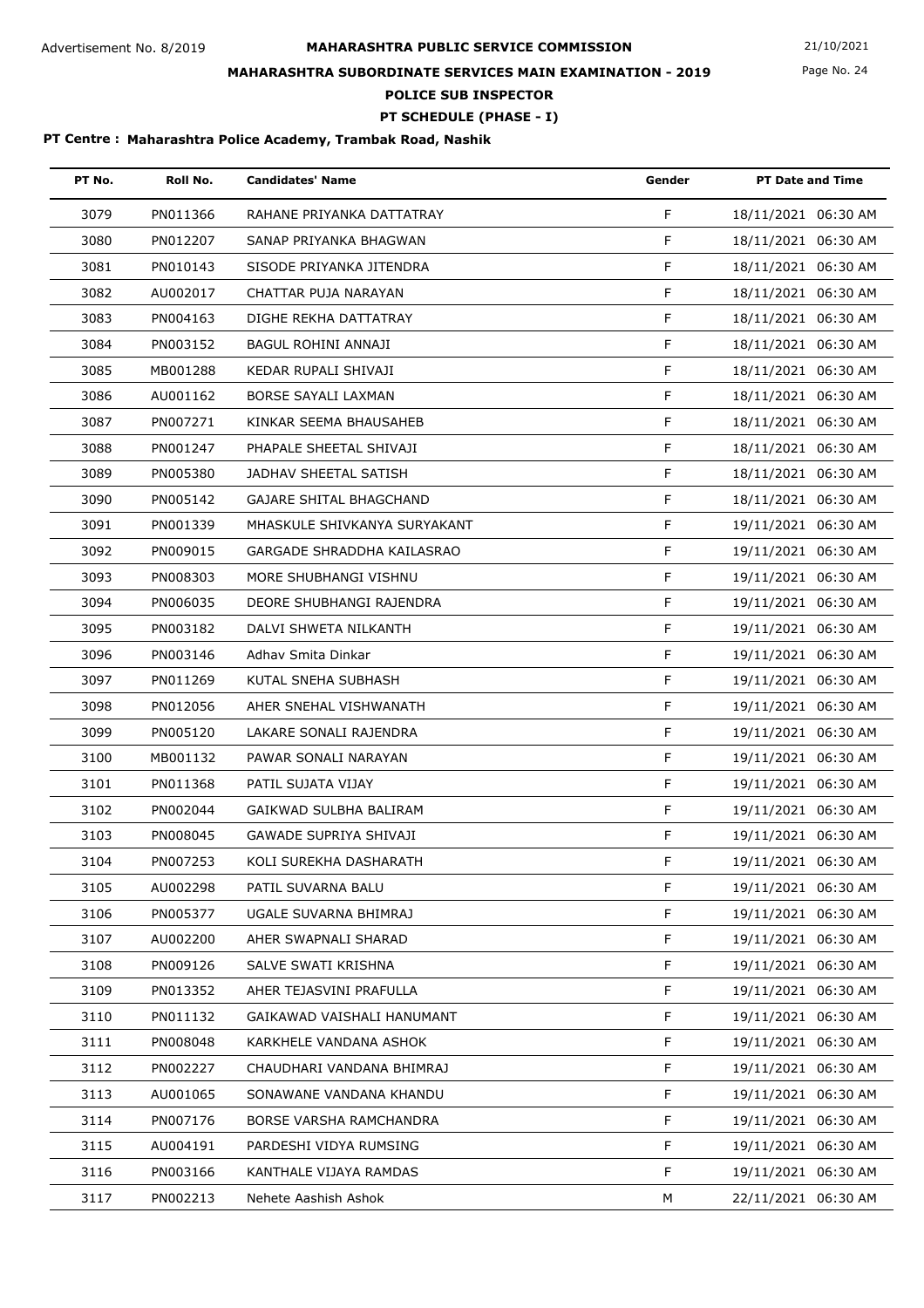Page No. 25

## **MAHARASHTRA SUBORDINATE SERVICES MAIN EXAMINATION - 2019**

**POLICE SUB INSPECTOR**

**PT SCHEDULE (PHASE - I)**

| PT No. | Roll No. | <b>Candidates' Name</b>     | Gender | <b>PT Date and Time</b> |
|--------|----------|-----------------------------|--------|-------------------------|
| 3118   | AU001244 | AHIRE ABHIJEET KISHOR       | M      | 22/11/2021 06:30 AM     |
| 3119   | PN007157 | CHAWARE ABHIJEET DATTATRAYA | M      | 22/11/2021 06:30 AM     |
| 3120   | AU001137 | PATIL ABHIJIT MADHUKAR      | M      | 22/11/2021 06:30 AM     |
| 3121   | PN009266 | <b>BORDE ABHIJIT KAILAS</b> | M      | 22/11/2021 06:30 AM     |
| 3122   | PN002464 | JADHAV ABHISHEK MANIYAL     | M      | 22/11/2021 06:30 AM     |
| 3123   | MB002199 | BHOYE AJAY DHARMRAJ         | M      | 22/11/2021 06:30 AM     |
| 3124   | PN001188 | daund ajinath bhagwan       | M      | 22/11/2021 06:30 AM     |
| 3125   | PN003189 | SURYAWANSHI AJINKYA SHAHAJI | M      | 22/11/2021 06:30 AM     |
| 3126   | PN012101 | <b>GUND AKASH SANJAY</b>    | M      | 22/11/2021 06:30 AM     |
| 3127   | PN002260 | WAGHMARE AKASH JAGANNATH    | M      | 22/11/2021 06:30 AM     |
| 3128   | AU002039 | NAIKU AKSHAY SAMBHAJI       | M      | 22/11/2021 06:30 AM     |
| 3129   | PN005117 | MURDARE AKSHAY SAMBHAJI     | M      | 22/11/2021 06:30 AM     |
| 3130   | PN001490 | SATHE AKSHAY MARUTI         | M      | 22/11/2021 06:30 AM     |
| 3131   | PN009066 | LAHASE AKSHAYA RAJARAM      | M      | 22/11/2021 06:30 AM     |
| 3132   | PN008023 | NIKAM AKSHAY VALMIK         | M      | 22/11/2021 06:30 AM     |
| 3133   | AU002238 | KAKAD AMAR SANTU            | M      | 22/11/2021 06:30 AM     |
| 3134   | PN008138 | DEORE AMIT SAHEBRAO         | М      | 22/11/2021 06:30 AM     |
| 3135   | MB002231 | BHUWAD AMOL ARUN            | M      | 22/11/2021 06:30 AM     |
| 3136   | MB001125 | <b>GHANGALE AMOL SANJAY</b> | M      | 22/11/2021 06:30 AM     |
| 3137   | AU003017 | SURYAWANSHI AMOL KIRAN      | M      | 22/11/2021 06:30 AM     |
| 3138   | PN009127 | KELGANDRE AMOL CHANDRAKANT  | M      | 22/11/2021 06:30 AM     |
| 3139   | PN004465 | CHINDHE AMOL LAXMAN         | м      | 22/11/2021 06:30 AM     |
| 3140   | AU003261 | VIRKAR AMOL DAGADU          | M      | 22/11/2021 06:30 AM     |
| 3141   | PN010432 | DHURPATE AMOL MOHAN         | M      | 22/11/2021 06:30 AM     |
| 3142   | PN002022 | KANDE ANAND LAXMAN          | M      | 22/11/2021 06:30 AM     |
| 3143   | PN007332 | THORAT ANIKET DATTATRAYA    | М      | 22/11/2021 06:30 AM     |
| 3144   | PN012287 | POKHARKAR ANIL SARJERAO     | M      | 22/11/2021 06:30 AM     |
| 3145   | PN007166 | UGALE ANIL BHIMA            | м      | 22/11/2021 06:30 AM     |
| 3146   | MB001073 | GAIKWAD ANIL POPAT          | M      | 22/11/2021 06:30 AM     |
| 3147   | PN007032 | SONAWANE ANKIT THOMAS       | м      | 23/11/2021 06:30 AM     |
| 3148   | PN009029 | BIRANGAL ANNASAHEB JAYSING  | м      | 23/11/2021 06:30 AM     |
| 3149   | MB002196 | ZAREKAR ARJUN KISAN         | M      | 23/11/2021 06:30 AM     |
| 3150   | AU002253 | BHOI ASHISH DEVARAM         | М      | 23/11/2021 06:30 AM     |
| 3151   | PN001150 | BHANSHI ASHOK PARASHRAM     | М      | 23/11/2021 06:30 AM     |
| 3152   | AU004208 | VALVI ASHOK VINAYAK         | м      | 23/11/2021 06:30 AM     |
| 3153   | AU003263 | TADVI ASIF MUSHIR           | м      | 23/11/2021 06:30 AM     |
| 3154   | AU002172 | AVINASH DNYANESHVAR WAGH    | м      | 23/11/2021 06:30 AM     |
| 3155   | PN008238 | CHAVHAN BABASAHEB RAJARAM   | M      | 23/11/2021 06:30 AM     |
| 3156   | AU003163 | BORSE BABULAL BHAVSING      | М      | 23/11/2021 06:30 AM     |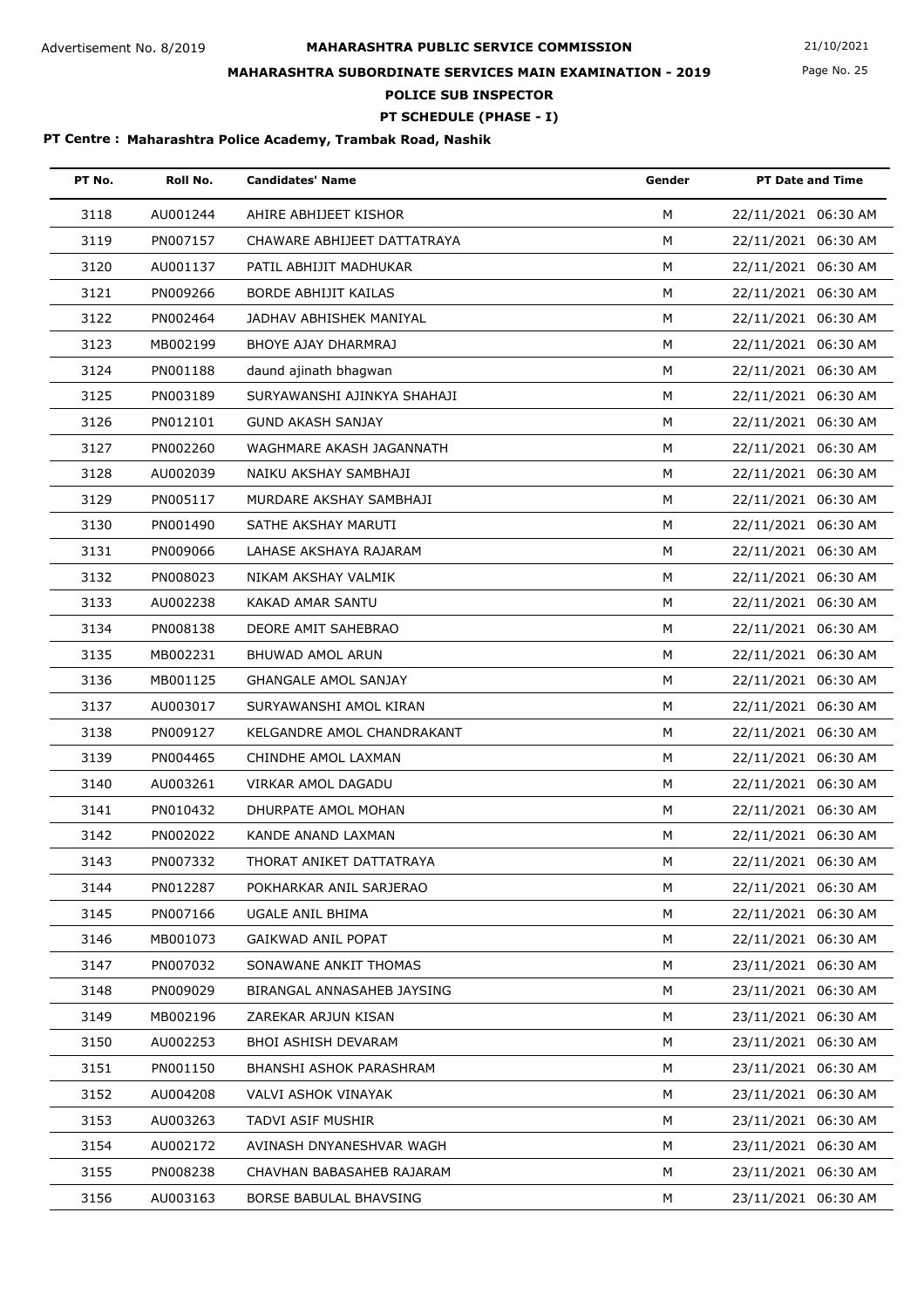# **MAHARASHTRA PUBLIC SERVICE COMMISSION** Advertisement No. 8/2019 21/10/2021 **MAHARASHTRA SUBORDINATE SERVICES MAIN EXAMINATION - 2019**

Page No. 26

**POLICE SUB INSPECTOR**

### **PT SCHEDULE (PHASE - I)**

| PT No. | Roll No. | <b>Candidates' Name</b>        | Gender | <b>PT Date and Time</b> |
|--------|----------|--------------------------------|--------|-------------------------|
| 3157   | PN013355 | NAVALE BALASAHEB VISHVANATH    | M      | 23/11/2021 06:30 AM     |
| 3158   | PN003097 | <b>GODASE BHAGAWAN SAMPAT</b>  | M      | 23/11/2021 06:30 AM     |
| 3159   | AU004021 | Gangad Bhagwan Balasaheb       | М      | 23/11/2021 06:30 AM     |
| 3160   | PN001107 | HIRAVE BHAGWAN SHIVAJI         | М      | 23/11/2021 06:30 AM     |
| 3161   | MB001272 | KADALI BHAGWAN VITTHAL         | M      | 23/11/2021 06:30 AM     |
| 3162   | PN008428 | <b>BHOR BHAGWANT RAGHUNATH</b> | M      | 23/11/2021 06:30 AM     |
| 3163   | AU003253 | NIMBOLE BHAIYYA SHARIF         | M      | 23/11/2021 06:30 AM     |
| 3164   | MB001149 | <b>GAVIT BHARAT JAYSING</b>    | M      | 23/11/2021 06:30 AM     |
| 3165   | MB001099 | NAGARE BHARAT BALU             | м      | 23/11/2021 06:30 AM     |
| 3166   | PN007367 | <b>GARJE BHAUSAHEB EKNATH</b>  | M      | 23/11/2021 06:30 AM     |
| 3167   | PN007102 | KOKANI BHURYA BHILA            | M      | 23/11/2021 06:30 AM     |
| 3168   | PN002036 | SHINDE BHUSHAN RAJENDRA        | M      | 23/11/2021 06:30 AM     |
| 3169   | AU002230 | SHEWALE BHUSHAN GOKUL          | M      | 23/11/2021 06:30 AM     |
| 3170   | MB001141 | RAUT CHANDRAKANT DINKAR        | M      | 23/11/2021 06:30 AM     |
| 3171   | PN007116 | DASNUR CHETAN DEELIP           | M      | 23/11/2021 06:30 AM     |
| 3172   | AU003132 | Rajput Chetansing Prakashsing  | M      | 23/11/2021 06:30 AM     |
| 3173   | PN002035 | FULMALI CHHABU SAHEBRAO        | M      | 23/11/2021 06:30 AM     |
| 3174   | PN010437 | BARATE DATTATRAYA SHANKAR      | M      | 23/11/2021 06:30 AM     |
| 3175   | PN012204 | RAYKAR DEVRAM DASHRATH         | M      | 23/11/2021 06:30 AM     |
| 3176   | MB001236 | KOLI DHANARAJ BHAGAWAN         | M      | 23/11/2021 06:30 AM     |
| 3177   | PN008400 | Nikam Dhiraj Ramesh            | M      | 24/11/2021 06:30 AM     |
| 3178   | PN001448 | Darade Dipak Jagannath         | M      | 24/11/2021 06:30 AM     |
| 3179   | PN008379 | SHELAR DIPAK KISAN             | M      | 24/11/2021 06:30 AM     |
| 3180   | PN010235 | SABALE DIPAK DNYANESHWAR       | M      | 24/11/2021 06:30 AM     |
| 3181   | AU002289 | PATIL DIPAK DEVIDAS            | M      | 24/11/2021 06:30 AM     |
| 3182   | PN002340 | PATIL DIPAK CHAITRAM           | M      | 24/11/2021 06:30 AM     |
| 3183   | PN003141 | TARAWADE DIPAK BHASKER         | м      | 24/11/2021 06:30 AM     |
| 3184   | PN005170 | KOLEKAR DNYANDEO BHIVAJI       | M      | 24/11/2021 06:30 AM     |
| 3185   | PN005002 | KALE DNYANDEO RAGHUNATH        | M      | 24/11/2021 06:30 AM     |
| 3186   | PN009118 | DAREKAR DNYANESHWAR BALIRAM    | M      | 24/11/2021 06:30 AM     |
| 3187   | PN013065 | Sangle Dnyaneshwar Bhausaheb   | М      | 24/11/2021 06:30 AM     |
| 3188   | PN007139 | PARANDE DNYANESHWAR MOHAN      | M      | 24/11/2021 06:30 AM     |
| 3189   | AU002163 | GHYAR GAJANAN SUDHAKAR         | М      | 24/11/2021 06:30 AM     |
| 3190   | PN009012 | RAYKAR GANESH APPA             | M      | 24/11/2021 06:30 AM     |
| 3191   | PN013106 | AVHAD GANESH BHAGVAN           | М      | 24/11/2021 06:30 AM     |
| 3192   | PN004448 | SHETE GANESH MAHADEV           | м      | 24/11/2021 06:30 AM     |
| 3193   | PN012053 | NANDGUDE GANESH BAPURAO        | M      | 24/11/2021 06:30 AM     |
| 3194   | AU003362 | WAGHMARE GAURAV MANOHAR        | М      | 24/11/2021 06:30 AM     |
| 3195   | PN012003 | BAVISKAR GAURAV ANIL           | М      | 24/11/2021 06:30 AM     |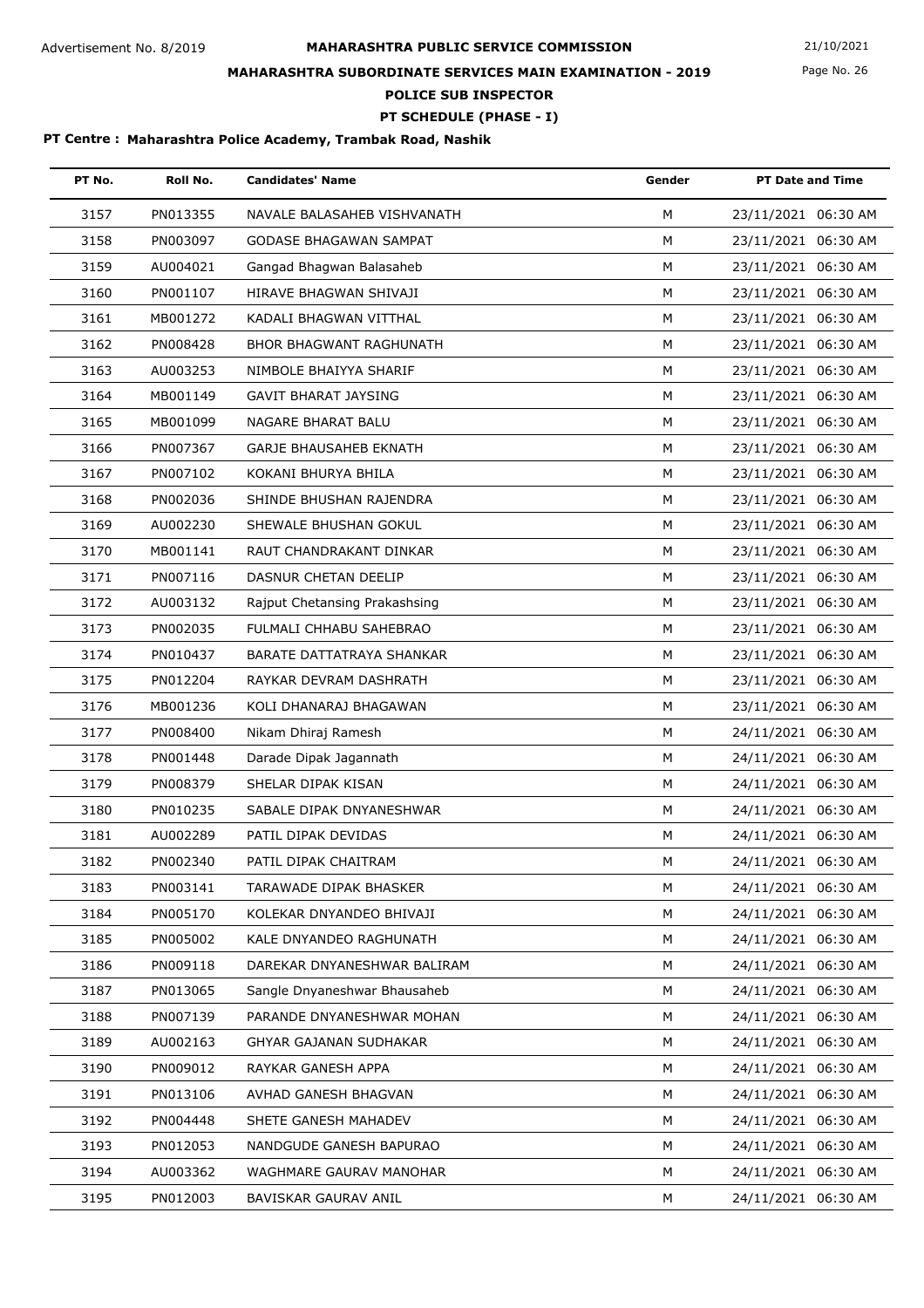Page No. 27

## **MAHARASHTRA SUBORDINATE SERVICES MAIN EXAMINATION - 2019**

**POLICE SUB INSPECTOR**

**PT SCHEDULE (PHASE - I)**

| PT No. | Roll No. | <b>Candidates' Name</b>     | Gender | <b>PT Date and Time</b> |
|--------|----------|-----------------------------|--------|-------------------------|
| 3196   | PN005087 | DALVI GAURAV NAVNATH        | M      | 24/11/2021 06:30 AM     |
| 3197   | PN003098 | PATIL GOPAL PRABHAKAR       | M      | 24/11/2021 06:30 AM     |
| 3198   | AU001261 | savase hanuman babruvan     | М      | 24/11/2021 06:30 AM     |
| 3199   | PN008454 | KIRME HANUMANT VITTHAL      | М      | 24/11/2021 06:30 AM     |
| 3200   | MB002073 | BHOYE HARICHANDRA DHARMRAJ  | M      | 24/11/2021 06:30 AM     |
| 3201   | PN012211 | CHAUDHARI HARSHAL PRABHAKAR | M      | 24/11/2021 06:30 AM     |
| 3202   | PN010108 | LAHANGE HEMANT DATTU        | М      | 24/11/2021 06:30 AM     |
| 3203   | PN012341 | DAMALE HIMALAYA ANNASAHEB   | М      | 24/11/2021 06:30 AM     |
| 3204   | AU003281 | MALI HIRALAL PRALHAD        | M      | 24/11/2021 06:30 AM     |
| 3205   | PN009155 | KOLEKAR ISHWAR BABAN        | M      | 24/11/2021 06:30 AM     |
| 3206   | PN002197 | CHAVAN JAGDISH BABASAHEB    | M      | 24/11/2021 06:30 AM     |
| 3207   | PN011209 | Avhad Jalinder Goraksha     | М      | 25/11/2021 06:30 AM     |
| 3208   | PN011219 | Janardan Motiram Deore      | M      | 25/11/2021 06:30 AM     |
| 3209   | PN003051 | NIKAM JAYESH RAMESH         | M      | 25/11/2021 06:30 AM     |
| 3210   | PN006093 | TORADMAL JITENDRA ASHOK     | M      | 25/11/2021 06:30 AM     |
| 3211   | PN006082 | SHINDE KAILASH Viswanath    | М      | 25/11/2021 06:30 AM     |
| 3212   | PN001088 | kardag kalpak raosaheb      | М      | 25/11/2021 06:30 AM     |
| 3213   | MB002254 | Chavan Kalpesh Dilip        | M      | 25/11/2021 06:30 AM     |
| 3214   | PN013321 | JADHAV KAMALESH SHIVAJI     | M      | 25/11/2021 06:30 AM     |
| 3215   | AU003003 | DALVI KARTIK KISHOR         | М      | 25/11/2021 06:30 AM     |
| 3216   | PN011148 | PAWAR KETAN BALWANT         | M      | 25/11/2021 06:30 AM     |
| 3217   | MB002122 | GAIKAWAD KETAN MOHAN        | М      | 25/11/2021 06:30 AM     |
| 3218   | AU001066 | PARBAT KIRAN DATTATRAY      | M      | 25/11/2021 06:30 AM     |
| 3219   | PN008453 | DESHMUKH KIRAN KAKASAHEB    | М      | 25/11/2021 06:30 AM     |
| 3220   | AU004005 | PALVE KIRAN ASHOK           | М      | 25/11/2021 06:30 AM     |
| 3221   | AU002021 | KOLEKAR KIRAN SURESH        | М      | 25/11/2021 06:30 AM     |
| 3222   | PN004191 | MORE KIRAN JAGANNATH        | M      | 25/11/2021 06:30 AM     |
| 3223   | PN005140 | DEORE KIRAN SUBHASH         | м      | 25/11/2021 06:30 AM     |
| 3224   | PN003332 | KHADE KISAN DAULAT          | M      | 25/11/2021 06:30 AM     |
| 3225   | PN009252 | MAHAJAN KISHOR PRATAP       | м      | 25/11/2021 06:30 AM     |
| 3226   | PN003039 | JADHAV KISHOR BALASAHEB     | м      | 25/11/2021 06:30 AM     |
| 3227   | PN005160 | JETHE KISHOR ANIL           | м      | 25/11/2021 06:30 AM     |
| 3228   | PN002175 | DIGHAVKAR KUNAL POPATRAO    | M      | 25/11/2021 06:30 AM     |
| 3229   | PN013036 | Patil Kunal Madhukar        | M      | 25/11/2021 06:30 AM     |
| 3230   | MB001178 | MORE LALIT SUKHDEV          | м      | 25/11/2021 06:30 AM     |
| 3231   | AU002340 | DHORKULE LAXMAN MACHHINDRA  | м      | 25/11/2021 06:30 AM     |
| 3232   | AU002335 | KHADE MACHINDRA SHRIDHAR    | M      | 25/11/2021 06:30 AM     |
| 3233   | MB002280 | KAKAD MAHESH RAMESH         | M      | 25/11/2021 06:30 AM     |
| 3234   | PN004176 | AGHAV MAHESH BHIVAJI        | М      | 25/11/2021 06:30 AM     |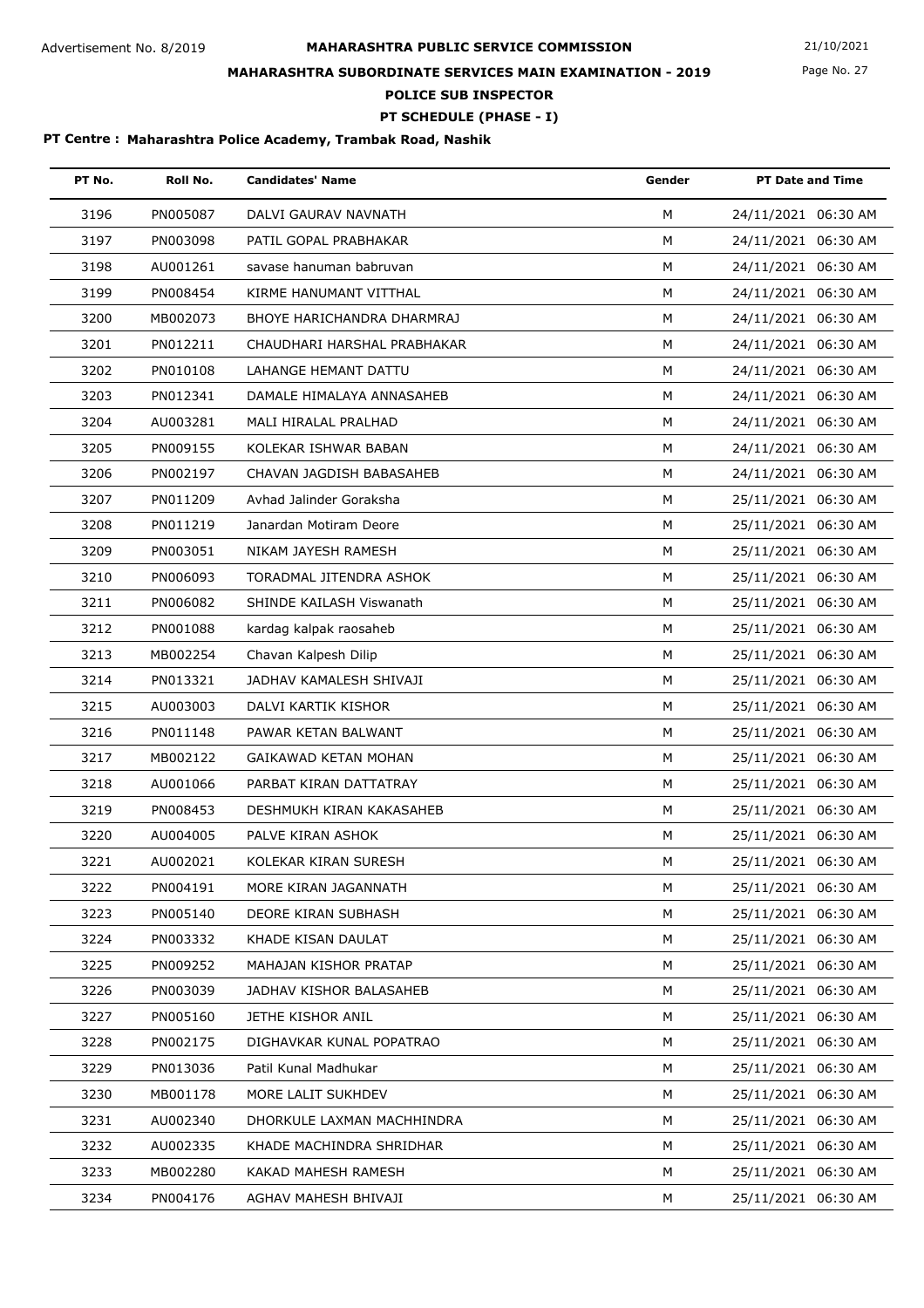# **MAHARASHTRA PUBLIC SERVICE COMMISSION** Advertisement No. 8/2019 21/10/2021 **MAHARASHTRA SUBORDINATE SERVICES MAIN EXAMINATION - 2019**

Page No. 28

**POLICE SUB INSPECTOR**

### **PT SCHEDULE (PHASE - I)**

| PT No. | Roll No. | <b>Candidates' Name</b>      | Gender | <b>PT Date and Time</b> |
|--------|----------|------------------------------|--------|-------------------------|
| 3235   | AU004081 | IDHATE MAHESH MACHHINDRA     | M      | 25/11/2021 06:30 AM     |
| 3236   | PN013368 | MANGESH TRYAMBAK BIDGAR      | M      | 25/11/2021 06:30 AM     |
| 3237   | PN005357 | MANOHAR BABASAHEB DAHIFALE   | M      | 29/11/2021 06:30 AM     |
| 3238   | PN003435 | SHINDE MANOJ SURESH          | М      | 29/11/2021 06:30 AM     |
| 3239   | PN011137 | Sonawane Manoj Prabhakar     | M      | 29/11/2021 06:30 AM     |
| 3240   | PN006110 | PATIL MAYUR MANGESH          | M      | 29/11/2021 06:30 AM     |
| 3241   | PN006258 | WAGH MAYUR VISHVAS           | M      | 29/11/2021 06:30 AM     |
| 3242   | PN002014 | PATIL MAYUR DHANRAJ          | M      | 29/11/2021 06:30 AM     |
| 3243   | AU001195 | SARDAR MILEEND YADAV         | М      | 29/11/2021 06:30 AM     |
| 3244   | PN013097 | VASAVE MILIND KASHIRAM       | M      | 29/11/2021 06:30 AM     |
| 3245   | PN005385 | PATIL MUKESH GOKUL           | М      | 29/11/2021 06:30 AM     |
| 3246   | PN003063 | KHANDARE NAGESH BABURAO      | M      | 29/11/2021 06:30 AM     |
| 3247   | PN002013 | SANAP NARAYAN VISHWANATH     | M      | 29/11/2021 06:30 AM     |
| 3248   | PN013223 | Kangane Navnath Popat        | М      | 29/11/2021 06:30 AM     |
| 3249   | PN001062 | PATIL NIKESH BHASKAR         | M      | 29/11/2021 06:30 AM     |
| 3250   | PN006131 | PATIL NIKHIL RAJU            | M      | 29/11/2021 06:30 AM     |
| 3251   | PN006272 | ALANDE NIKHIL VILAS          | M      | 29/11/2021 06:30 AM     |
| 3252   | AU002094 | SHINDE NIKHIL SANJAY         | М      | 29/11/2021 06:30 AM     |
| 3253   | PN005438 | LOHAR NILESH MADHUKAR        | M      | 29/11/2021 06:30 AM     |
| 3254   | AU004002 | WAGH NILESH JAYRAM           | M      | 29/11/2021 06:30 AM     |
| 3255   | PN013185 | GAIKWAD NILESH DADA          | M      | 29/11/2021 06:30 AM     |
| 3256   | AU002115 | <b>BACHHAV NILESH VASANT</b> | М      | 29/11/2021 06:30 AM     |
| 3257   | AU004261 | PUJARI NIRAJ PRAMOD          | М      | 29/11/2021 06:30 AM     |
| 3258   | PN010245 | AHIRE NISHANT ANIL           | M      | 29/11/2021 06:30 AM     |
| 3259   | AU001222 | MAID OMKAR ASHOKRAO          | М      | 29/11/2021 06:30 AM     |
| 3260   | PN002321 | JADHAV PANKAJ SHIVAJI        | М      | 29/11/2021 06:30 AM     |
| 3261   | PN013133 | JAWALE PARAG GAJANAN         | M      | 29/11/2021 06:30 AM     |
| 3262   | PN002085 | JADHAV PARESH VITTHALRAO     | M      | 29/11/2021 06:30 AM     |
| 3263   | PN005370 | BHOR PAVAN VITTHAL           | М      | 29/11/2021 06:30 AM     |
| 3264   | PN010199 | SALVE PAVAN BABAN            | М      | 29/11/2021 06:30 AM     |
| 3265   | MB001081 | Piyush Govinda Patil         | м      | 29/11/2021 06:30 AM     |
| 3266   | MB002126 | <b>BORSE PRADIP RATNAKAR</b> | M      | 29/11/2021 06:30 AM     |
| 3267   | PN012040 | borhade pradip punjaram      | М      | 30/11/2021 06:30 AM     |
| 3268   | PN010159 | SALVE PRAFULL BHIMRAO        | М      | 30/11/2021 06:30 AM     |
| 3269   | PN003065 | BORDE PRAKASH BALASAHEB      | м      | 30/11/2021 06:30 AM     |
| 3270   | PN007173 | KAYGUDE PRAKASH VASANT       | м      | 30/11/2021 06:30 AM     |
| 3271   | PN010080 | LANDE PRAMOD SAMBHAJI        | М      | 30/11/2021 06:30 AM     |
| 3272   | PN007162 | PATIL PRAMOD LOTAN           | м      | 30/11/2021 06:30 AM     |
| 3273   | AU001002 | WAGH PRAMOD SURESH           | M      | 30/11/2021 06:30 AM     |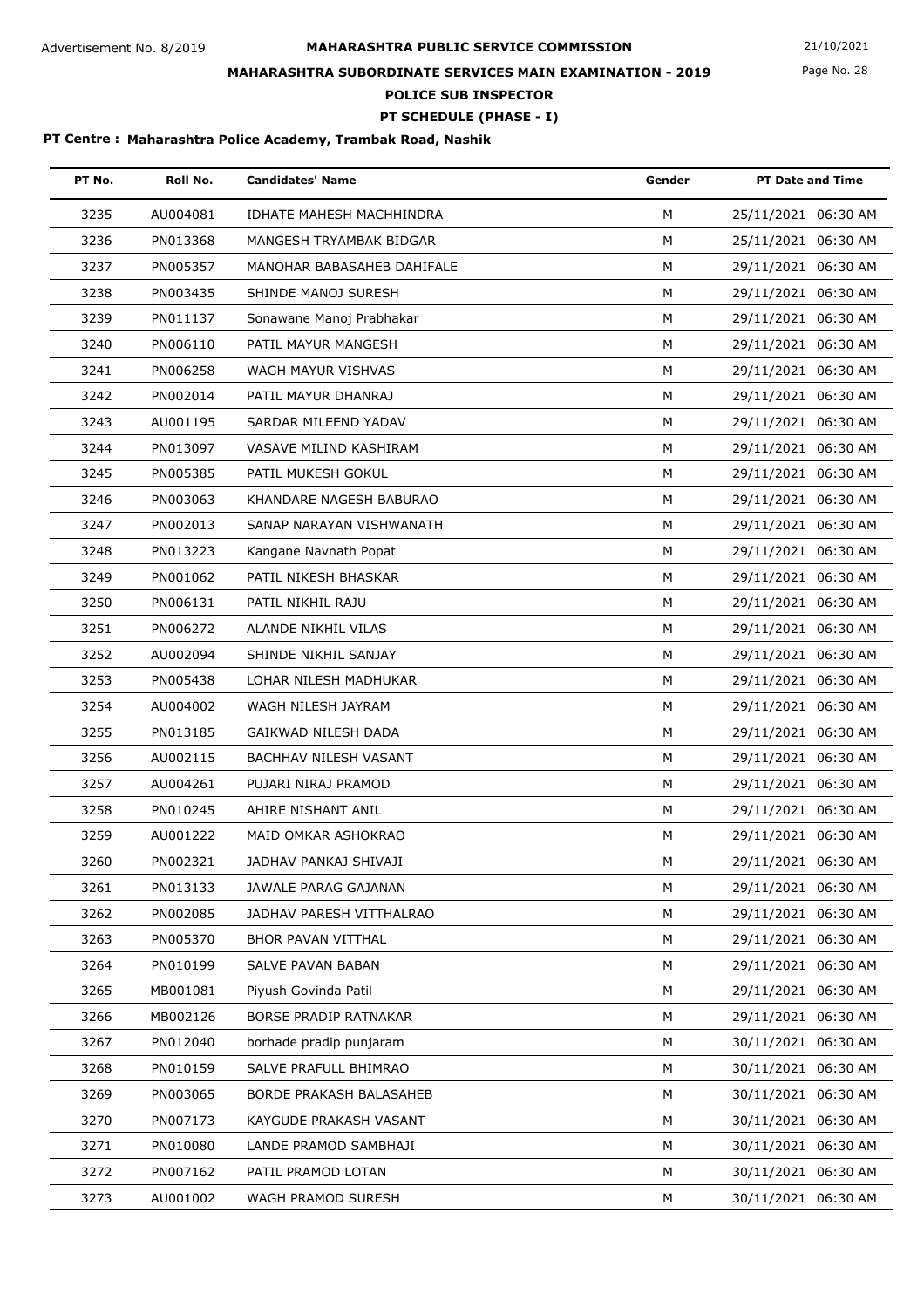# **MAHARASHTRA PUBLIC SERVICE COMMISSION** Advertisement No. 8/2019 21/10/2021 **MAHARASHTRA SUBORDINATE SERVICES MAIN EXAMINATION - 2019**

Page No. 29

**POLICE SUB INSPECTOR**

**PT SCHEDULE (PHASE - I)**

| PT No. | Roll No. | <b>Candidates' Name</b>       | Gender | <b>PT Date and Time</b> |
|--------|----------|-------------------------------|--------|-------------------------|
| 3274   | AU002397 | DESHMUKH PRASAD VASANTRAO     | M      | 30/11/2021 06:30 AM     |
| 3275   | AU002145 | JADHAV PRASHANT ARUN          | M      | 30/11/2021 06:30 AM     |
| 3276   | AU003371 | BORSE PRASHANT HIRAMAN        | M      | 30/11/2021 06:30 AM     |
| 3277   | AU001040 | TAKATE PRASHANT MADHUKAR      | М      | 30/11/2021 06:30 AM     |
| 3278   | PN008361 | Bankar Prashant Ishwar        | M      | 30/11/2021 06:30 AM     |
| 3279   | PN005116 | Sable Prashant Satish         | M      | 30/11/2021 06:30 AM     |
| 3280   | PN009082 | Thakare Pratik Ashok          | M      | 30/11/2021 06:30 AM     |
| 3281   | PN010318 | BHADANE PRATIK SANJAY         | M      | 30/11/2021 06:30 AM     |
| 3282   | AU003169 | SHELKE PRATIK SUNIL           | M      | 30/11/2021 06:30 AM     |
| 3283   | PN001418 | PRAVIN VIJAY MORE             | M      | 30/11/2021 06:30 AM     |
| 3284   | PN004103 | POLE PRAVIN DILIP             | M      | 30/11/2021 06:30 AM     |
| 3285   | PN005133 | SABALE RAHUL RAMANATH         | M      | 30/11/2021 06:30 AM     |
| 3286   | PN003222 | BALLAL RAHUL DADASAHEB        | M      | 30/11/2021 06:30 AM     |
| 3287   | PN004315 | DAUND RAHUL BHIMRAO           | M      | 30/11/2021 06:30 AM     |
| 3288   | PN002033 | KORADE RAHUL BABASAHEB        | M      | 30/11/2021 06:30 AM     |
| 3289   | PN008027 | <b>FASLE RAHUL BALASAHEB</b>  | M      | 30/11/2021 06:30 AM     |
| 3290   | PN002230 | JAGTAP RAHUL RAMESH           | М      | 30/11/2021 06:30 AM     |
| 3291   | AU004133 | Mhashal Rahul Pandurang       | M      | 30/11/2021 06:30 AM     |
| 3292   | PN010319 | <b>GHUGE RAHUL SAMPAT</b>     | M      | 30/11/2021 06:30 AM     |
| 3293   | AU004160 | VANJARI RAHUL MADHUKAR        | M      | 30/11/2021 06:30 AM     |
| 3294   | AU002334 | GAVHALE RAJENDRA PRAKASH      | M      | 30/11/2021 06:30 AM     |
| 3295   | PN002079 | KOLEKAR RAJENDRA BHIMAJI      | м      | 30/11/2021 06:30 AM     |
| 3296   | PN008371 | CHAVHAN RAJU MARUTI           | M      | 30/11/2021 06:30 AM     |
| 3297   | PN012178 | PADVI RAKESH SONYA            | M      | 01/12/2021 06:30 AM     |
| 3298   | PN004393 | <b>GOPALE RAMESH NIVRUTTI</b> | M      | 01/12/2021 06:30 AM     |
| 3299   | AU003131 | SHAIKH RAMIJ JAMAL            | М      | 01/12/2021 06:30 AM     |
| 3300   | PN012067 | PIMPALE RAMKISAN SHANTARAM    | M      | 01/12/2021 06:30 AM     |
| 3301   | AU002196 | Khairnar Raosaheb Laxman      | М      | 01/12/2021 06:30 AM     |
| 3302   | PN001028 | RAVINDRA BHIMA KAMBLE         | М      | 01/12/2021 06:30 AM     |
| 3303   | PN005057 | BHABAD RAVINDRA BALASAHEB     | м      | 01/12/2021 06:30 AM     |
| 3304   | AU001309 | KALWAGHE RHUSHIKESH GOVINDRAO | M      | 01/12/2021 06:30 AM     |
| 3305   | PN006097 | PATIL ROHAN SUBHASHCHANDRA    | М      | 01/12/2021 06:30 AM     |
| 3306   | PN001378 | Rohitkumar Ambadas Gangarde   | М      | 01/12/2021 06:30 AM     |
| 3307   | PN003072 | JADHAV ROSHAN GOVIND          | М      | 01/12/2021 06:30 AM     |
| 3308   | MB002144 | ROSHAN DILIP DEORE            | М      | 01/12/2021 06:30 AM     |
| 3309   | PN002015 | YEDE SACHIN POPAT             | м      | 01/12/2021 06:30 AM     |
| 3310   | AU002113 | BORSE SACHIN SUNIL            | М      | 01/12/2021 06:30 AM     |
| 3311   | PN006076 | PAWARA SACHIN MANSING         | М      | 01/12/2021 06:30 AM     |
| 3312   | PN008246 | NAGARE SACHIN ASHOK           | М      | 01/12/2021 06:30 AM     |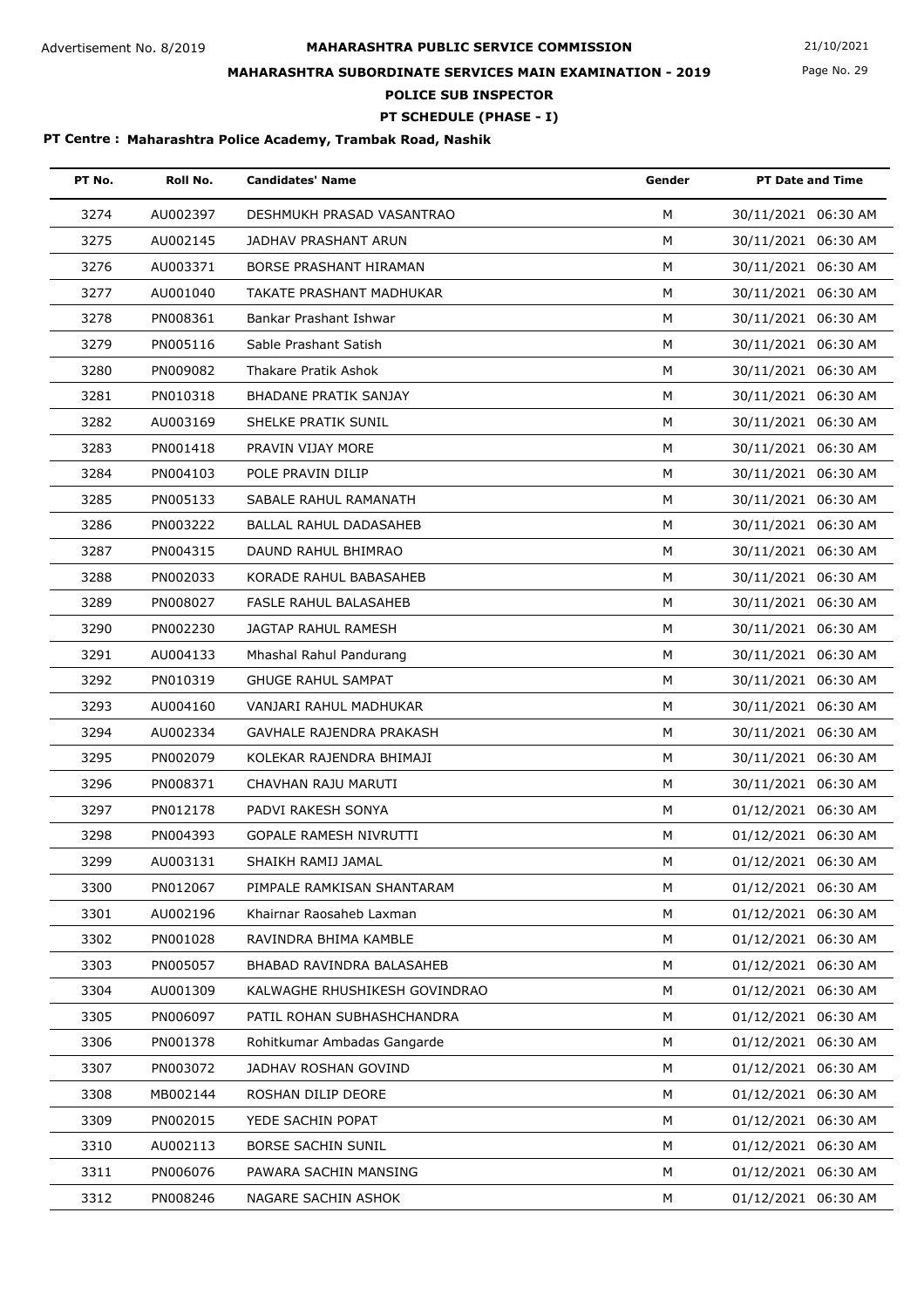Page No. 30

## **MAHARASHTRA SUBORDINATE SERVICES MAIN EXAMINATION - 2019**

**POLICE SUB INSPECTOR**

**PT SCHEDULE (PHASE - I)**

| PT No. | Roll No. | <b>Candidates' Name</b>         | Gender | <b>PT Date and Time</b> |
|--------|----------|---------------------------------|--------|-------------------------|
| 3313   | PN009218 | KHETRE SACHIN SUBHASH           | M      | 01/12/2021 06:30 AM     |
| 3314   | PN008244 | KHANDE SAGAR BALASAHEB          | M      | 01/12/2021 06:30 AM     |
| 3315   | PN007314 | BHANDARI SAGAR DILIP            | М      | 01/12/2021 06:30 AM     |
| 3316   | PN007375 | WAKCHAURE SAGAR BALASAHEB       | м      | 01/12/2021 06:30 AM     |
| 3317   | PN004231 | SAGAR BHARATRAO SAWANT          | M      | 01/12/2021 06:30 AM     |
| 3318   | PN004258 | KARANDE SAGAR DATTATRAY         | M      | 01/12/2021 06:30 AM     |
| 3319   | PN002346 | SHINDE SAGAR NAMDEV             | М      | 01/12/2021 06:30 AM     |
| 3320   | PN004246 | SANAP SANKET RAMESH             | М      | 01/12/2021 06:30 AM     |
| 3321   | PN010229 | SHAIKH SAMEER NABAB             | M      | 01/12/2021 06:30 AM     |
| 3322   | AU003024 | BORASE SANDIP RANGRAO           | М      | 01/12/2021 06:30 AM     |
| 3323   | PN010209 | SAKHARE SANDIP RAVASAHEB        | М      | 01/12/2021 06:30 AM     |
| 3324   | PN009264 | AHIRE SANGRAM RAJARAM           | М      | 01/12/2021 06:30 AM     |
| 3325   | PN002078 | SHELKE SANTOSH ASHOK            | M      | 01/12/2021 06:30 AM     |
| 3326   | PN008014 | Athare Santosh Radhakisan       | M      | 01/12/2021 06:30 AM     |
| 3327   | AU003320 | MAHALE SANTOSH SHAMRAO          | M      | 02/12/2021 06:30 AM     |
| 3328   | PN011149 | KADALE SANTOSH CHHAGAN          | М      | 02/12/2021 06:30 AM     |
| 3329   | PN012375 | SURYAWANSHI SANTOSH GAUTAM      | М      | 02/12/2021 06:30 AM     |
| 3330   | MB001130 | <b>GAVIT SATISH YADAV</b>       | M      | 02/12/2021 06:30 AM     |
| 3331   | AU004138 | AHER SATISH JANARDAN            | М      | 02/12/2021 06:30 AM     |
| 3332   | PN010388 | SONAWANE SAURABH JAYWANTRAO     | М      | 02/12/2021 06:30 AM     |
| 3333   | PN002501 | DANDE SHAHU ABHIMANYU           | М      | 02/12/2021 06:30 AM     |
| 3334   | AU004031 | shailesh yashwant chaudhari     | м      | 02/12/2021 06:30 AM     |
| 3335   | PN012190 | SHAMRAO LAXMAN BHOSALE          | M      | 02/12/2021 06:30 AM     |
| 3336   | PN004396 | KHEDKAR SHANKAR JAGANNATH       | М      | 02/12/2021 06:30 AM     |
| 3337   | PN009023 | SHINDE SHARAD SADASHIV          | М      | 02/12/2021 06:30 AM     |
| 3338   | PN012233 | CHAUDHARI SHASHIKANT GORAKHNATH | м      | 02/12/2021 06:30 AM     |
| 3339   | PN003340 | LONDHE SHASHIKANT NIVRUTTI      | м      | 02/12/2021 06:30 AM     |
| 3340   | PN008424 | Pawar Shashikant Bhaurao        | М      | 02/12/2021 06:30 AM     |
| 3341   | PN009061 | ANDHALE SHIVRAJ MAHADEV         | М      | 02/12/2021 06:30 AM     |
| 3342   | PN006185 | NIKAM SHUBHAM NANDKUMAR         | М      | 02/12/2021 06:30 AM     |
| 3343   | AU002208 | KHATOD SHUBHAM JAWAHARLAL       | м      | 02/12/2021 06:30 AM     |
| 3344   | PN005232 | PINGALE SHUBHAM BHIKARI         | М      | 02/12/2021 06:30 AM     |
| 3345   | PN006085 | Gadekar Shubham Dhananjay       | М      | 02/12/2021 06:30 AM     |
| 3346   | PN002424 | CHAVAN SUDARSHAN BHAUSAHEB      | М      | 02/12/2021 06:30 AM     |
| 3347   | PN011284 | BHADANE SUNIL MURLIDHAR         | м      | 02/12/2021 06:30 AM     |
| 3348   | PN004415 | AWARE SURAJ MANIK               | M      | 02/12/2021 06:30 AM     |
| 3349   | AU004236 | SHINDE SURAJ LAXMAN             | М      | 02/12/2021 06:30 AM     |
| 3350   | PN011352 | suryabhan tanaji gholap         | М      | 02/12/2021 06:30 AM     |
| 3351   | PN009171 | more sushil sudhir              | М      | 02/12/2021 06:30 AM     |